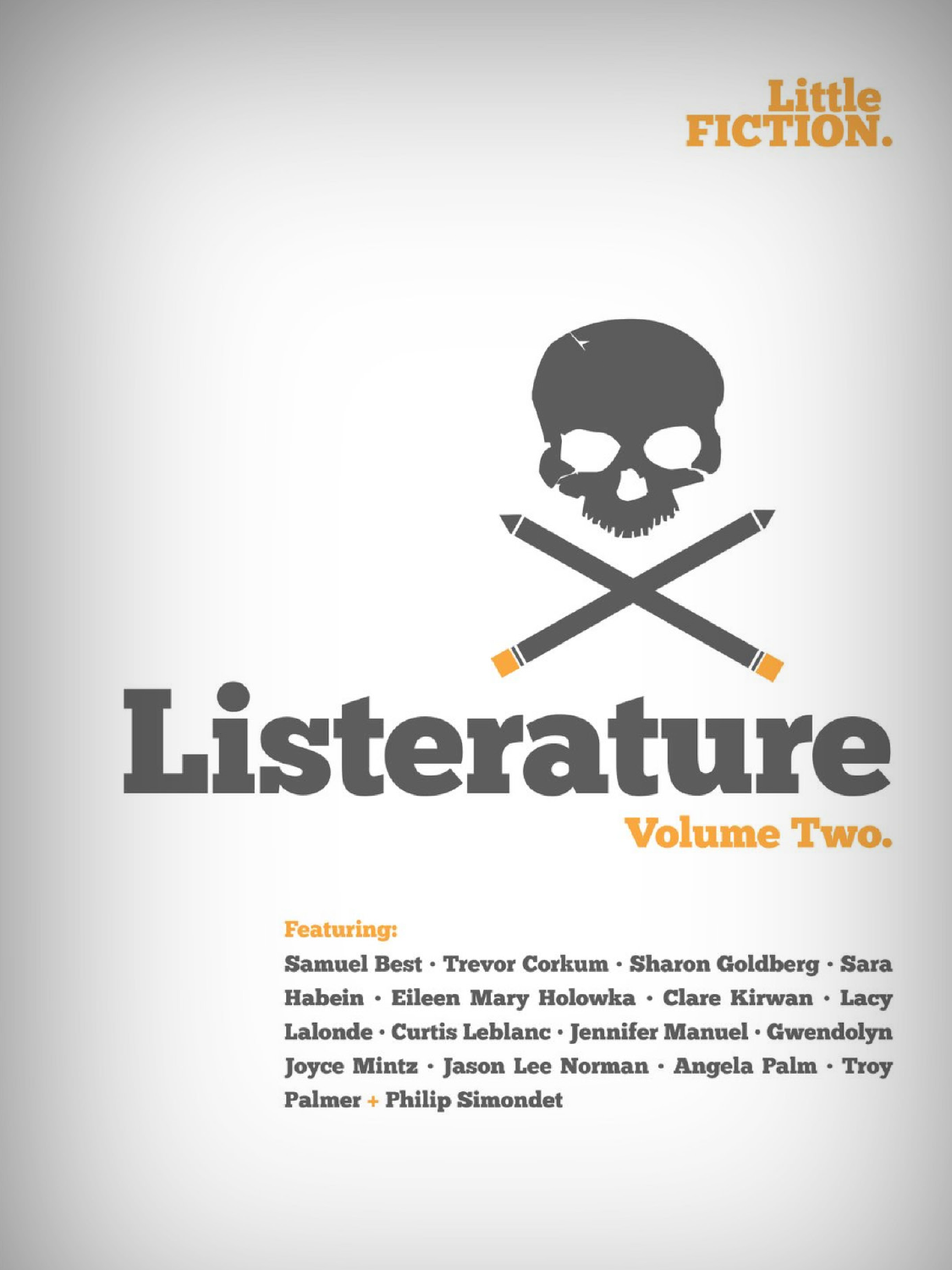## Published by Little Fiction, 2013. [littlefiction.com](http://www.littlefiction.com)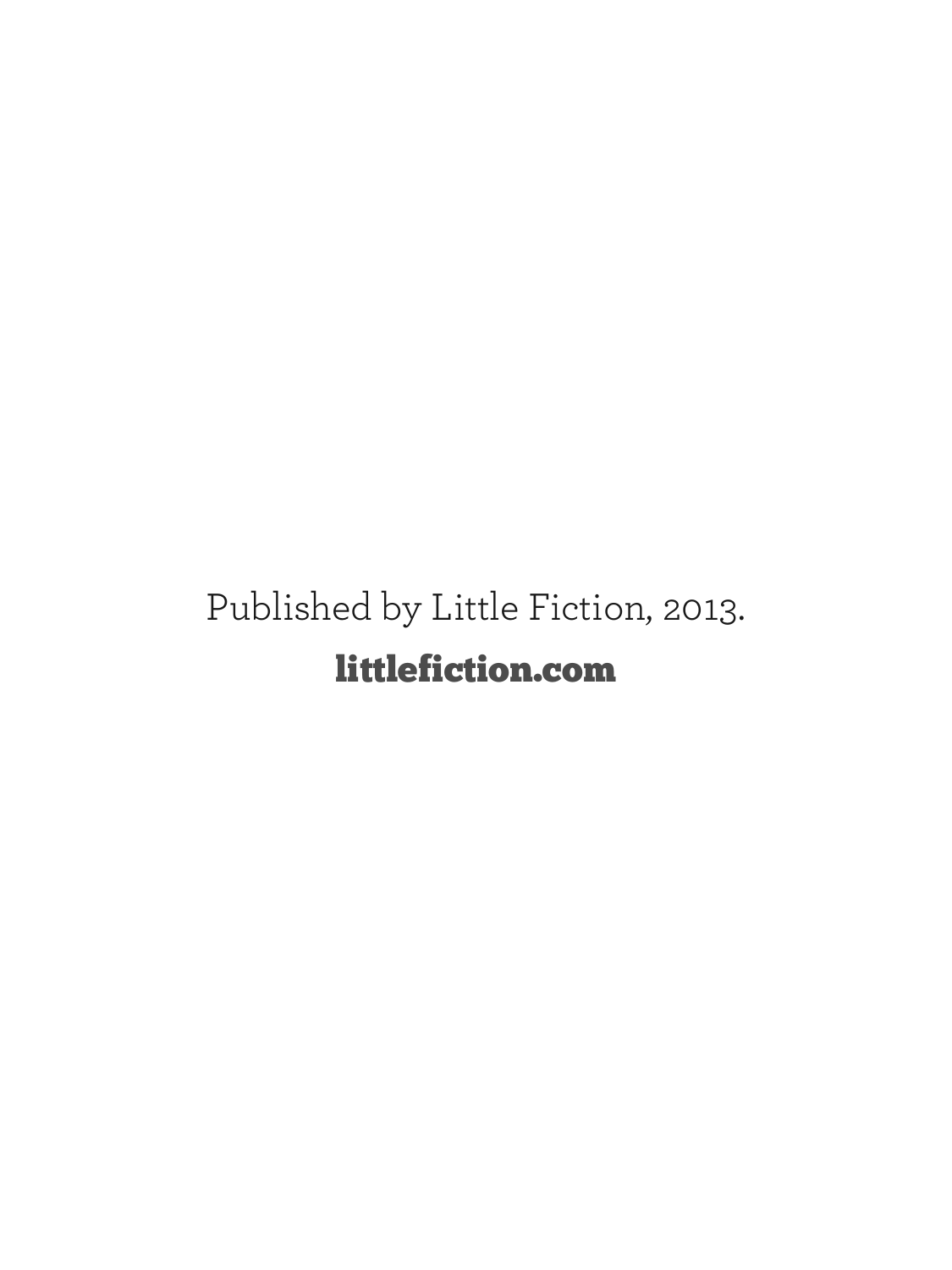# The Lists

#### [I Thought About The Ways](#page-4-0)  [You Might Have Died](#page-4-0)

by Troy Palmer

[Things I Want](#page-7-0) by Eileen Mary Holowka

## [He Said, She Said](#page-11-0)

by Philip Simondet

## [How To Be A Writer](#page-18-0)

by Angela Palm

### **[Deficit](#page-22-0)**

by Curtis Leblanc

#### [Rust](#page-24-0)

by Sara Habein

# [Numbers](#page-30-0)

by Sharon Goldberg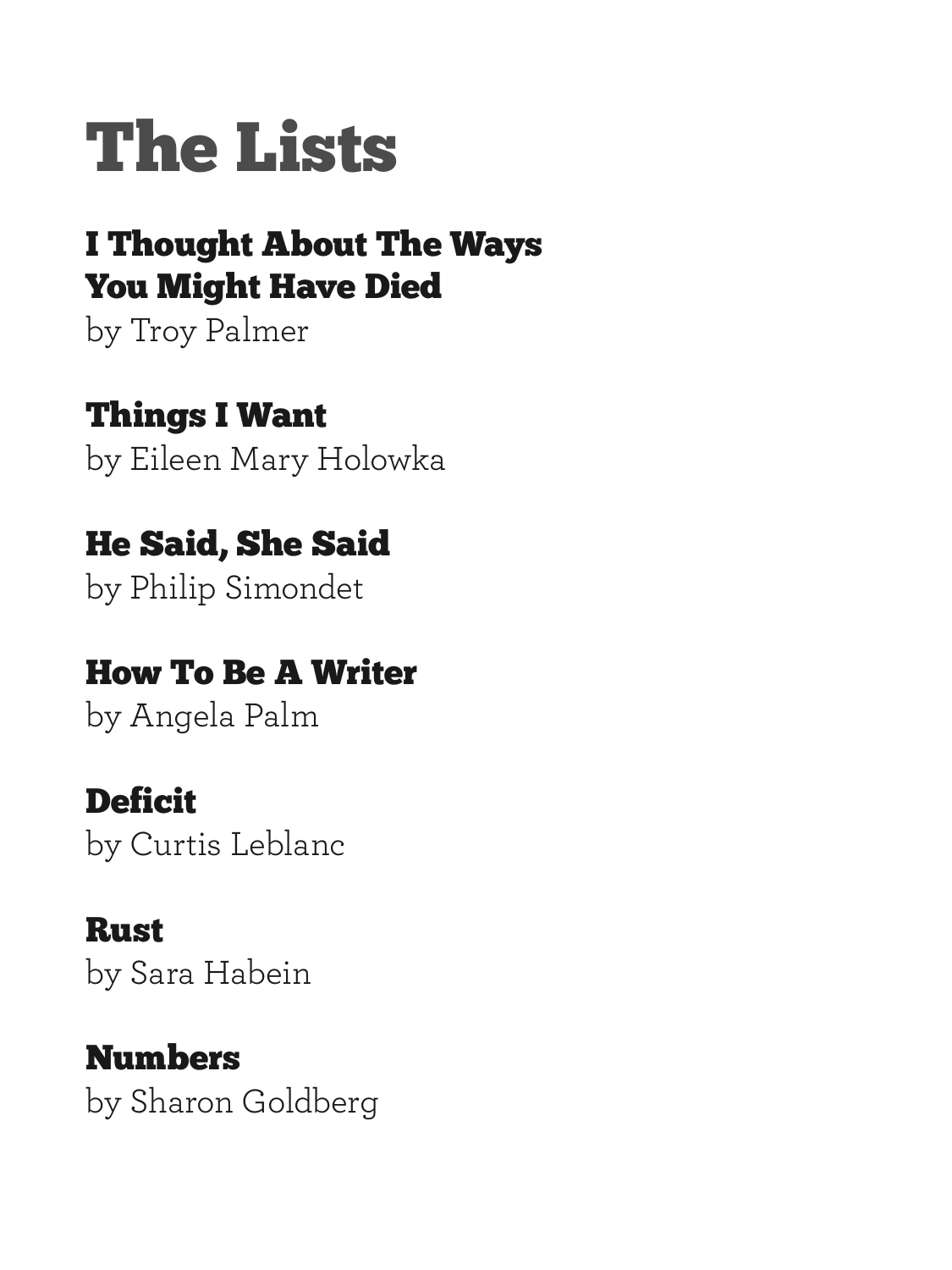#### [How To Fly A Plane](#page-32-0)

by Jason Lee Norman

[Things Megan Regrets](#page-38-0) by Samuel Best

[To Rewrite History](#page-40-0) by Gwendolyn Joyce Mintz

## [Report Card Comments From The Far North](#page-44-0)

by Jennifer Manuel

[Two Swans](#page-57-0) by Clare Kirwan

#### [The Promises I Made And The Ones I Kept](#page-65-0)

by Lacy Lalonde

#### [Diagnostic Checklist](#page-71-0)

by Trevor Corkum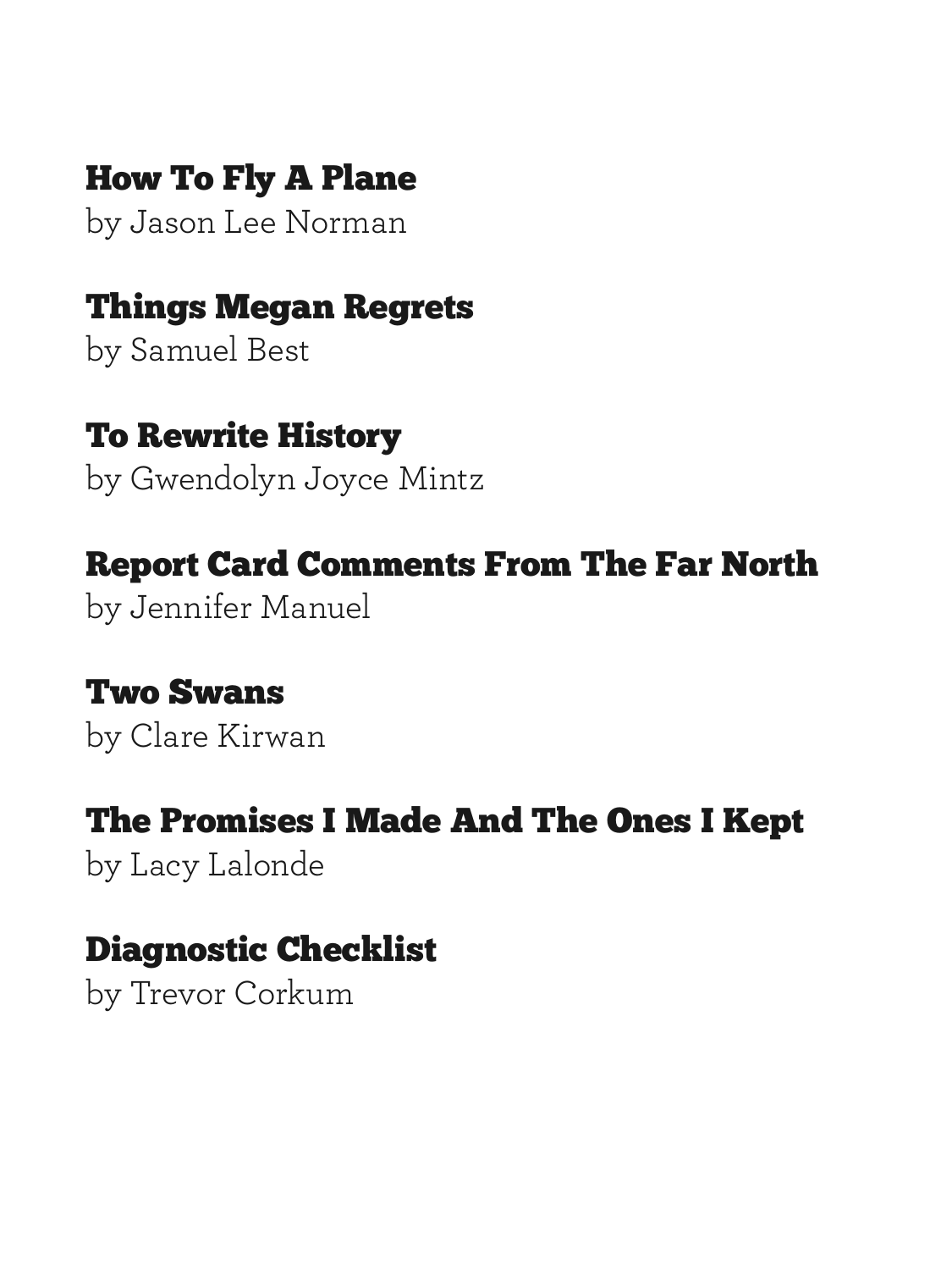# <span id="page-4-0"></span>I Thought About The Ways You Might Have Died

by Troy Palmer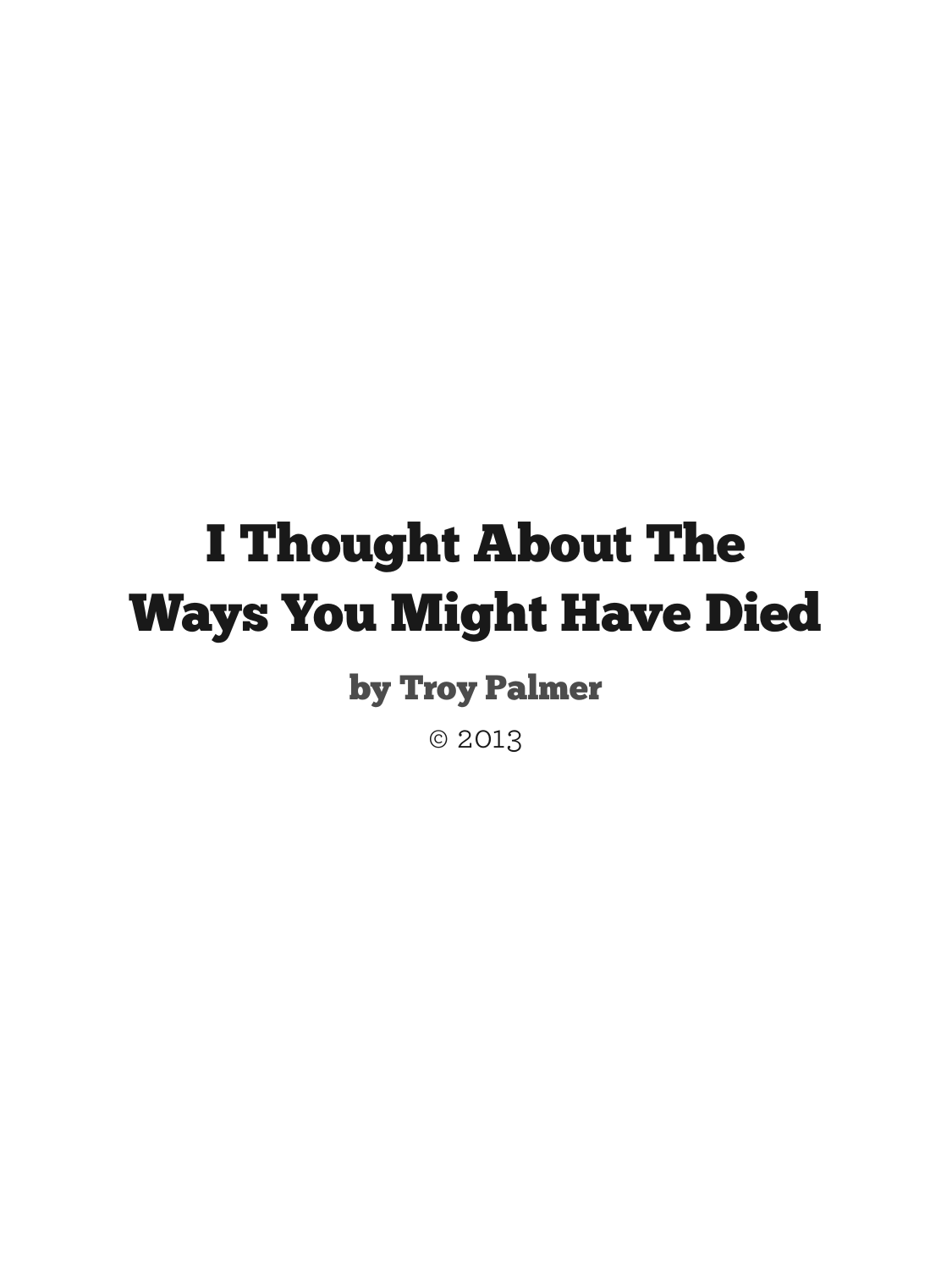Breast cancer.

Car accident.

Plane crash.

Skiing accident.

Boating accident.

Overdose.

Complications from abortion.

Complications from delivery.

Jealous lover.

Scorned lover.

Angry lover.

Unrequited lover.

Choking (on red wine / chocolate cake / broken promises).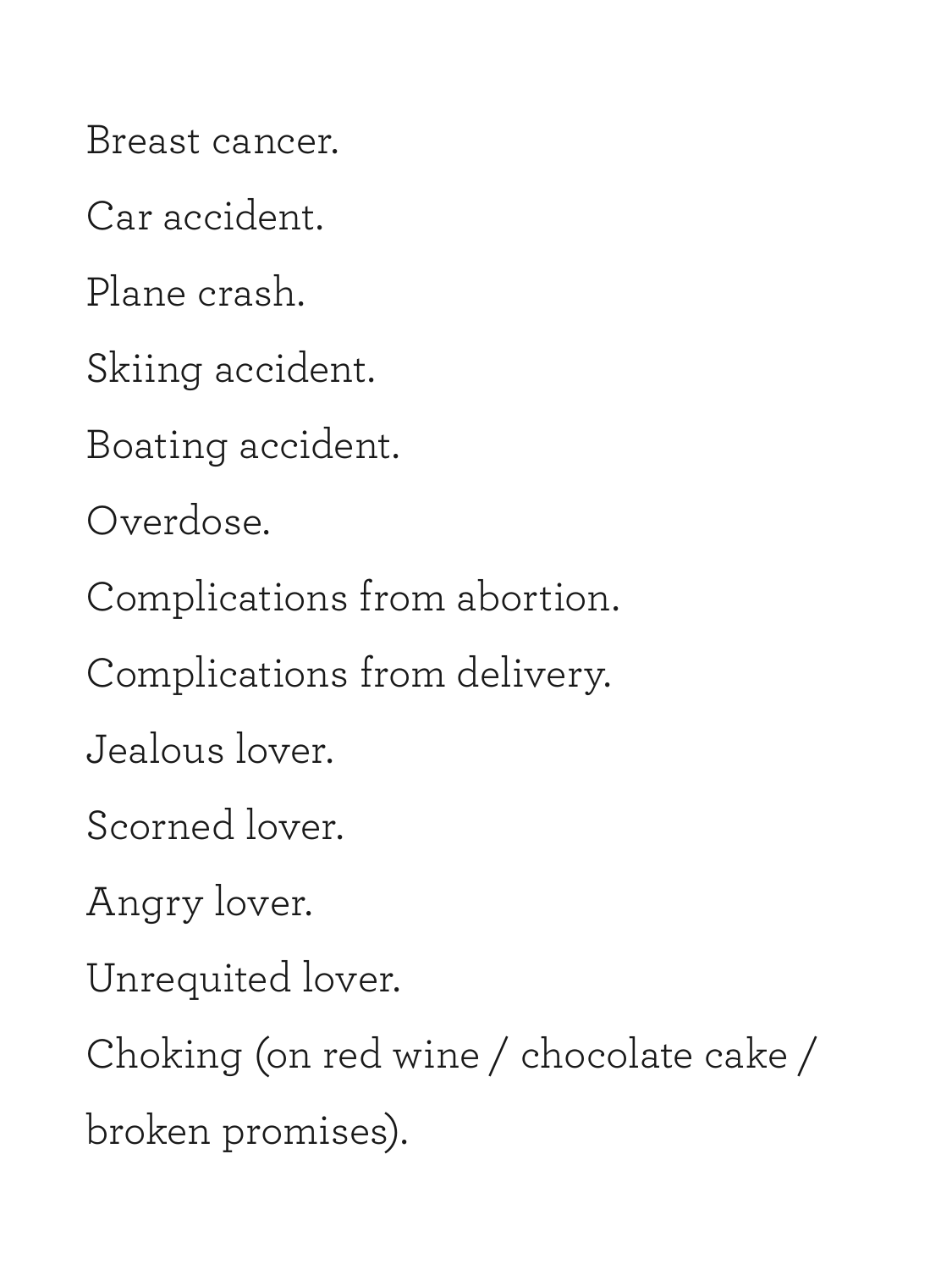Peacefully, in someone else's arms.

Someone else's bed.

Someone else's life.

Not loneliness.

Never loneliness.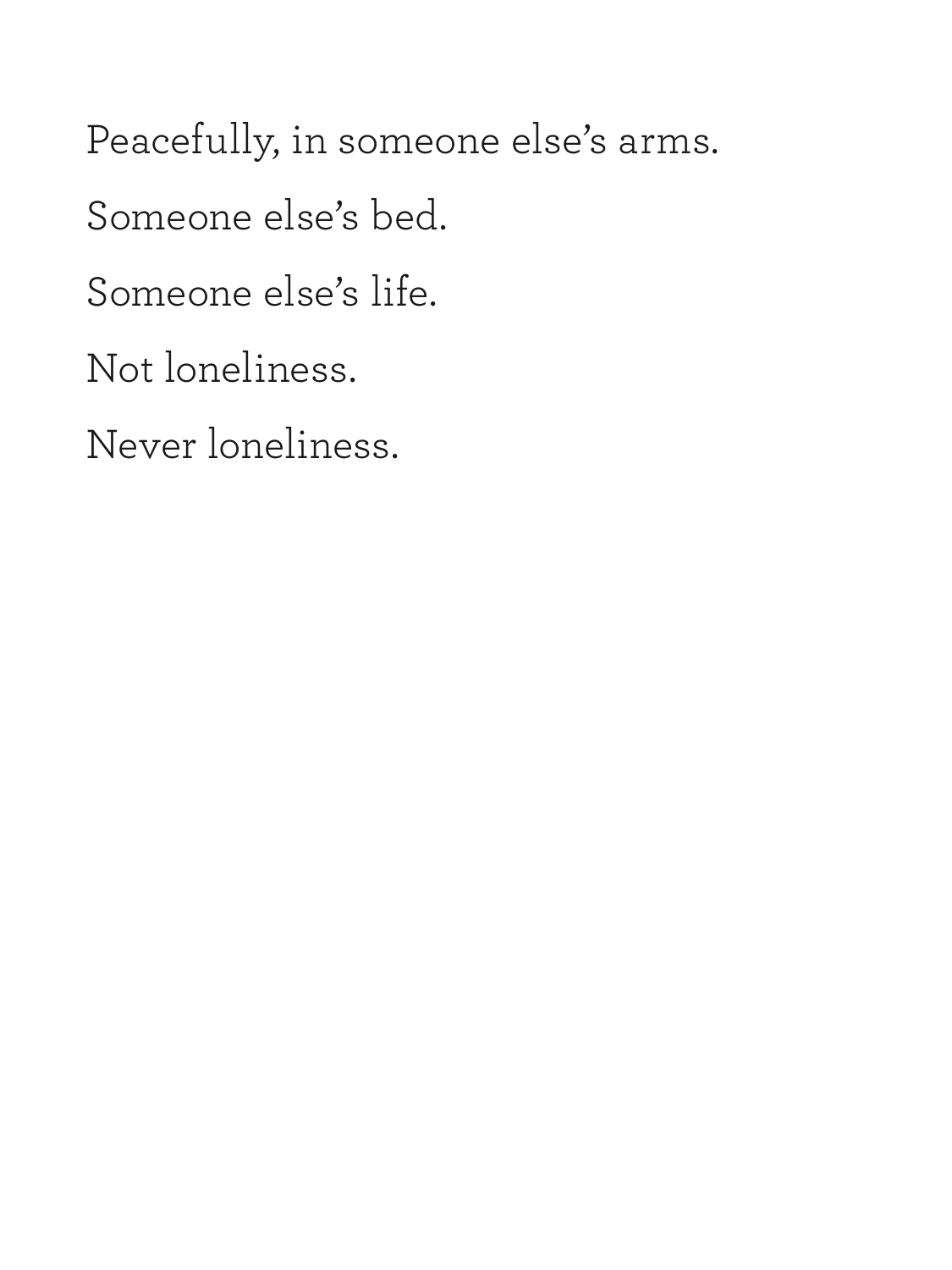# <span id="page-7-0"></span>Things I Want

## by Eileen Mary Holowka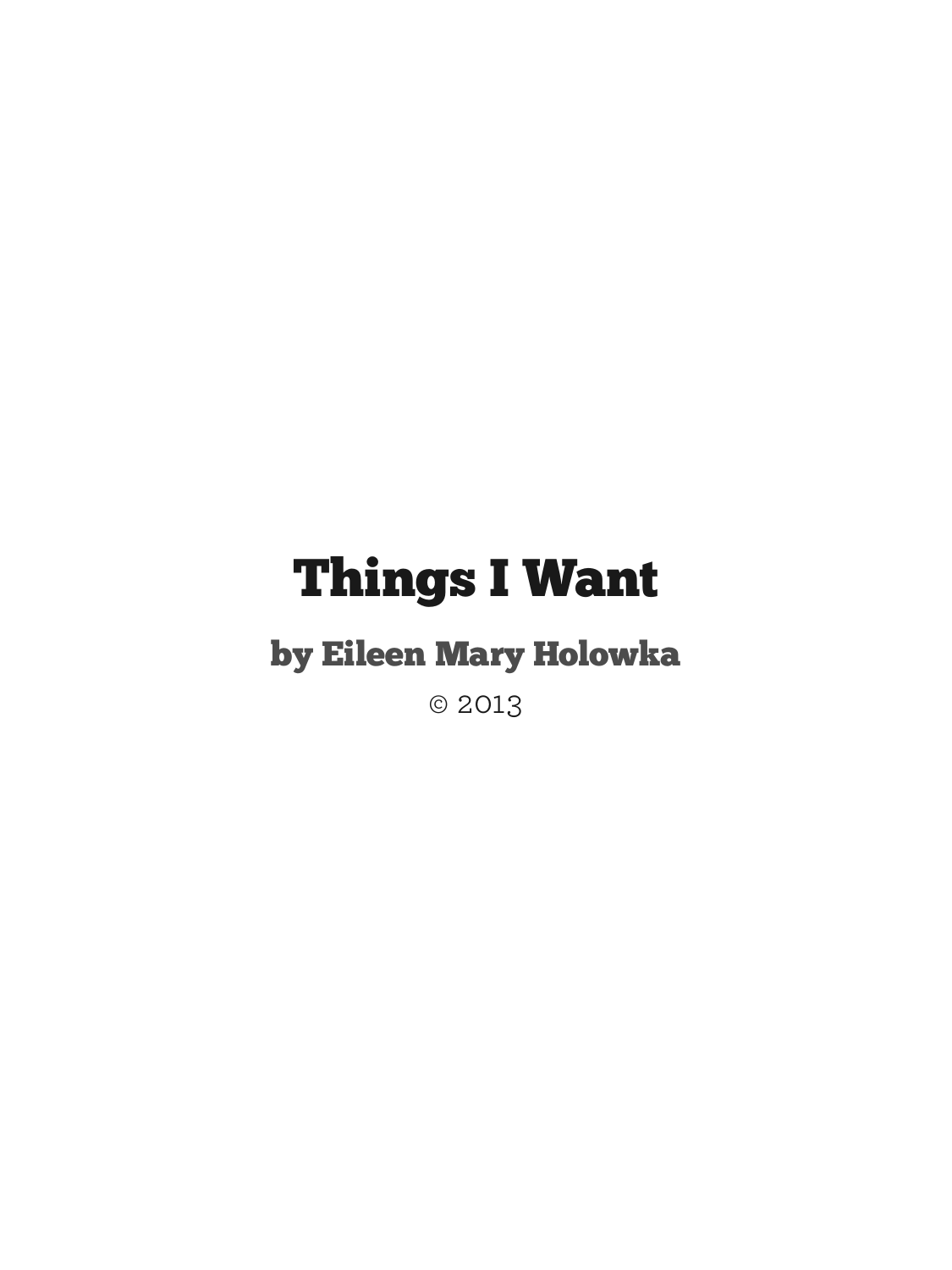- 1. A clawfoot bathub.
- 2. A typewriter.
- 3. A trip to Paris. Or Berlin.
	- a) Or Hawaii.

 i) Just anywhere that's not Winnipeg, please.

- 4. A lifetime supply of moleskin notebooks.
- 5. A lifetime supply of candles.
- 6. A lifetime supply of liquor.
- 7. Smooth Skin.

a) Hey, a girl can dream.

- 8. A sexy nightgown.
- 9. A baby grand.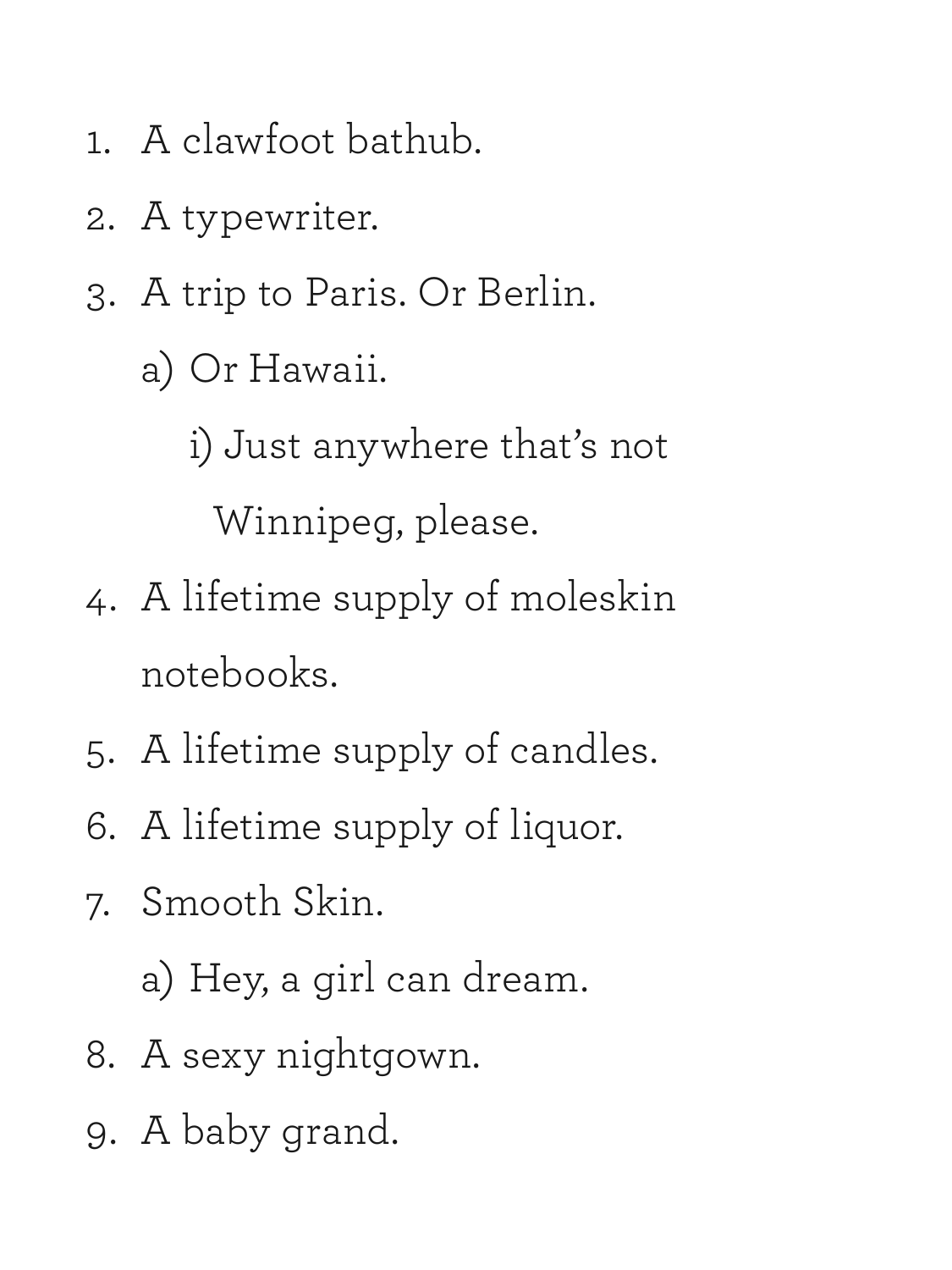10. World peace.

a) I feel obligated to say this one.

 i) Not that I don't want it, but I'm not going to lie and say it was the first thing on my list.

- 11. Humility.
- 12. A loft apartment.
- 13. My own flower shop.
- 14.A king sized bed.
- 15. A plain gold wedding ring.
- 16. An excuse to give everything away.
- 17. A faithful pet.
- 18. Something lovely.
- 19. All of the above.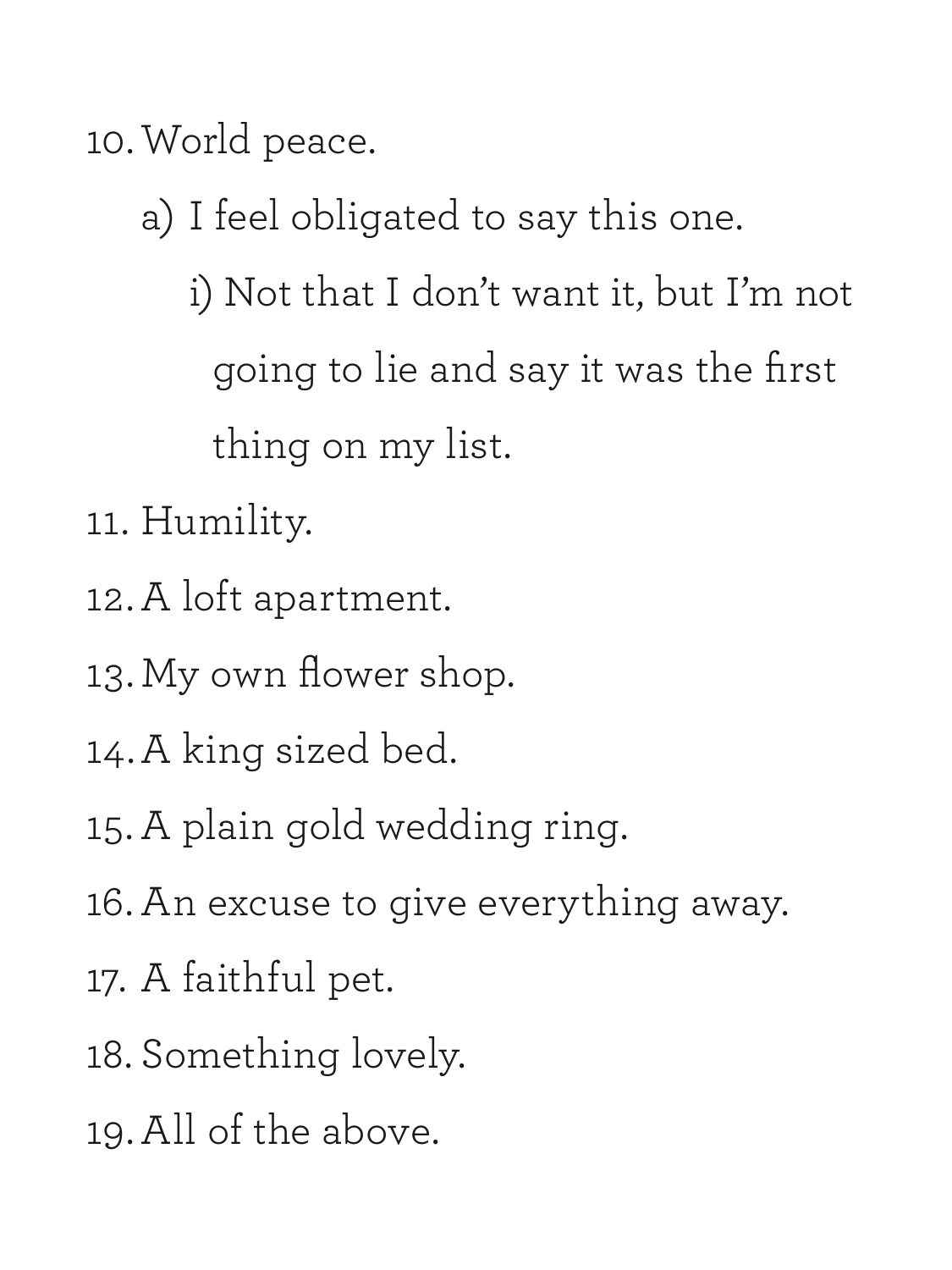20.None of the above. 21. I don't know. 22.You, Rodney Phillips. 23.You.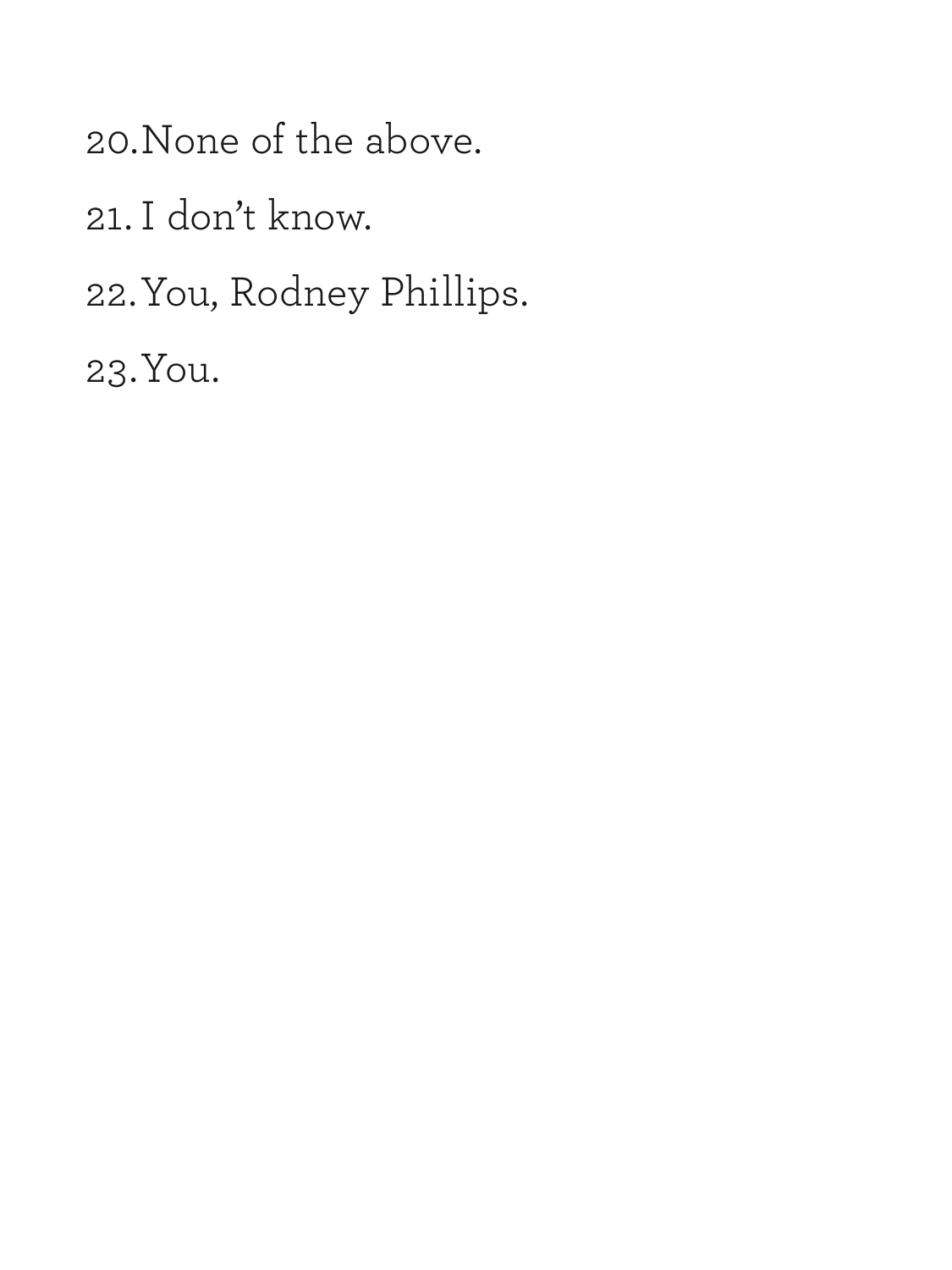# <span id="page-11-0"></span>He Said, She Said

#### by Philip Simondet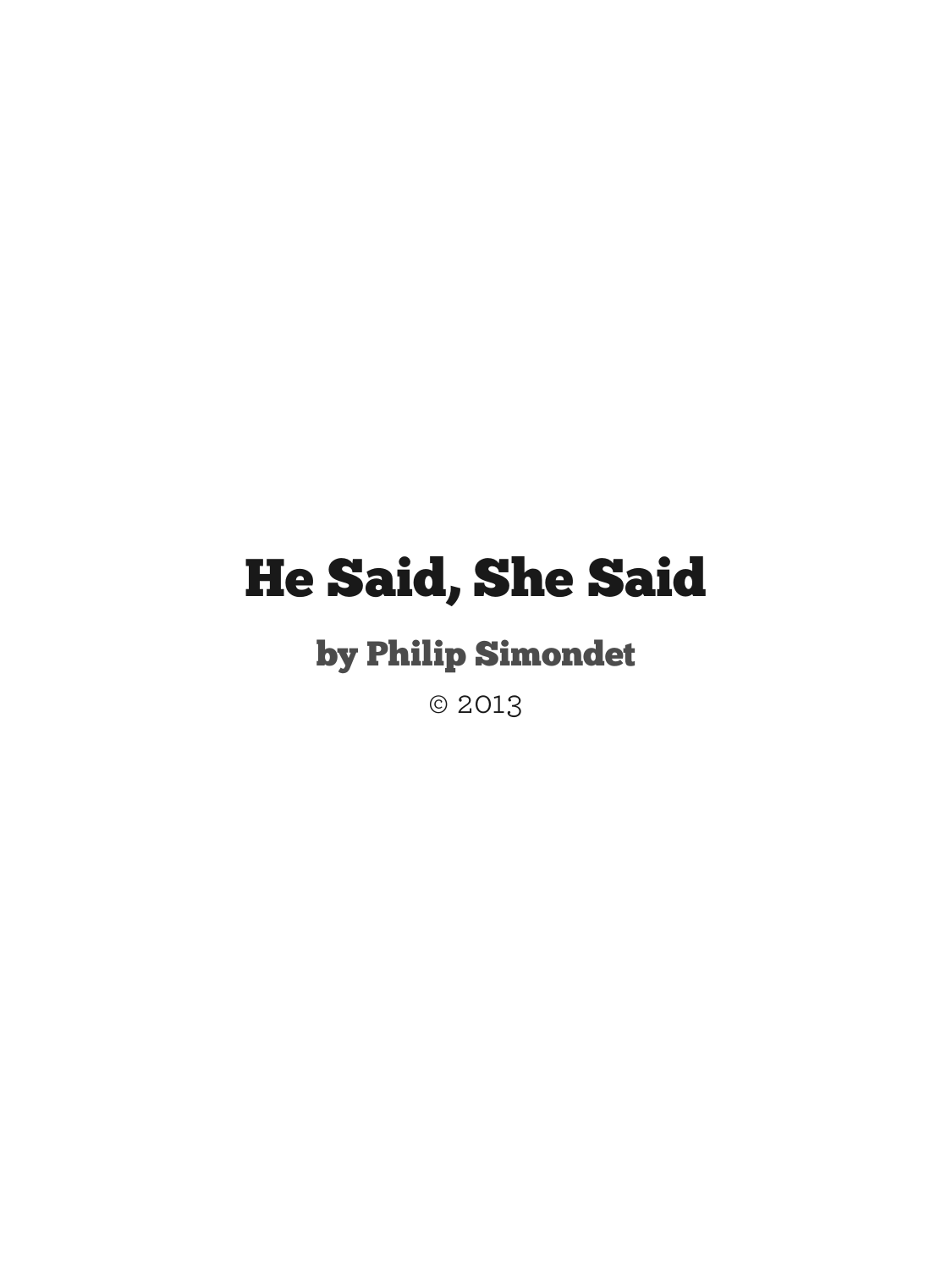He said, "Let's talk." She said, "You pick the topics." He said, "Love at first sight." She said it's a myth Disney created to move stories along. He said he wasn't sure about that. She said love is a lie men use to trick women into bed. He said, "Could I have your number, anyway?" She said no at first, but later yes. He said he would call her and, to her surprise, he did. She said she wasn't like most girls.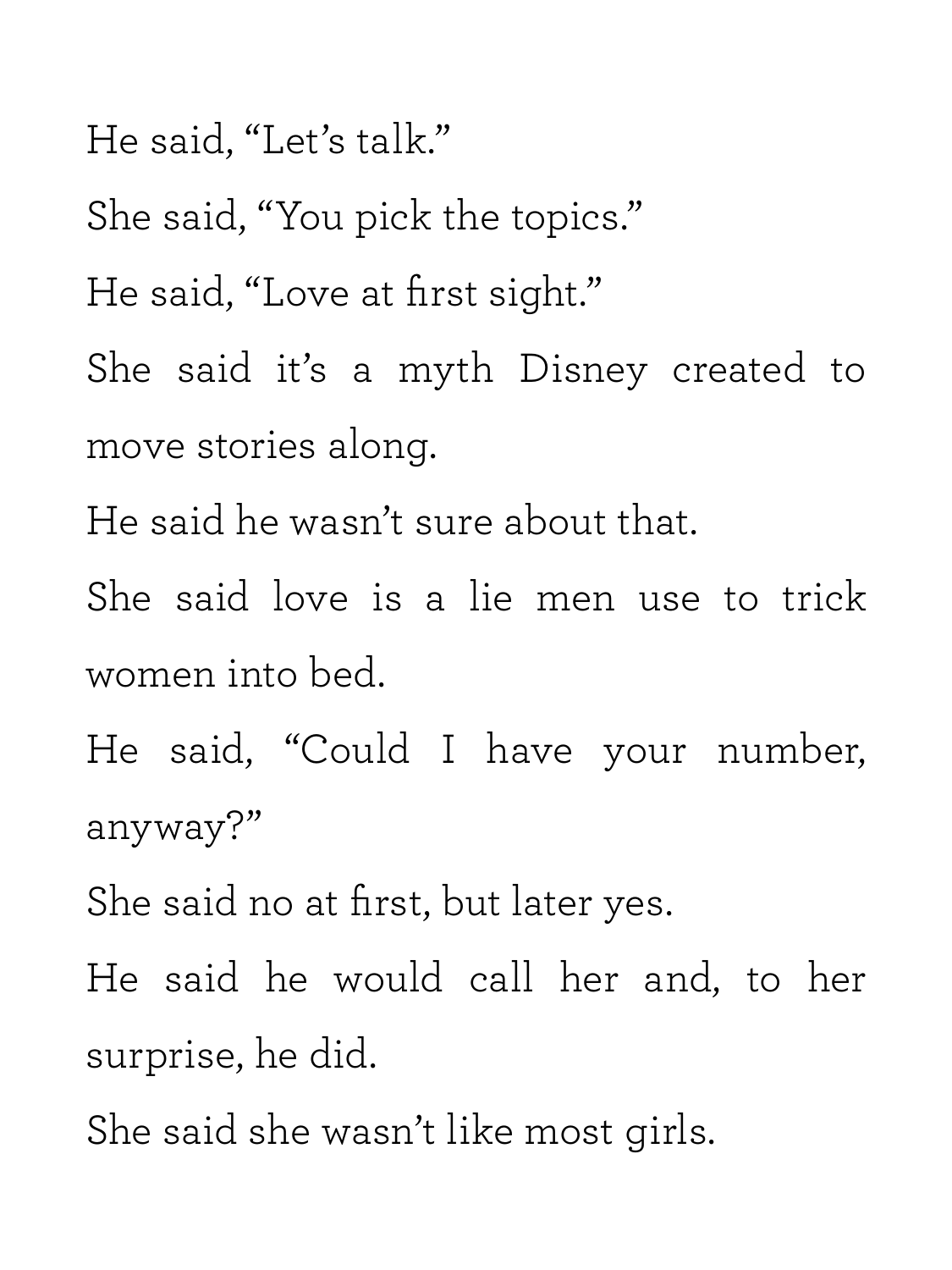He said he could tell.

She said she wasn't going to give it away like some slut.

He said he'd wait.

She said she felt safe in his arms.

He said they were made for each other, molded to fit together, their contours matching and complimenting, excesses and deficiencies canceling out for perfect harmony, and not just physically, but emotionally and spiritually as well.

She said that was ridiculous.

He said he was falling in love with her. She said nothing.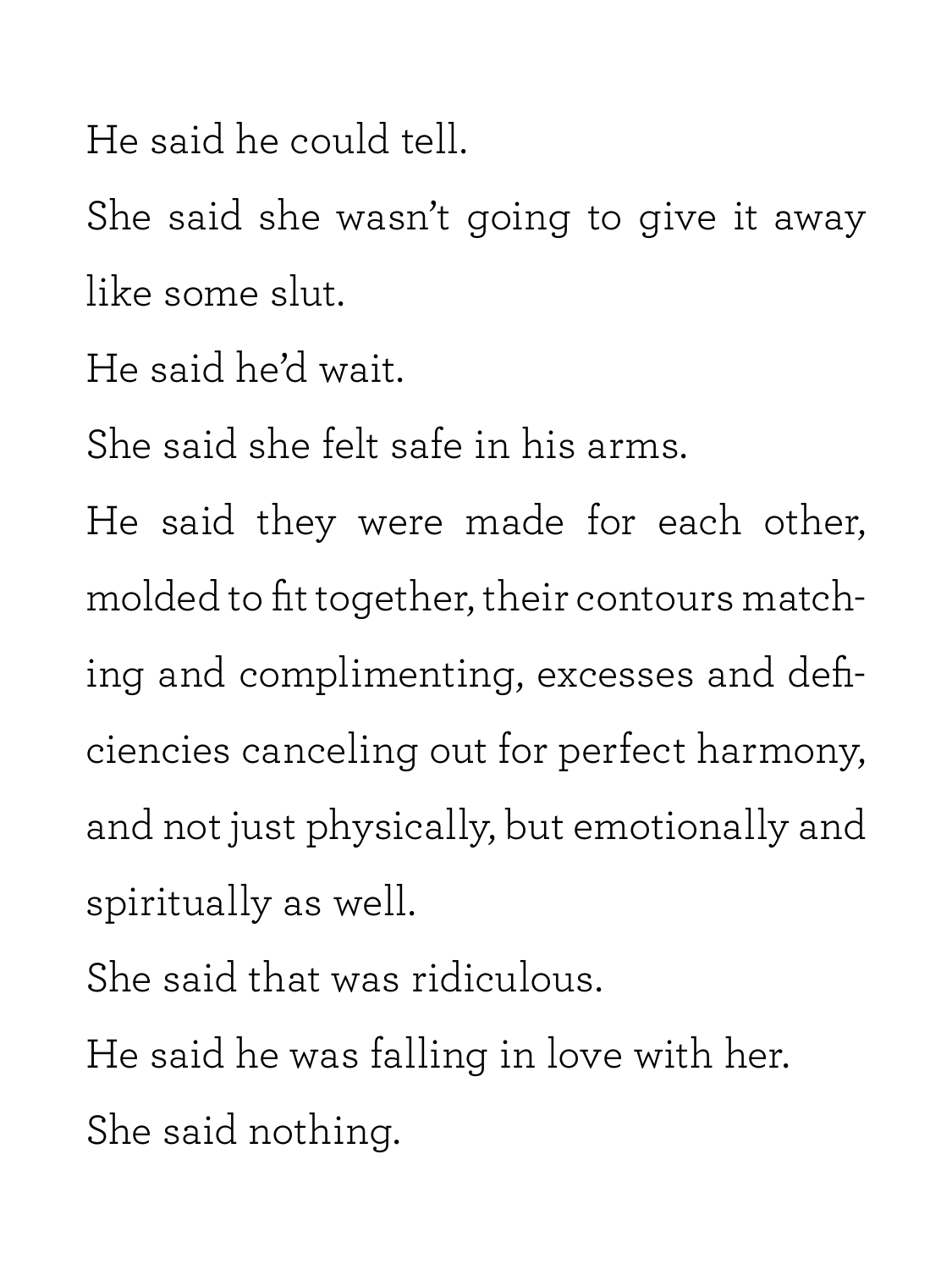He said if he got the job in Chicago he wanted her to come with him.

She said she wasn't ready, so he turned it down.

He said he already had everything he needed.

She said she feared they'd run out of things to talk about.

He said it was his job to pick the topics.

She said she didn't deserve him.

He said that was ridiculous.

She said she wished they could stay this way forever.

He said, "Will you marry me?"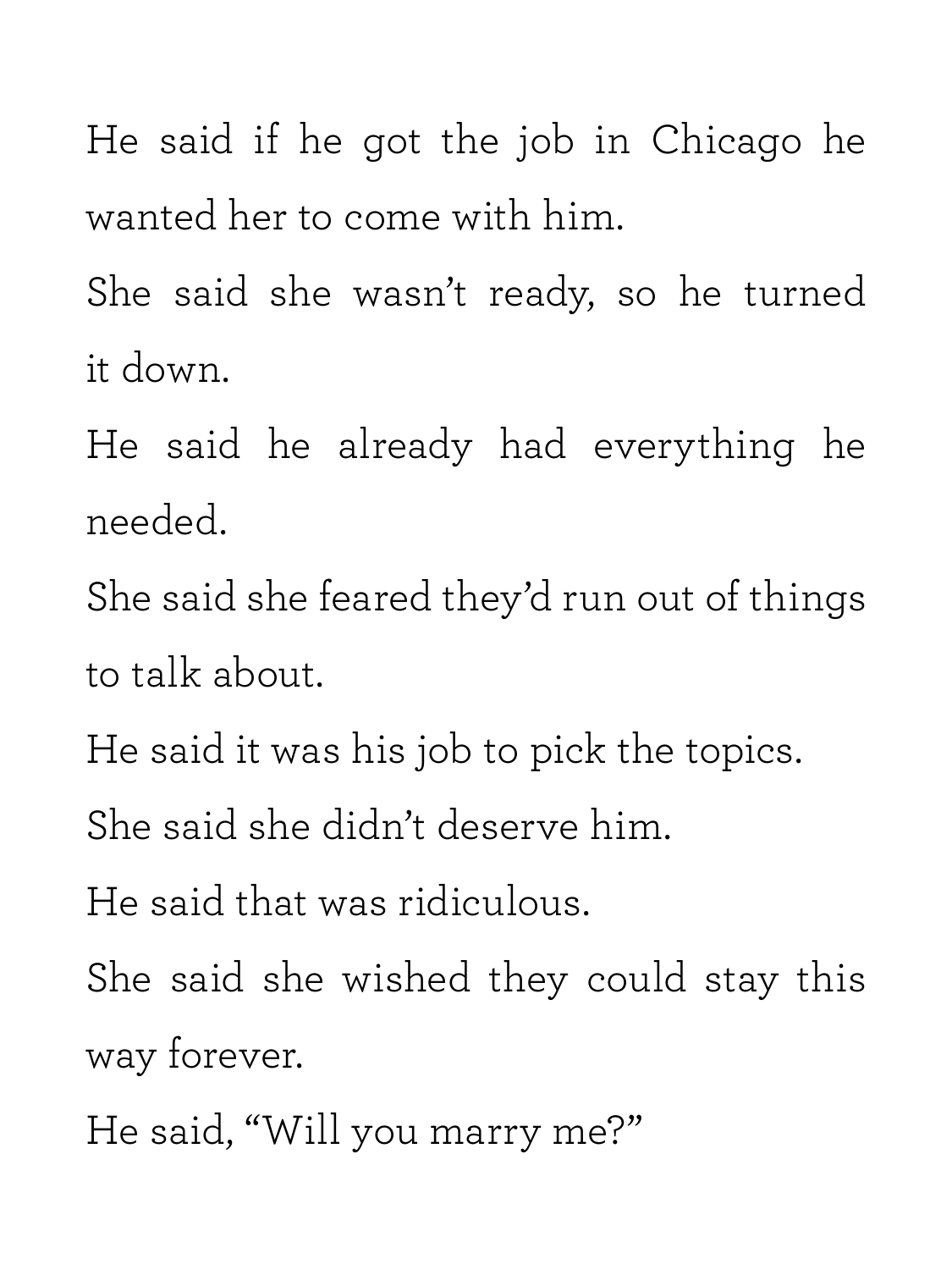She said, "Yes."

He said this town's too small, so they bought a house in the city.

She said they didn't need one so big, but he insisted.

He said soon it would be filled with kids and would seem too small.

She said she missed her friends.

He said they had each other, and that was supposed to be enough.

She said she wasn't sure about that.

He said everything would be better when they got settled.

She said he was probably right, but was even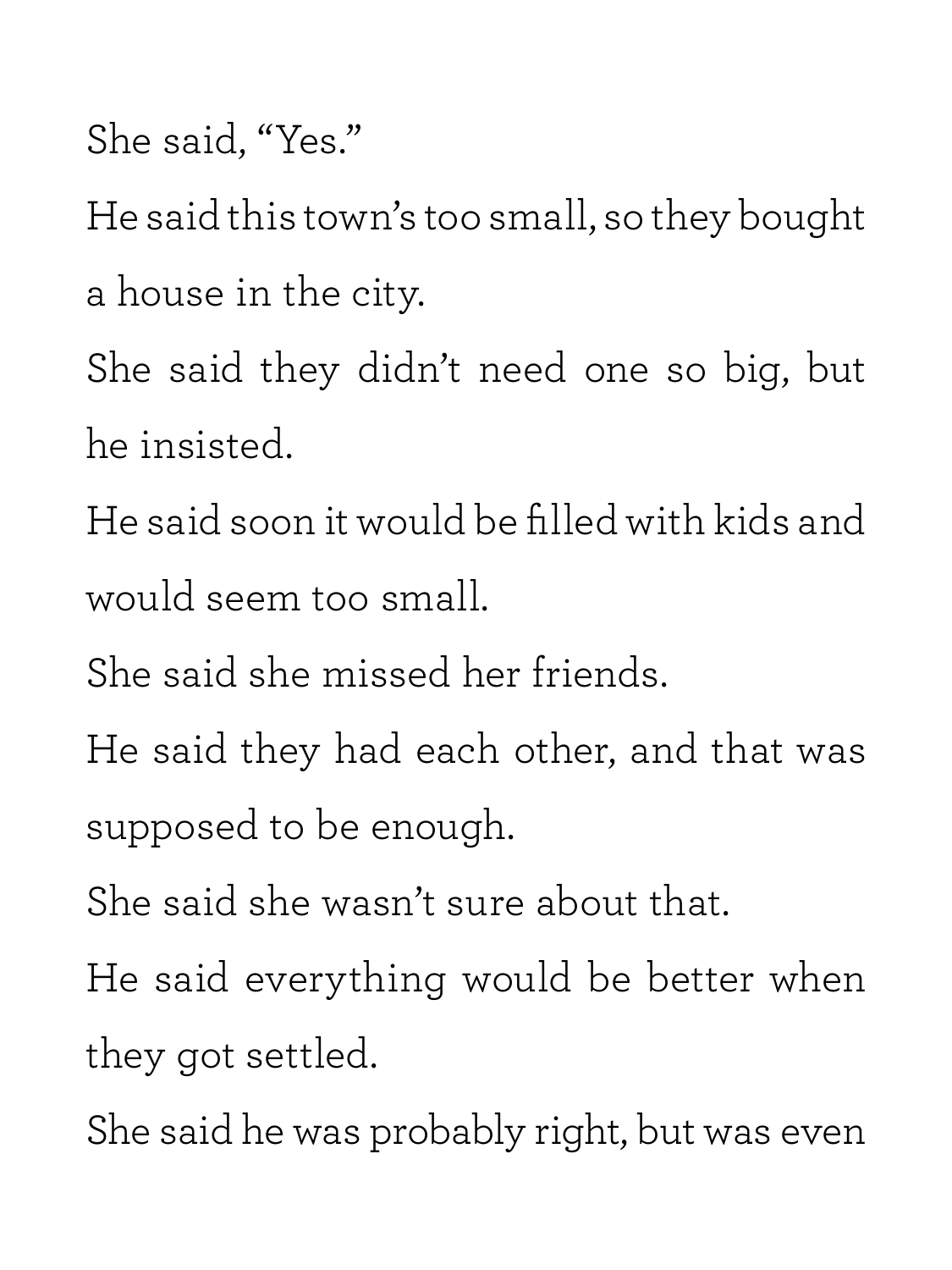less sure about that.

He said they should start having children. She said she wasn't ready.

He said she wasn't getting any younger.

She said neither was he.

He said he was sorry and it would all be better soon.

She said they never talk anymore.

He said there was only so much to say after so many years.

She said she knew all along he was full of it.

He said he should have taken that job in Chicago.

She said, "I thought you said you had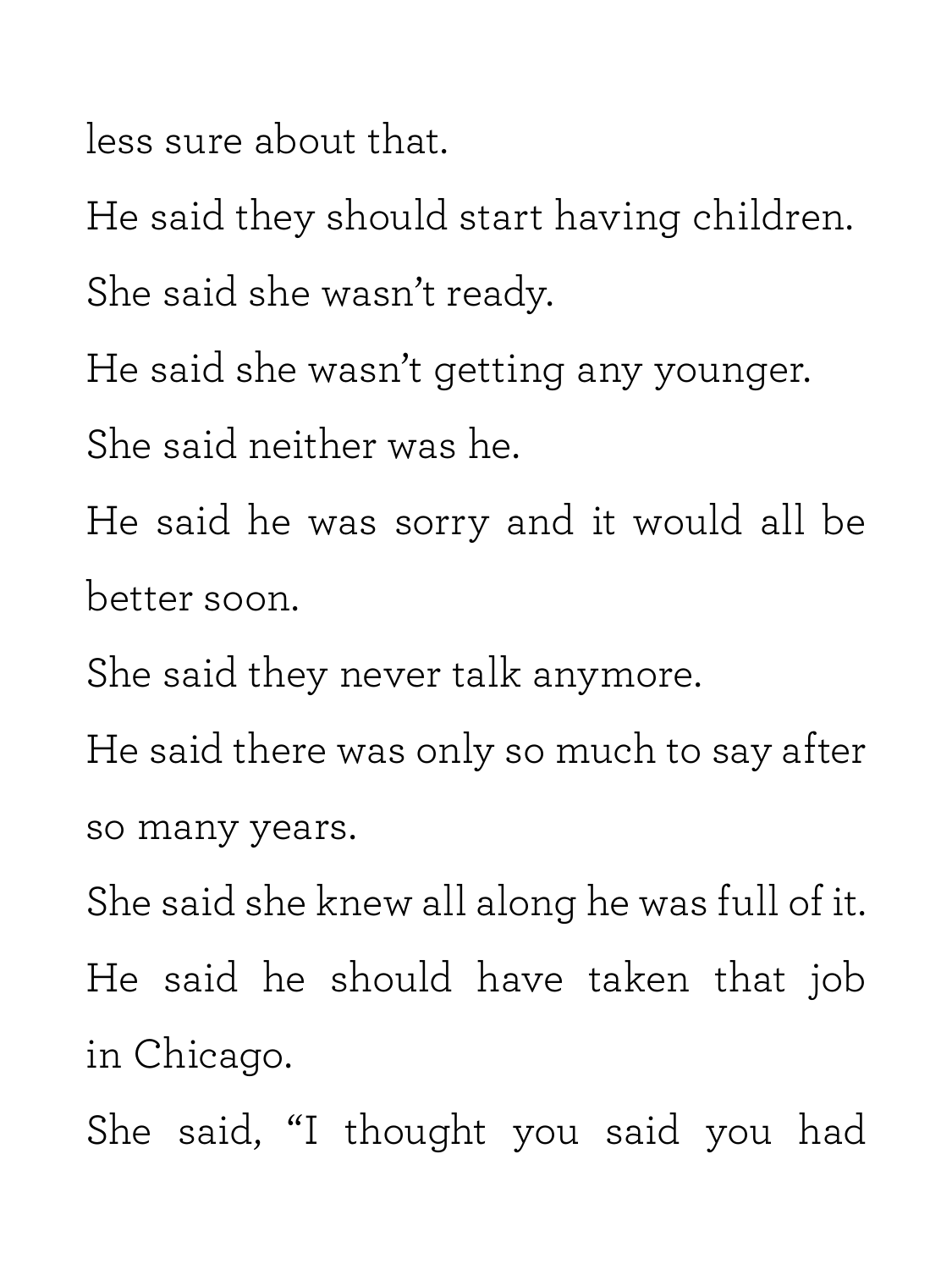everything you needed."

He said he never said that.

She said, "You were right about one thing, this house does seem too small."

He said love is a lie, and he was foolish to think they belonged together.

She said he didn't deserve her.

He said, "Are you saying you want a divorce?"

She said nothing.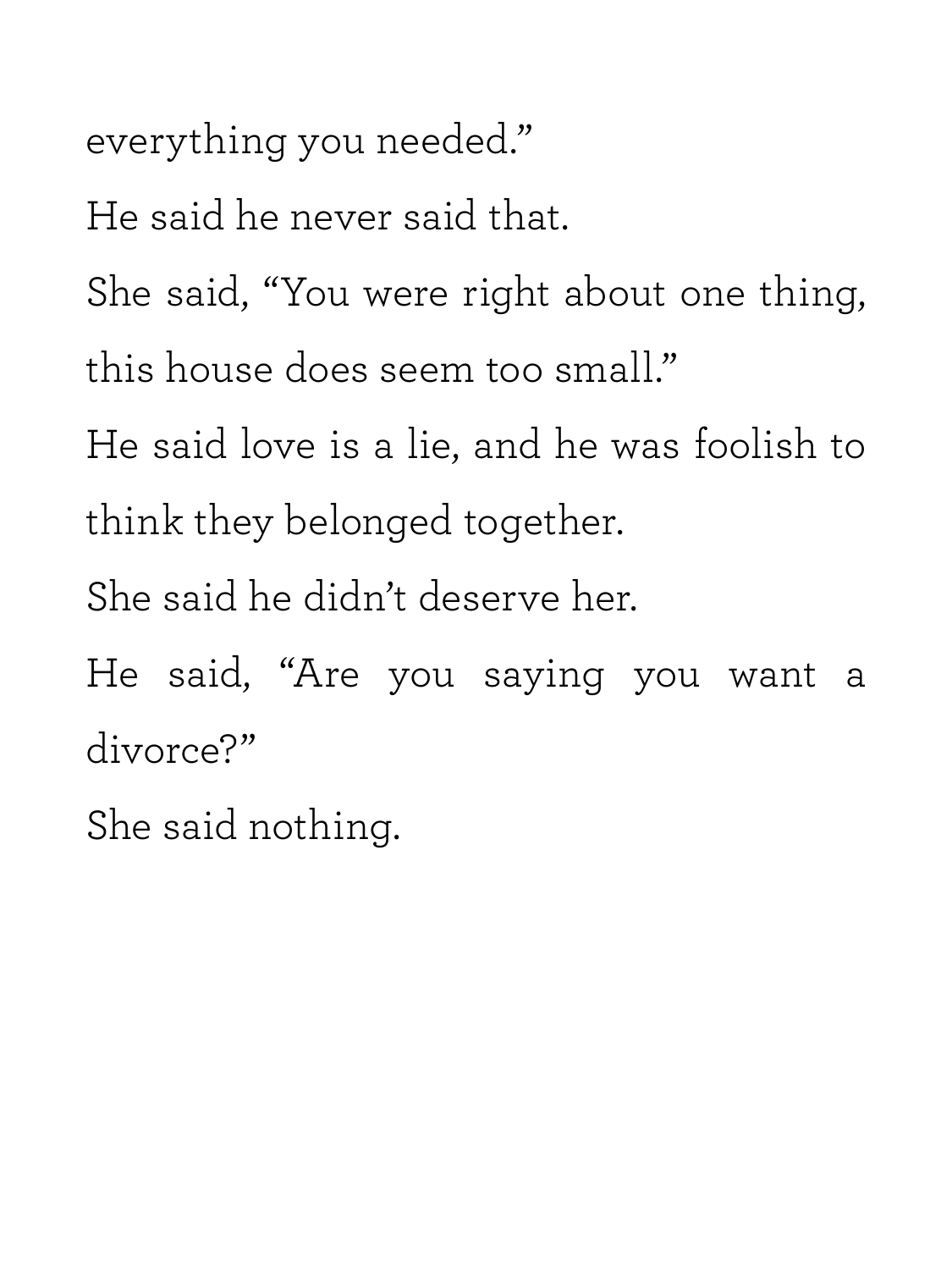# <span id="page-18-0"></span>How To Be A Writer

#### by Angela Palm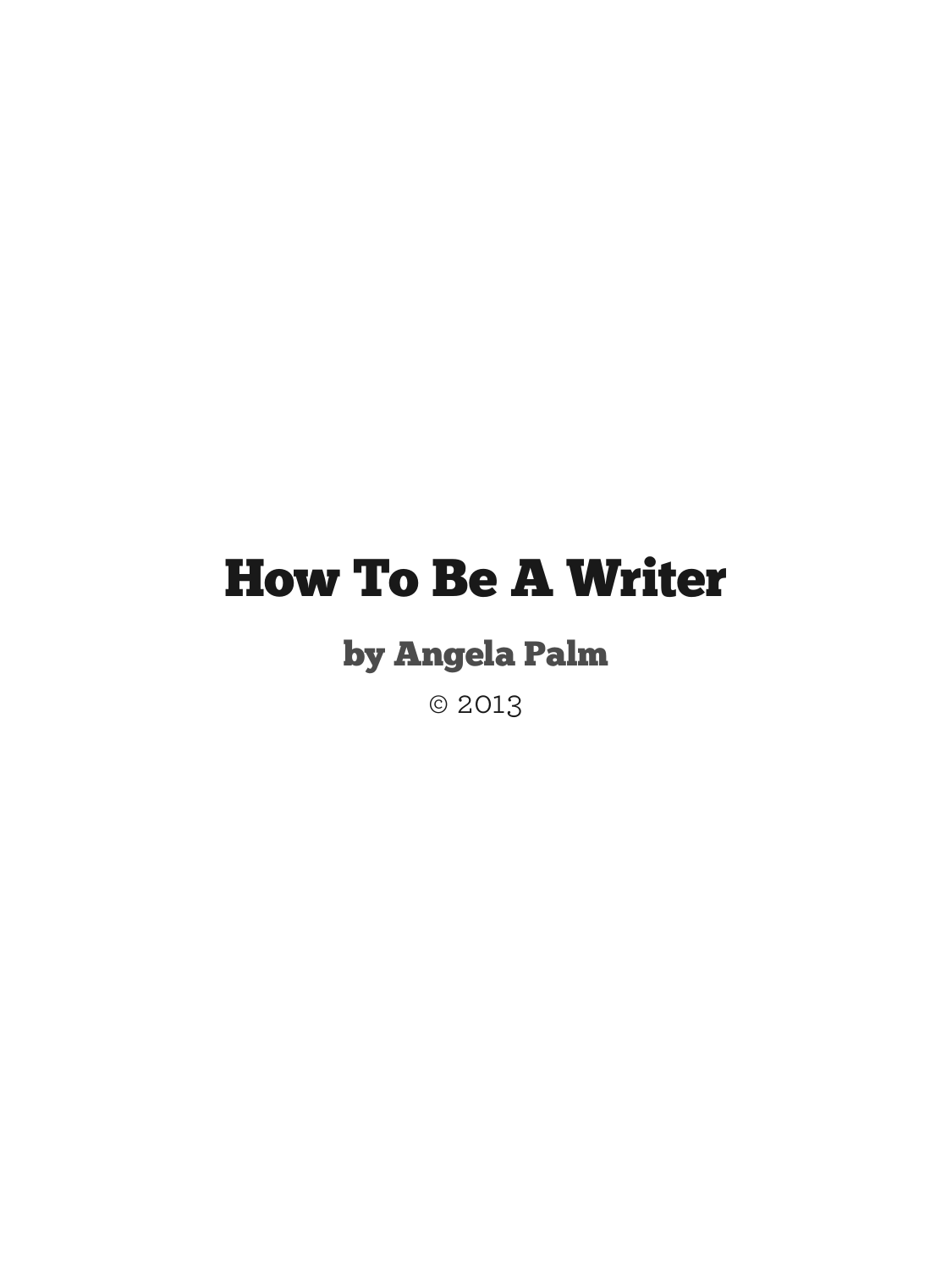- 1. Quit modestly paying, full-time job
- 2. Self-diagnose depression, but don't seek treatment
- 3. Complain about a lack of motivation despite having ample time to write after having quit time-consuming job
- 4. Wear glasses and, if possible, scarves
- 5. Drink coffee during p.m. hours
- 6. Drink alcohol during a.m. hours
- 7. Think about writing
- 8. Read about writing
- 9. Add "Writer" to job section of Facebook page
- 10. Tell friends and family you are a writer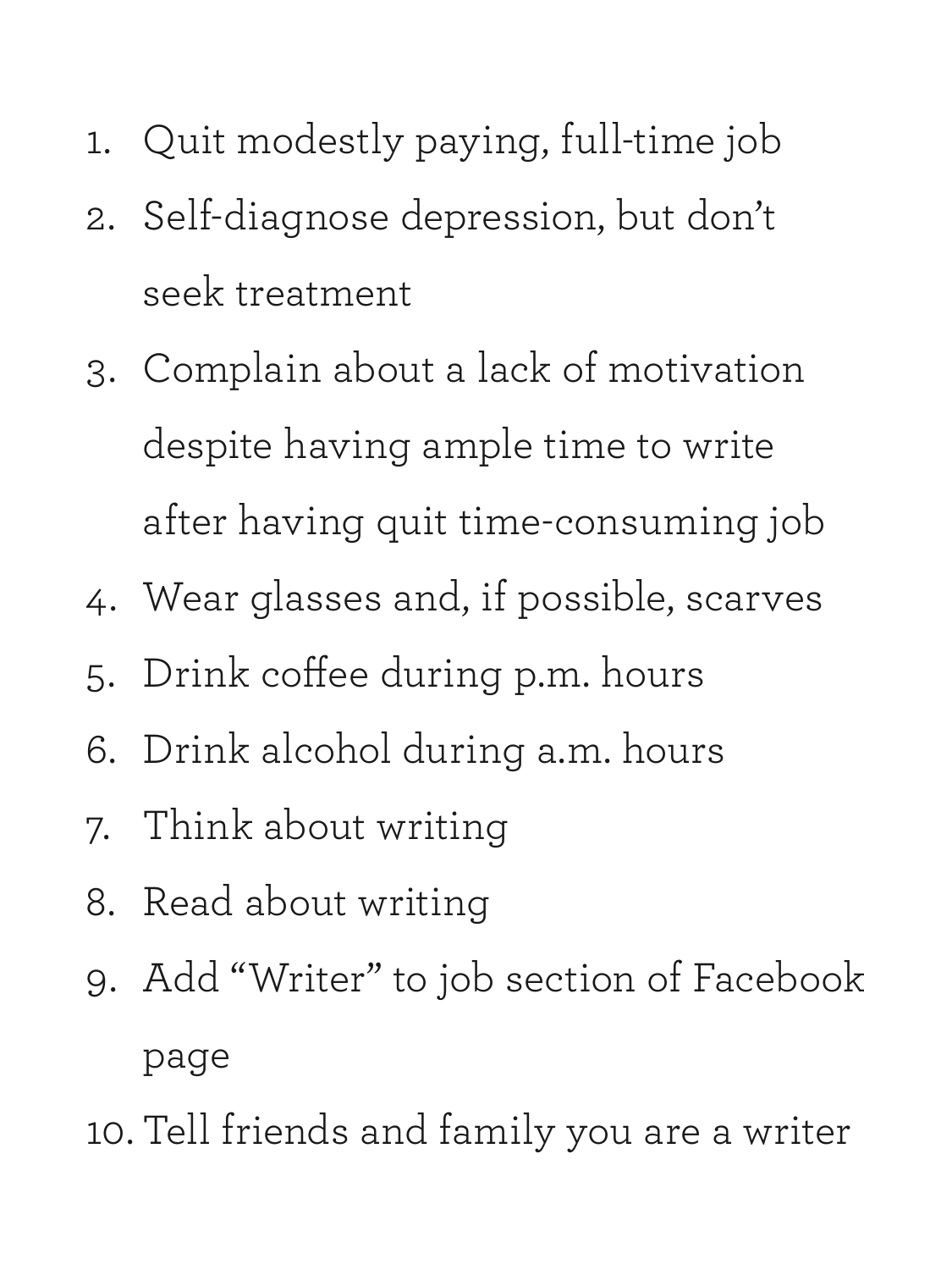- 11. Repeat Step 10
- 12. Tell a stranger named Matthew that you are a writer
- 13. Sleep with Matthew or his friend Michelle, or both
- 14. Get a pet turtle and name it Anaïs Nin
- 15. Get another pet turtle and name it Doris Day
- 16. Write dialogues between Anaïs Nin and Doris Day
- 17. Post the dialogues on your Tumblr blog
- 18. Repeat Step 10
- 19. Say "yes" to every opportunity you're offered for 24 hours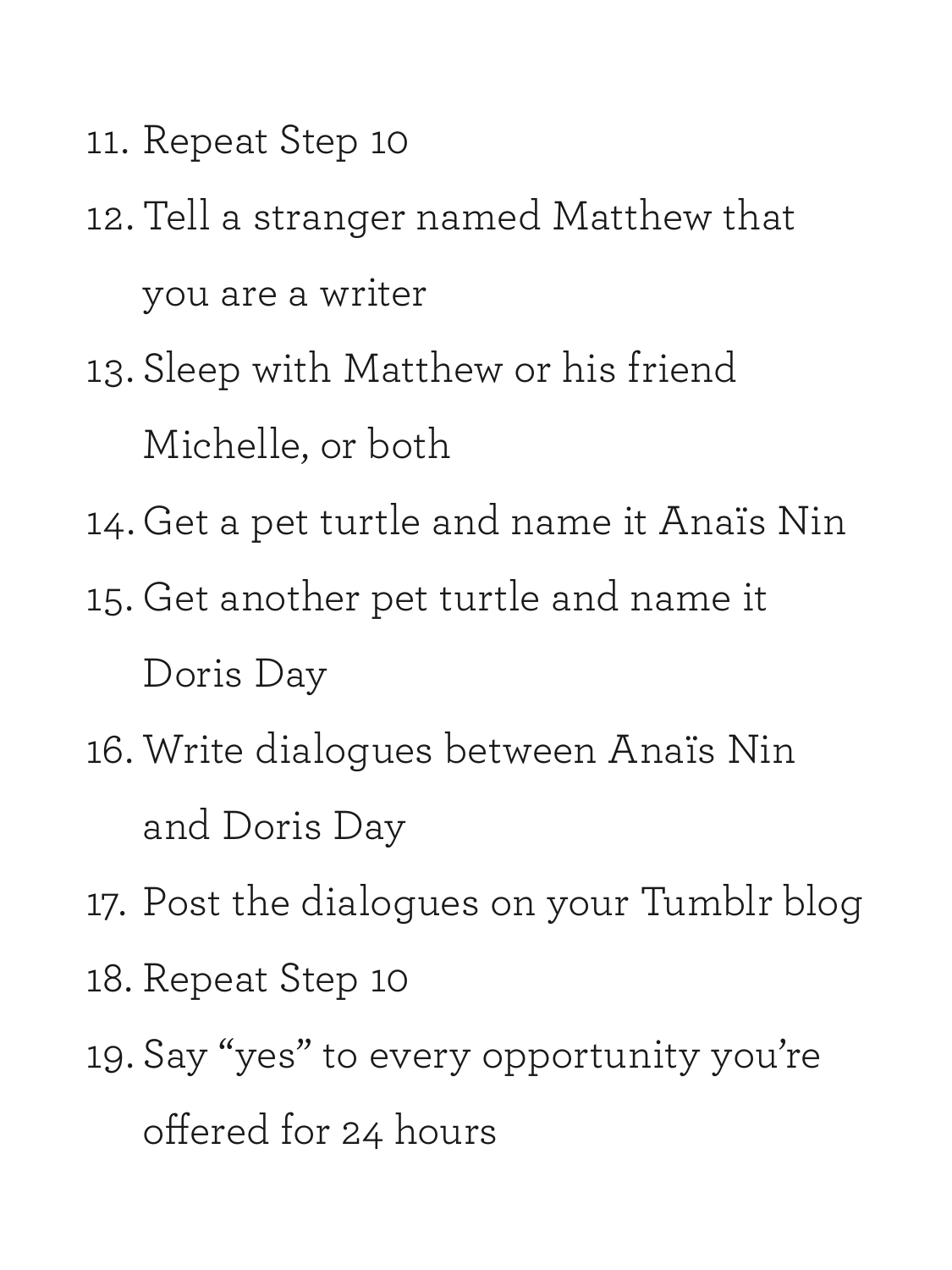# 20.Say "no" to every opportunity you're offered for 24 hours

- 21. Write a story about yes/no experience
- 22. Set the story on fire with Matthew's lighter, which fell under your couch when you were screwing him, when you realize the story is a boring version of *Sliding Doors*
- 23. Cry in the shower
- 24.Try again
- 25. Don't return Matthew's lighter, even when he asks about it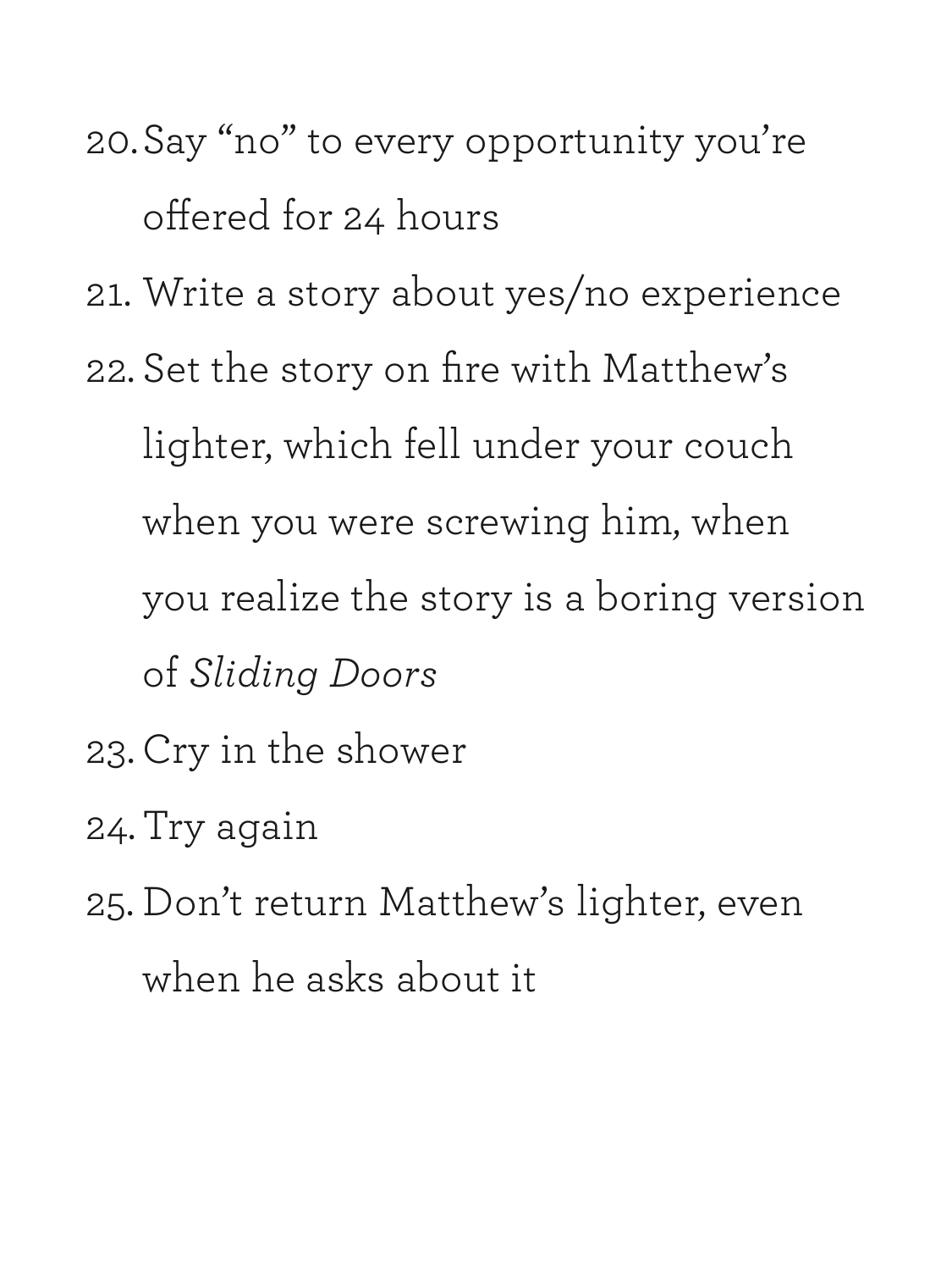# <span id="page-22-0"></span>Deficit

## by Curtis Leblanc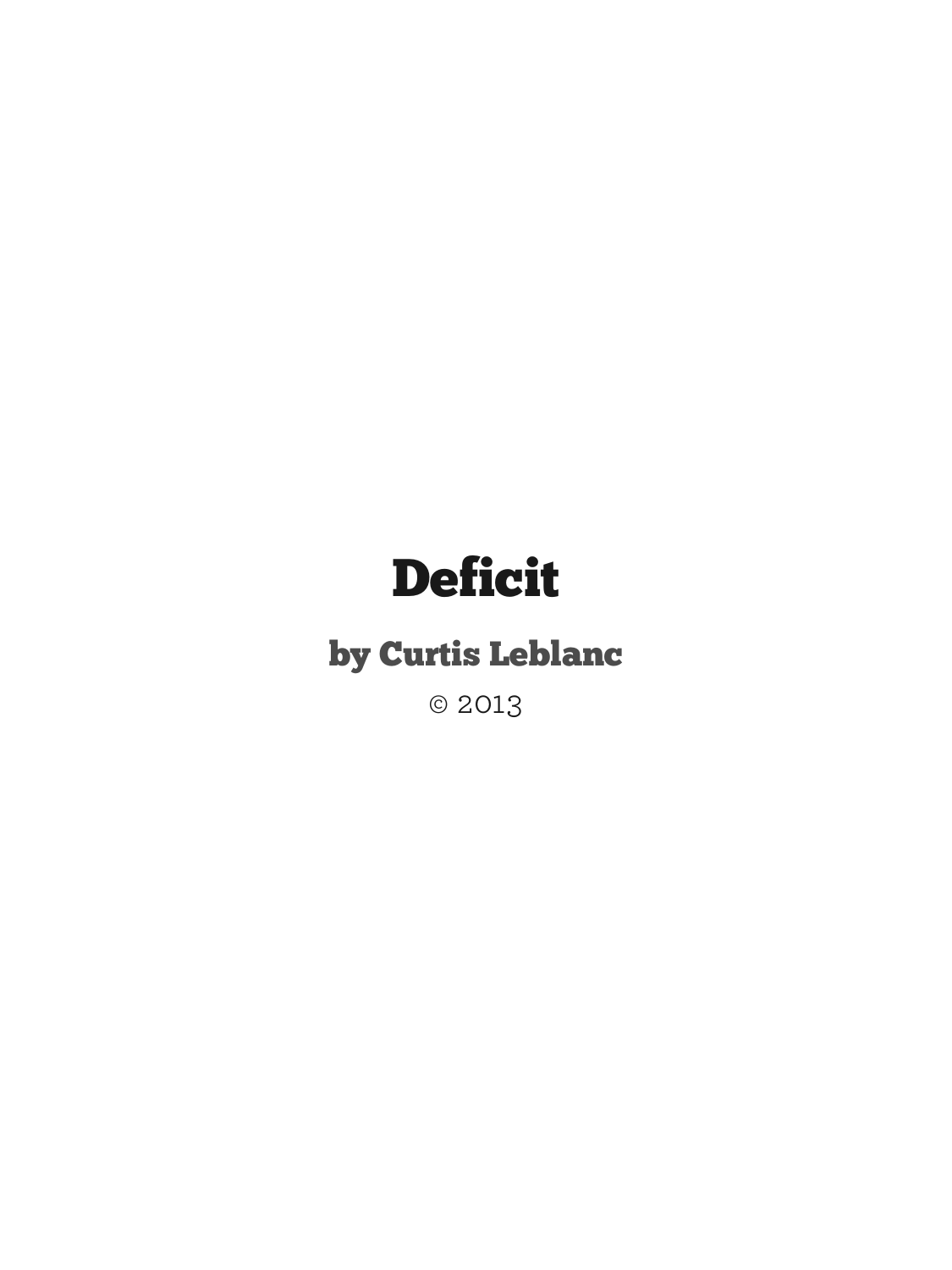1.

# The number of drinks I've promised to others.

2.

The number of drinks I've had by myself.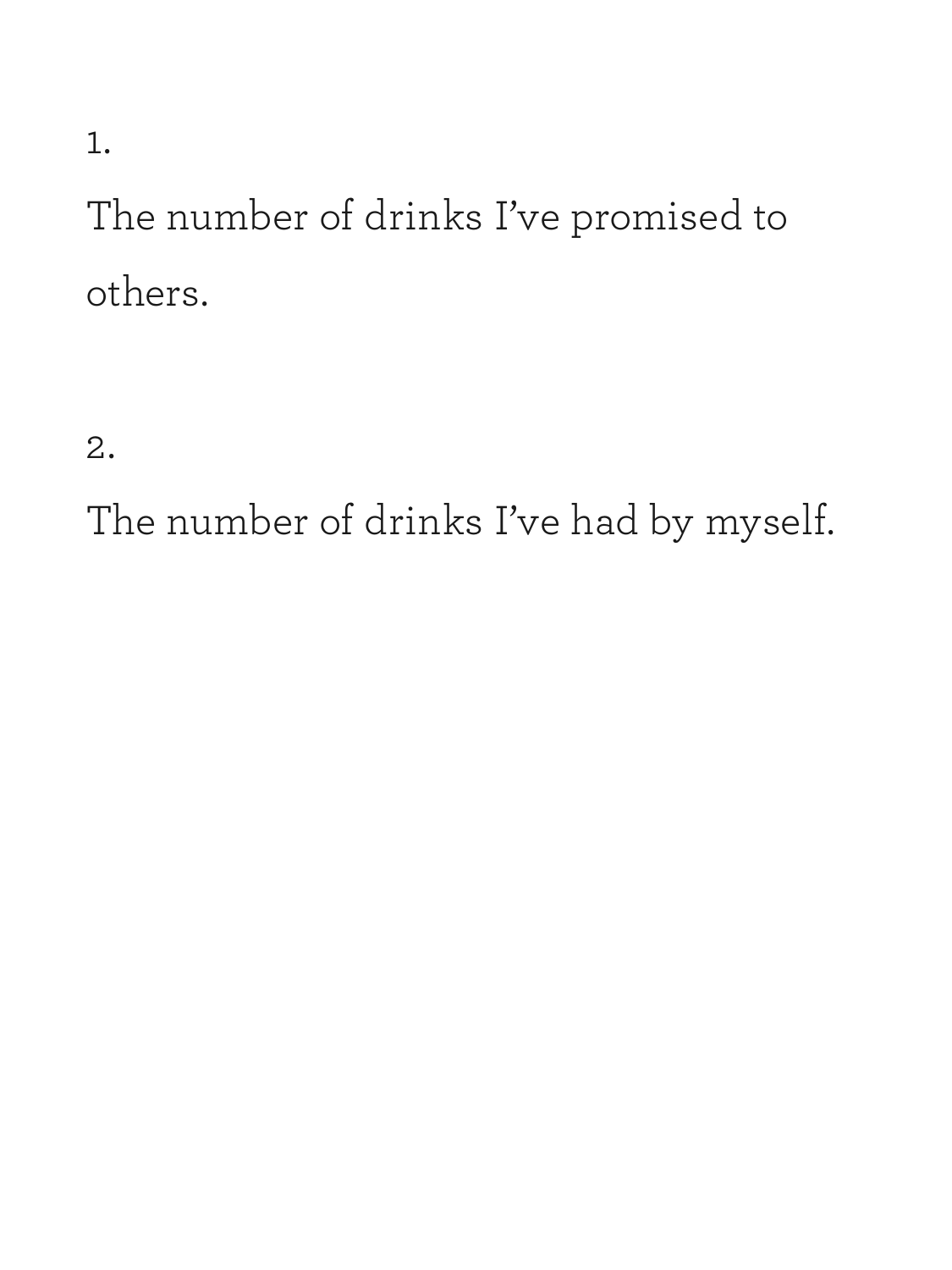# <span id="page-24-0"></span>Rust

#### by Sara Habein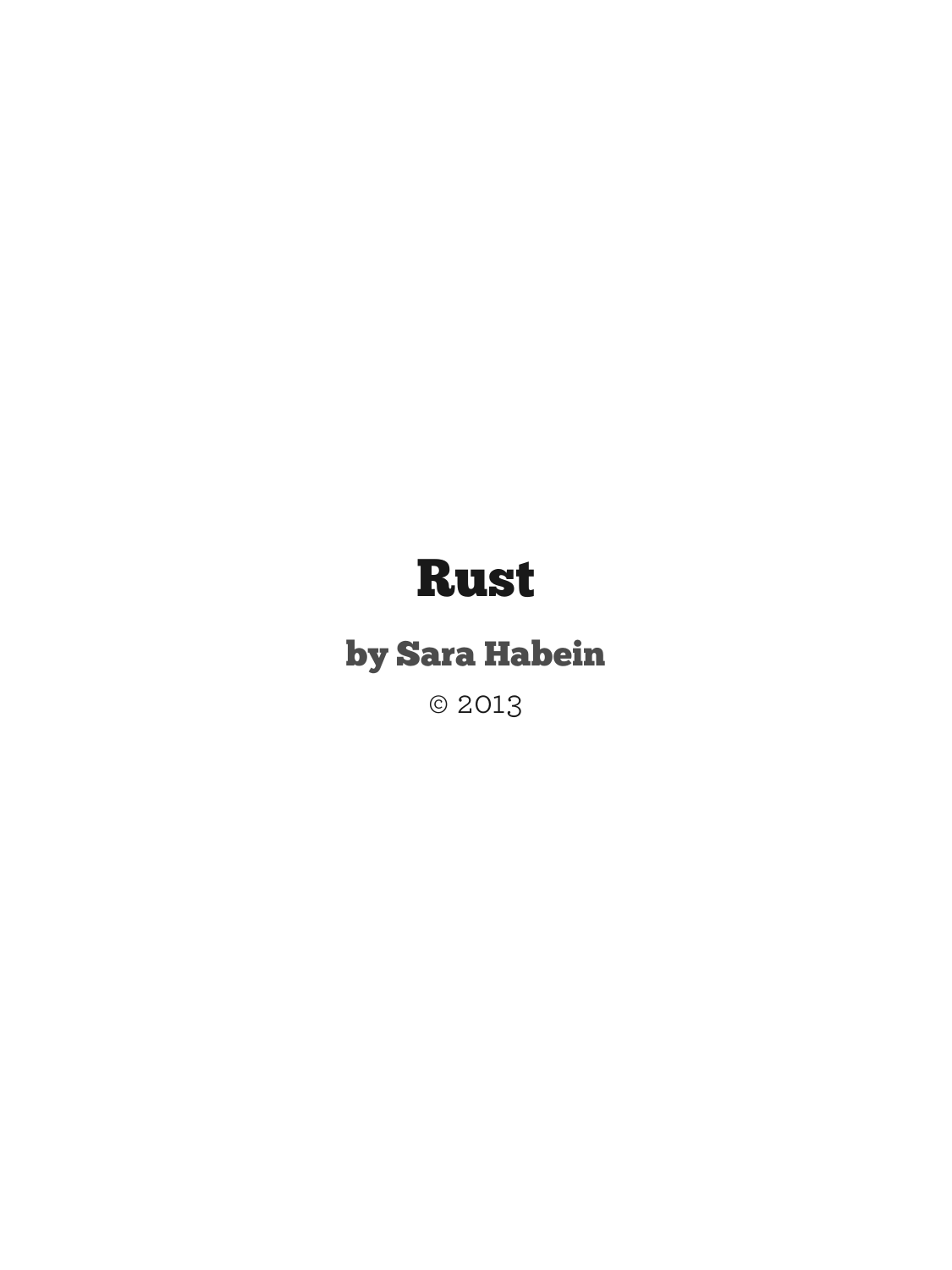## *Nails:*

Left in the shed, scattered, of various sizes. Once he made a wooden crate for his records. He thought, one day, he might build a whole shelf.

## *Metal bucket:*

Cigarette butts, bent and pinched, ash. Folgers can of indeterminate age. He never pretended to make New Year's resolutions.

*Tobacco tin:*

Long-forgotten brand from the early '80s, once held rolling papers. Once held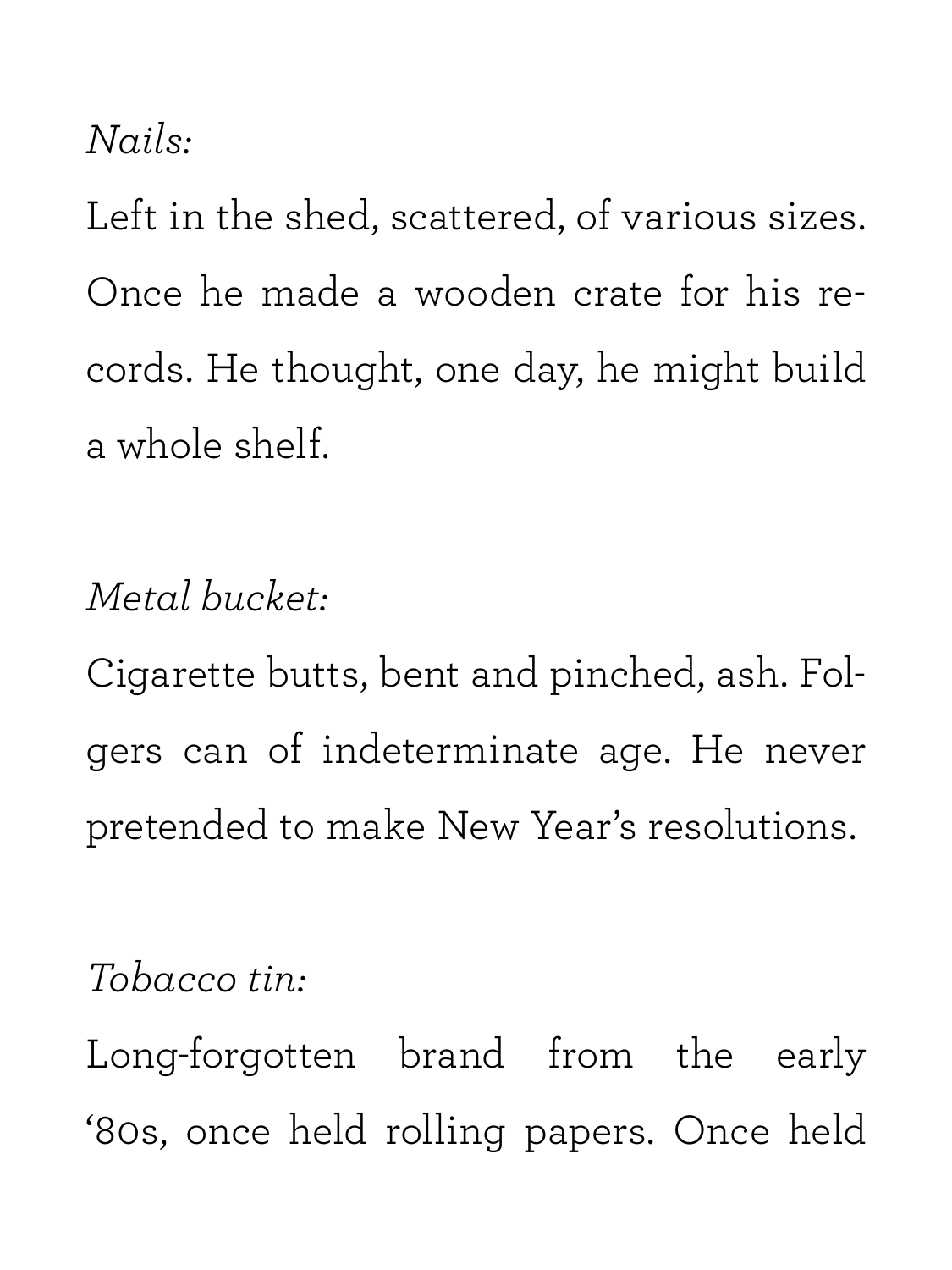grass. 'I could do worse things," he said. "Considering."

*Hubcaps and tools:* 

Wrenches, '72 Pontiac (purchased new), tree clippers. Once, he told the kids he could play the saw. How surprised was I when he did.

*Old barbed wire:* 

Stashed with a grey tarp thrown on top. "It used to border my mother's garden," he said. "Those squirrel fuckers never saw it coming."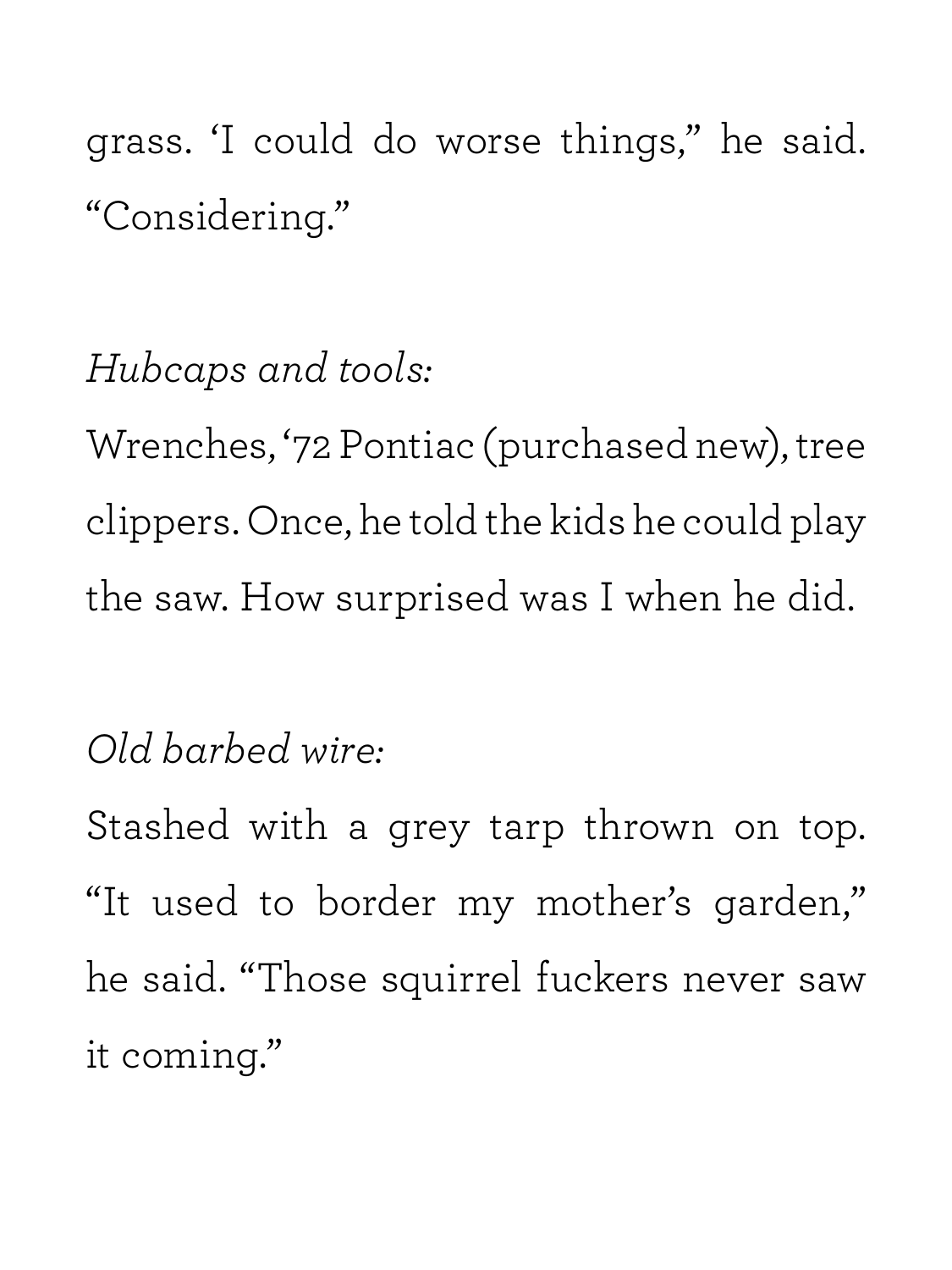## *Gate and hinges:*

Creak, powdered red creak, still attached to the fence. A miracle. Anyone could go in and out.

## *Faucet and shaving cream:*

Barbasol, the bottom an echo on the porcelain sink. The tap drains life in a streak. Gravity.

## *Aging red hair:*

If I squint, I see the parts of him not swept away. No patience, no diligence, too many Band-Aids.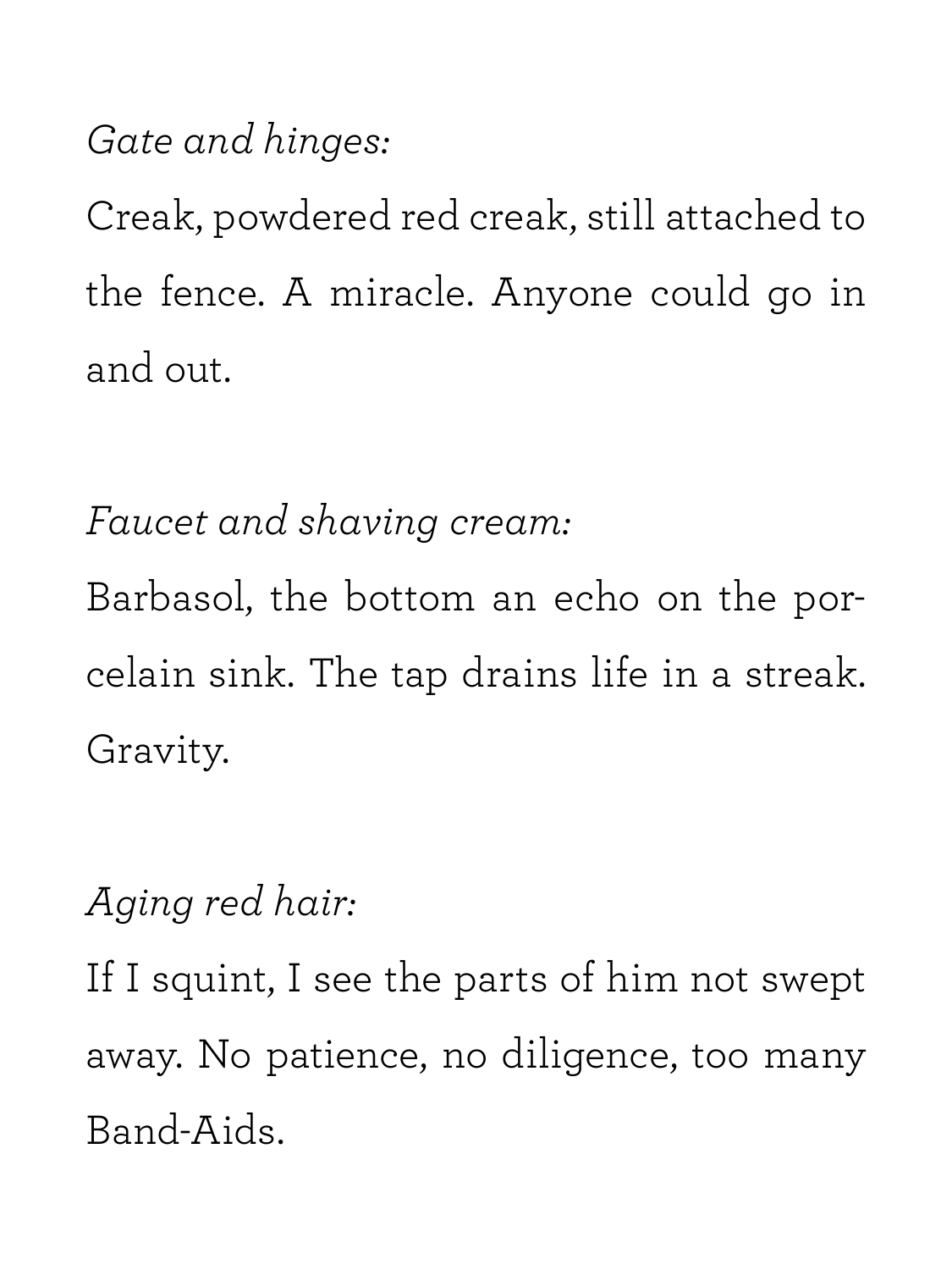*Waterslides, at the joints:* 

Edmonton, the mall, the water park. So much spectacle, then forgotten. He drove us there once, 1997.

*Detroit:* 

Where I called, where his brother documents squatters in foreclosed houses. Where I only get the machine.

*Railroad ties to Buffalo:* 

Where his mother has forgotten his name, where the kids fear to tread. Where the winter is long.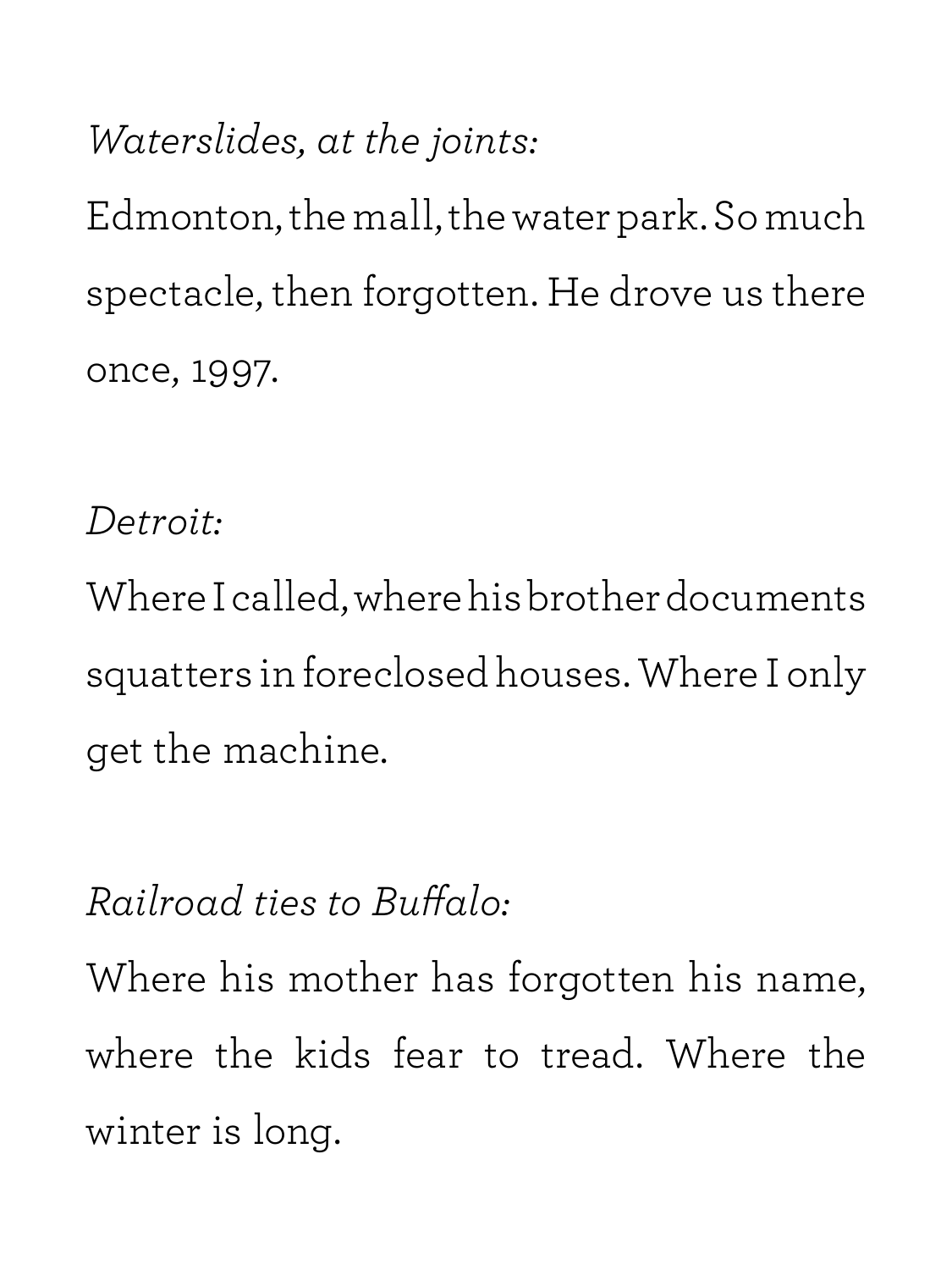## *Wishing well:*

Too cynical to hope, too superstitious to not. As though it changed anything, I threw loonies. I threw up.

*Skills:* 

A life disused, a bridge, a building. Does it matter? He's gone.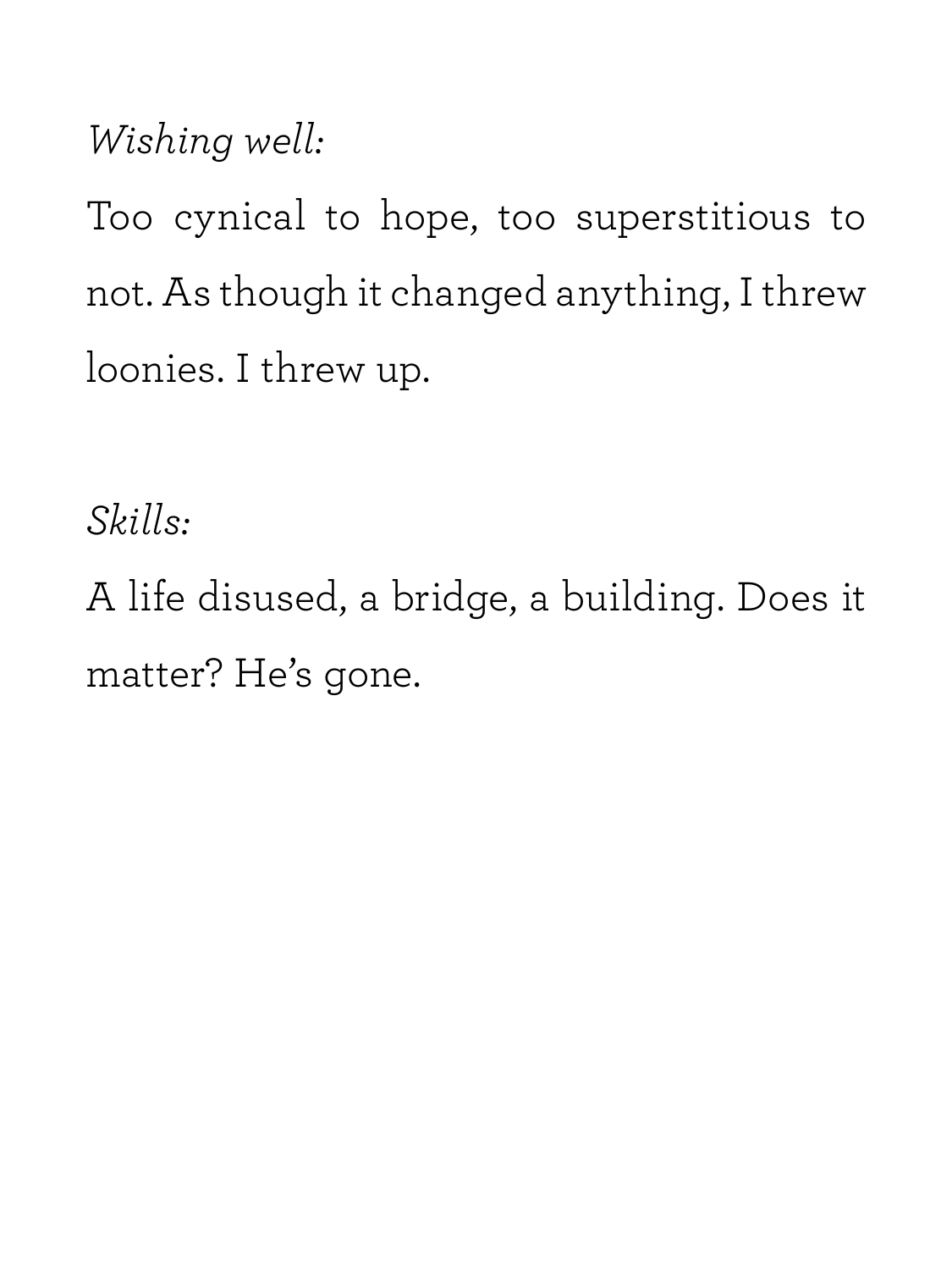# <span id="page-30-0"></span>Numbers

#### by Sharon Goldberg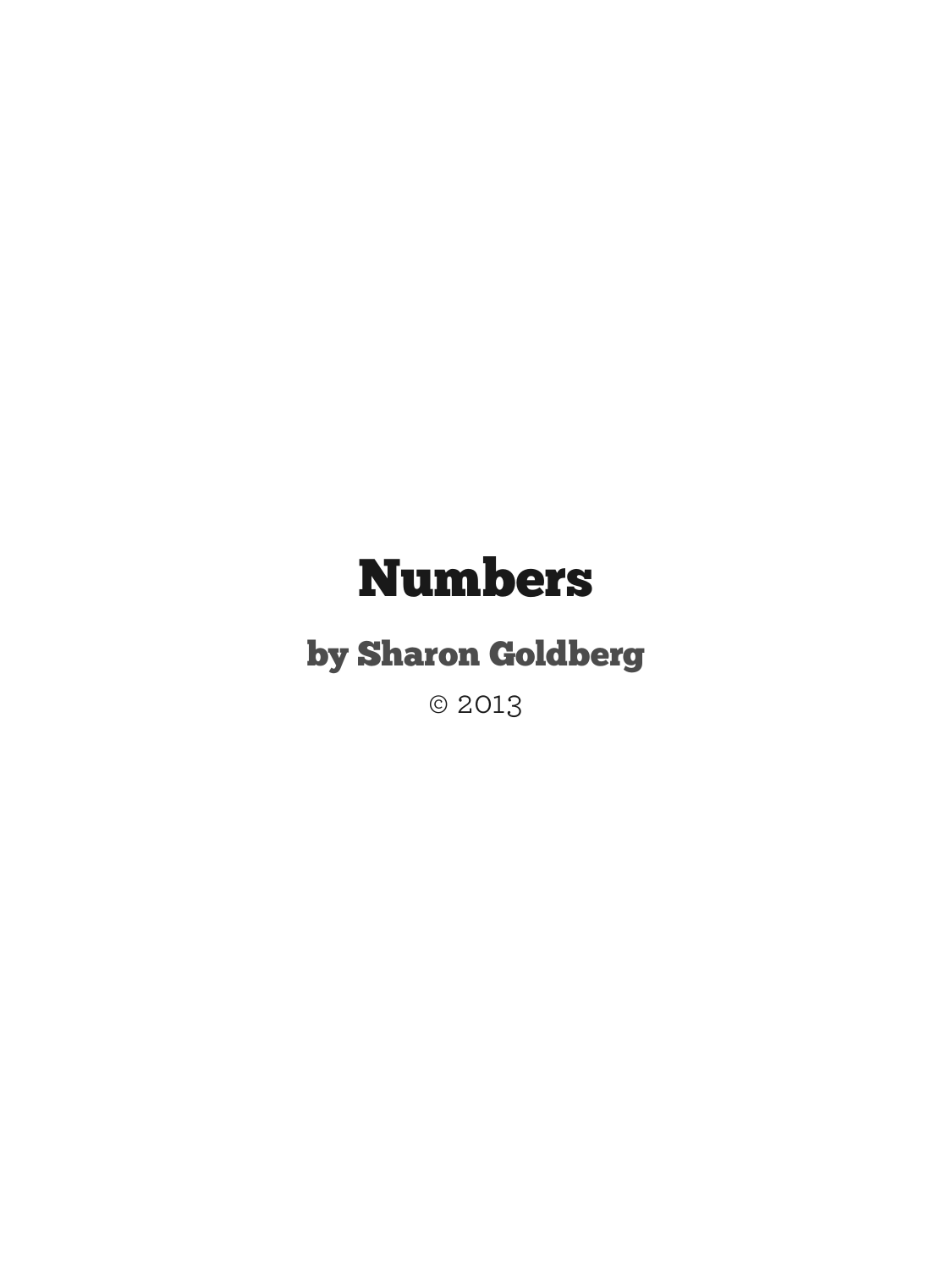- *One*: Boy I've ever loved—Gunnar Caldwell
- *Two*: Times we had sex without a condom
- *Three*: Months since my last period
- *Four*: Pregnancy tests I took to be sure
- *Five*: Friends I borrowed money from
- *Six*: Days in a row I've vomited
- *Seven*: Lies I told my parents
- *Eight*: Hours until my abortion
- *Nine*: Texts Gunnar didn't answer
- *Ten*: Days until I turn fifteen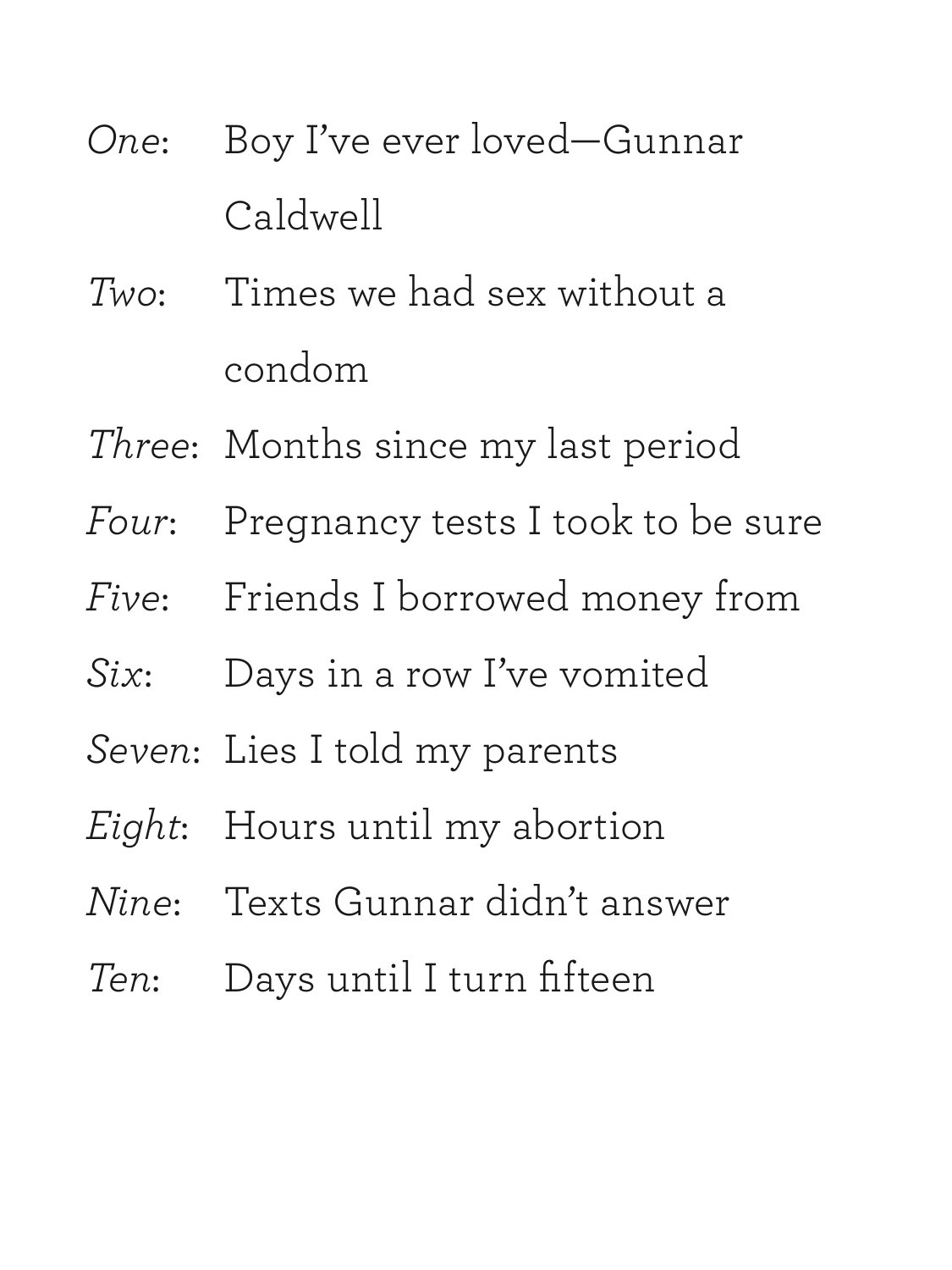# <span id="page-32-0"></span>How To Fly A Plane

## (From Someone Who Has Never Flown A Plane Before)

by Jason Lee Norman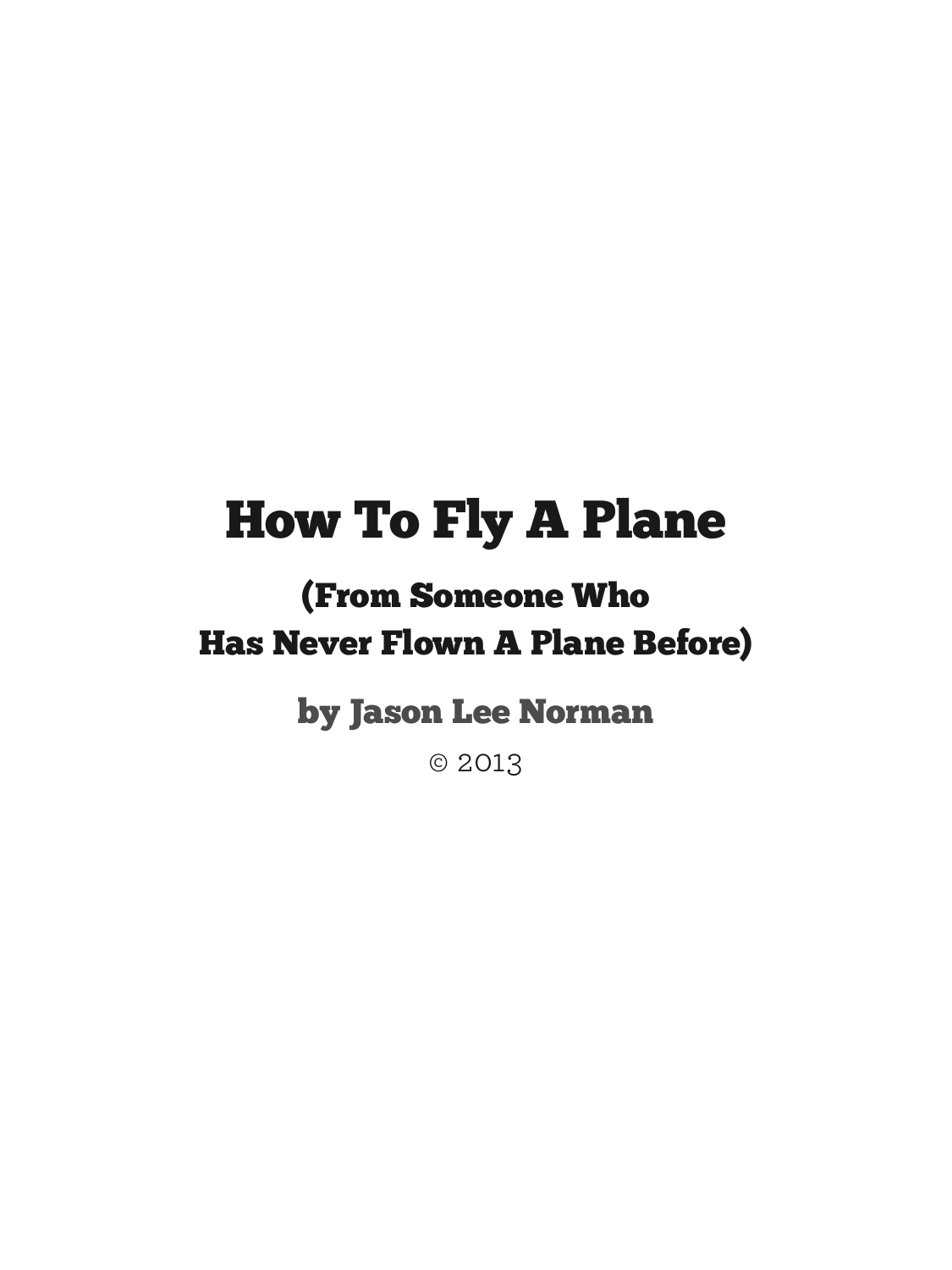1. Go to Pilot School. Pilot schools are everywhere. Usually in the backs of little country airports. If you show up there they will give you a pile of books to read first about trajectory and velocity and thrust and things like that.

2. Come back to take some written tests and then they'll take you up in a real airplane.

3. When I say real airplane, I mean a tiny plane that is not meant to stay up in the sky for very long. If you want to be a pilot then you have to be ready and able to make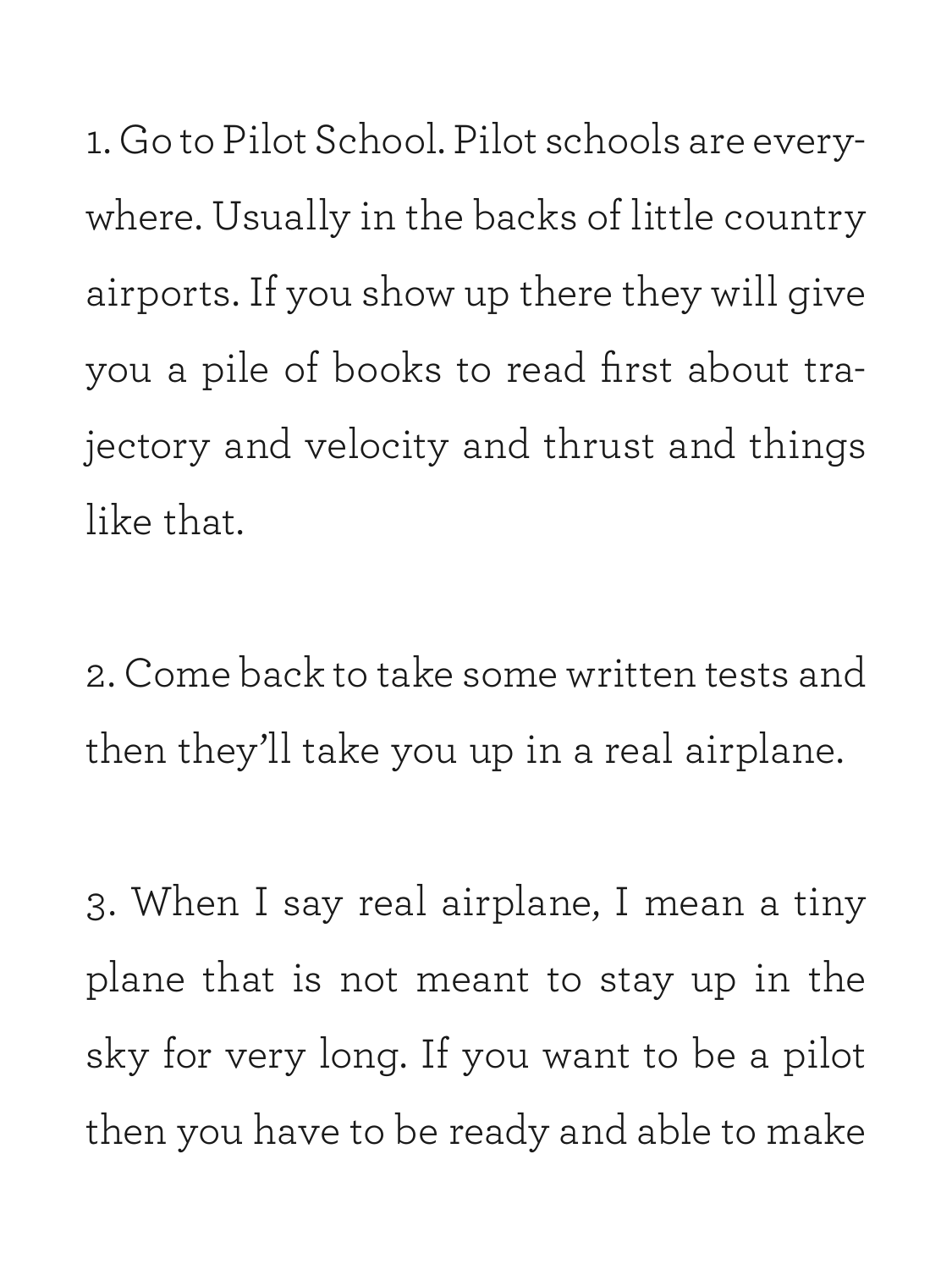anything stay up in the sky for as long as you need it to. These planes were all built in the fifties out of tin and fiberglass and they work better as boats than as planes.

4. Larger airplanes, like 747s, were built by engineers in huge testing facilities. These planes were meant to stay up in the sky.

5. Once in the plane, take the throttle and push it forwards and take the steering mechanism and pull it backwards. That's throttle: forwards, steering mechanism: backwards.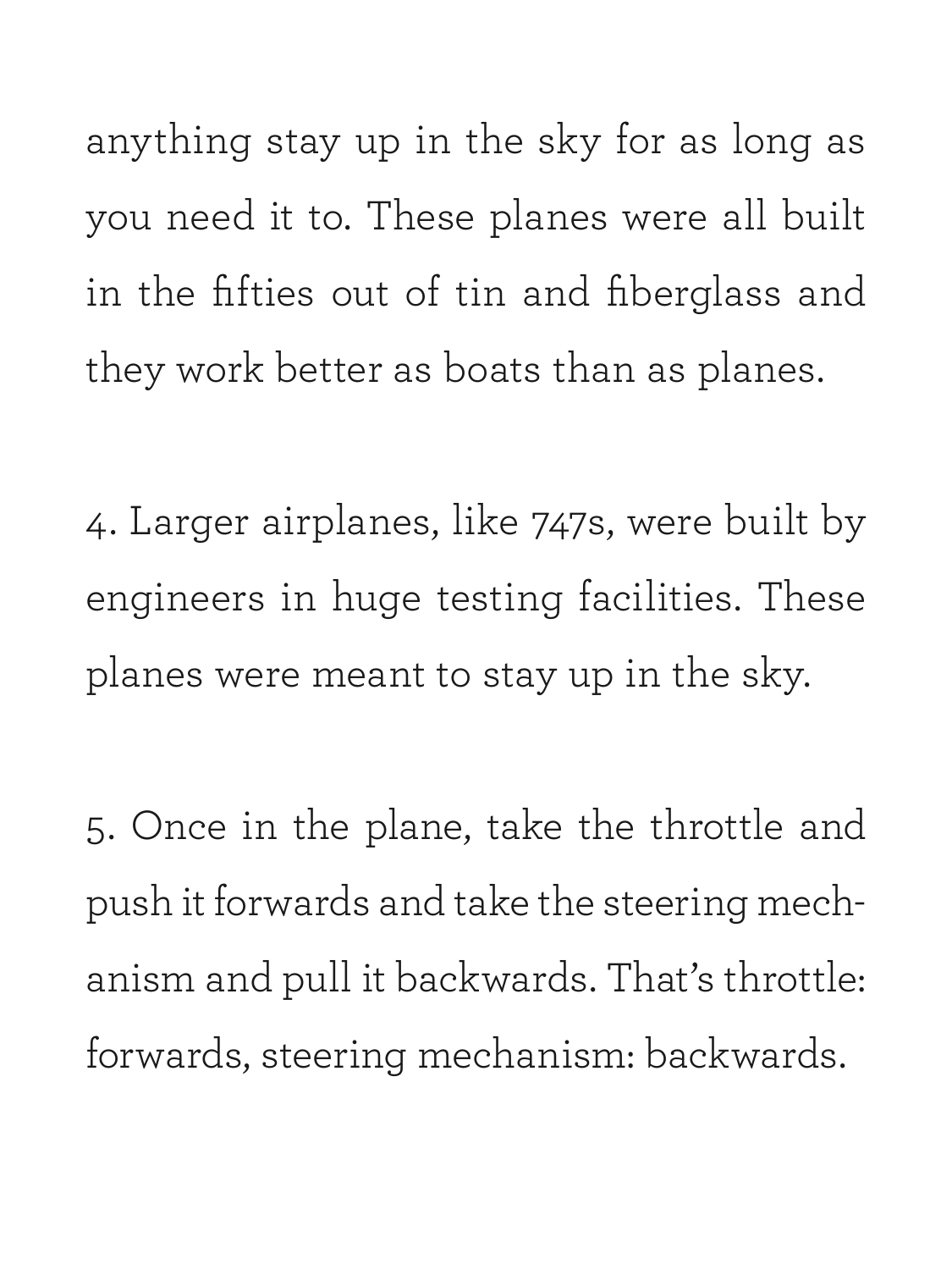6. When you are way up in the sky you need to level the plane out. You do this by pushing the steering mechanism in a little bit, but not as much as you pulled it out by. You also pull the throttle back a little too. That's steering mechanism: forwards, throttle: backwards.

7. When the plane is level in the sky, you are now flying a plane.

8. It's a good idea to have strong forearms.

9. Flying is the most unnatural thing in the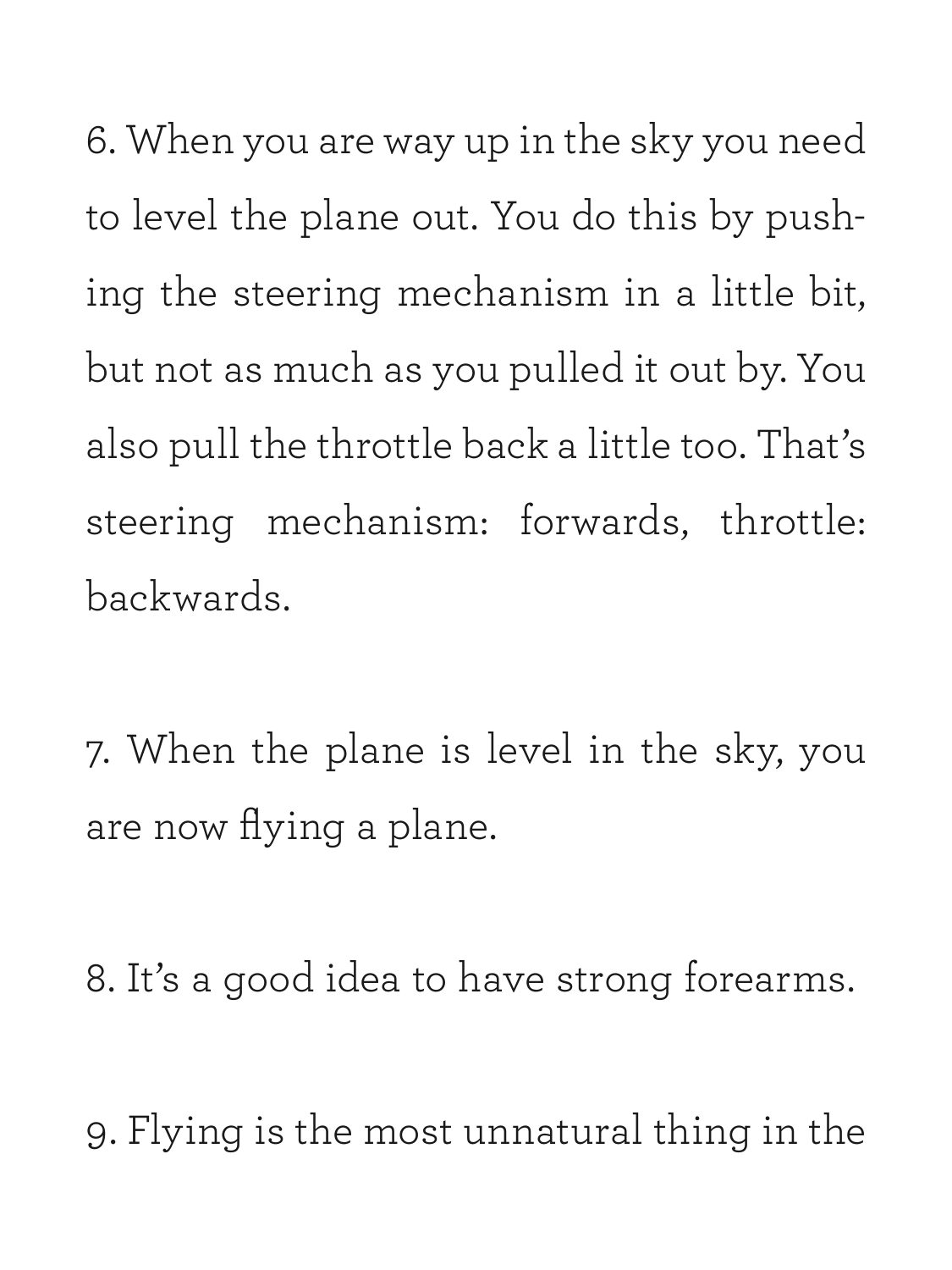entire world. Nothing was meant for flight. Maybe insects. If you've ever watched a bird in flight then you know that it looks like one of the most desperate acts in nature. The flapping of wings is never graceful. A bird always looks like it is begging God to keep it in the air for just a little while longer.

10. The only birds that do not look desperate are the ones that have wingspans so large they can just glide on air currents for hours and hours. But if you've ever watched one of these large birds flapping its wings then you know how laborious it can look. Like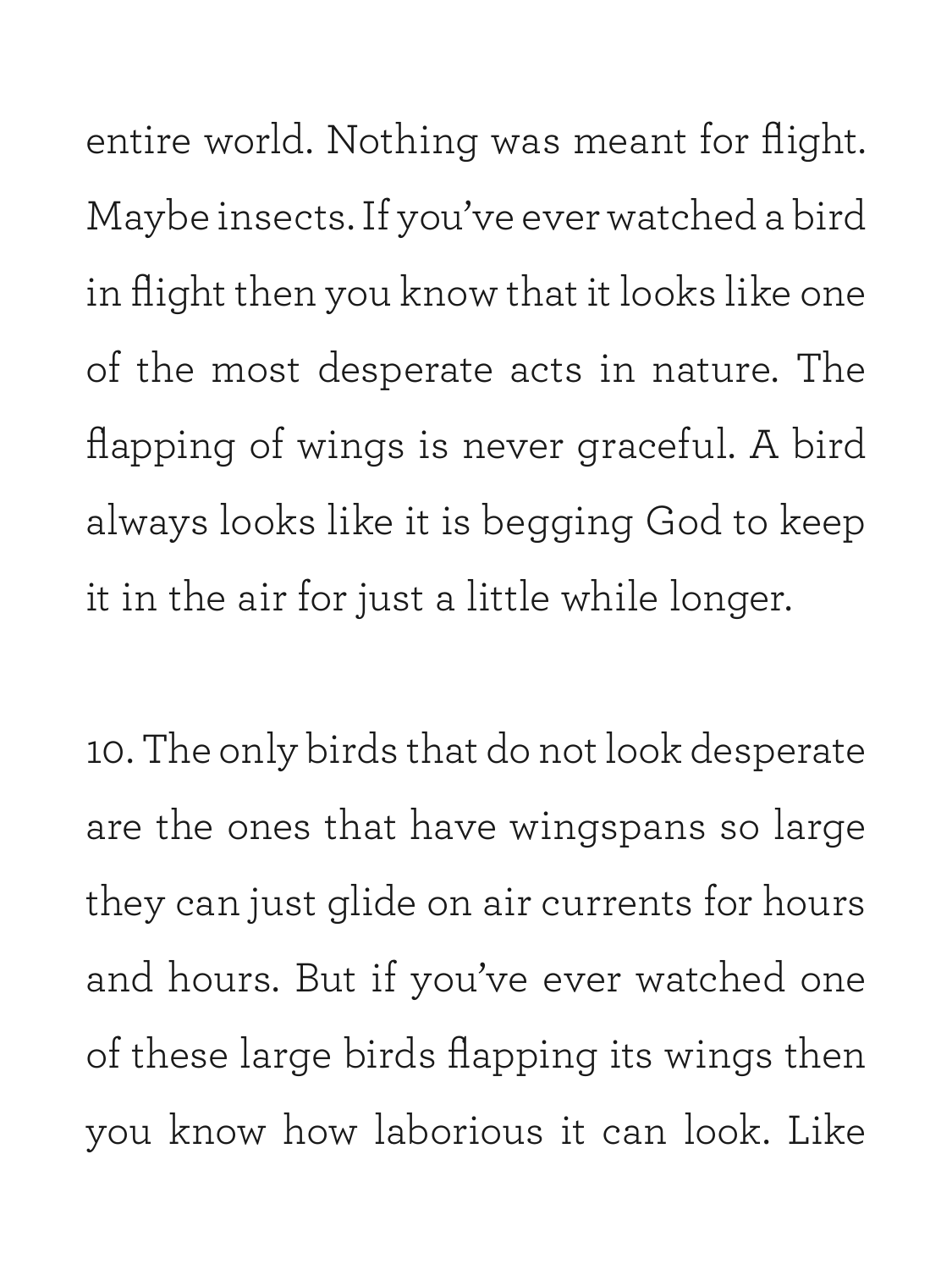a human looks climbing a very tall mountain. We look as if we're not really supposed to be there but we are there and we are very tired from trying.

11. Every force of nature is pulling you and that plane to the ground. Never let go and you'll be fine.

12. Never let go.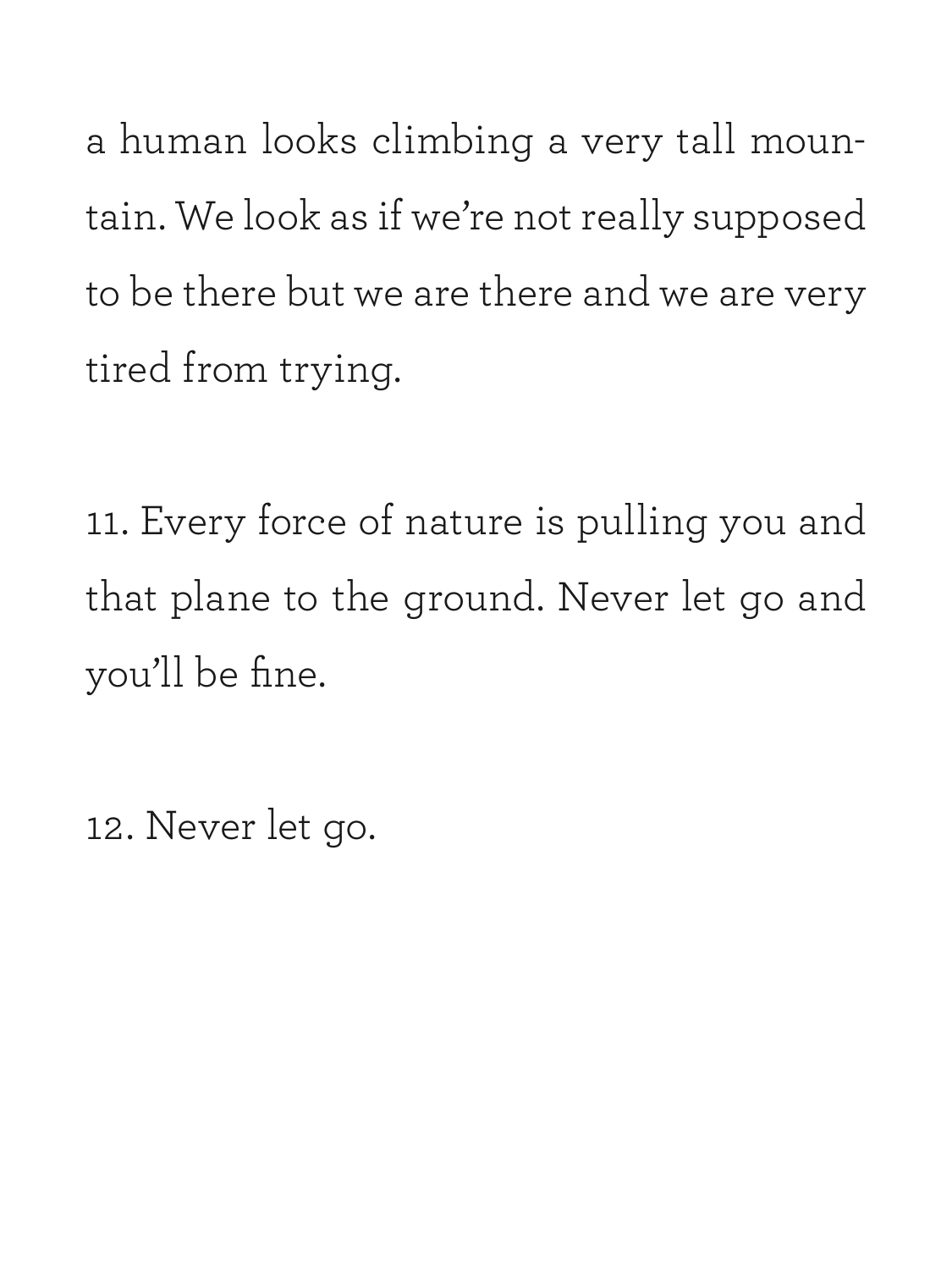# Things Megan Regrets

#### by Samuel Best

© 2013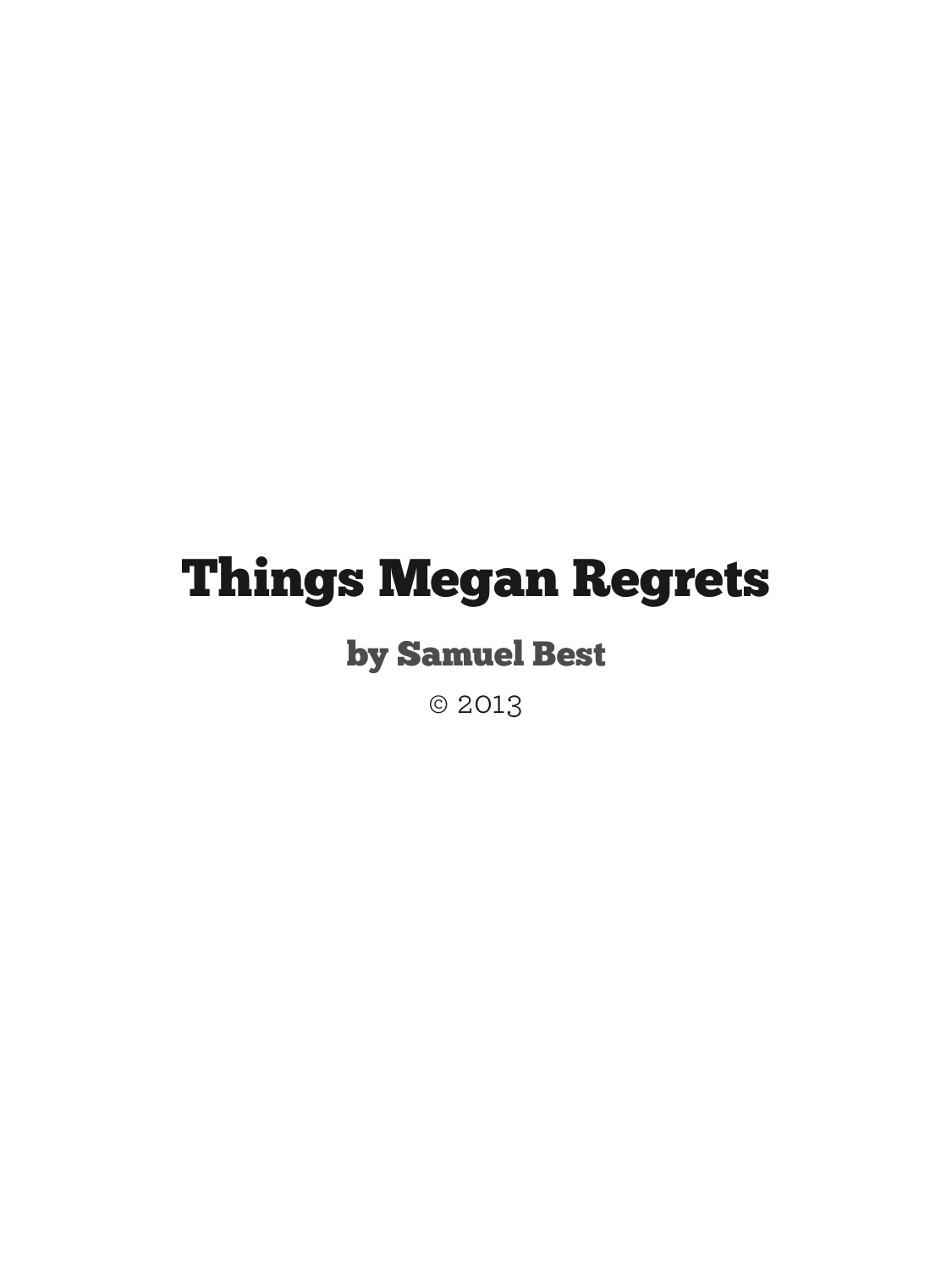- 1. Buying him that wristwatch for his birthday next month
- 2. Imagining their kids' names
- 3. Coming home early
- 4. Opening the bedroom door
- 5. Nine years wasted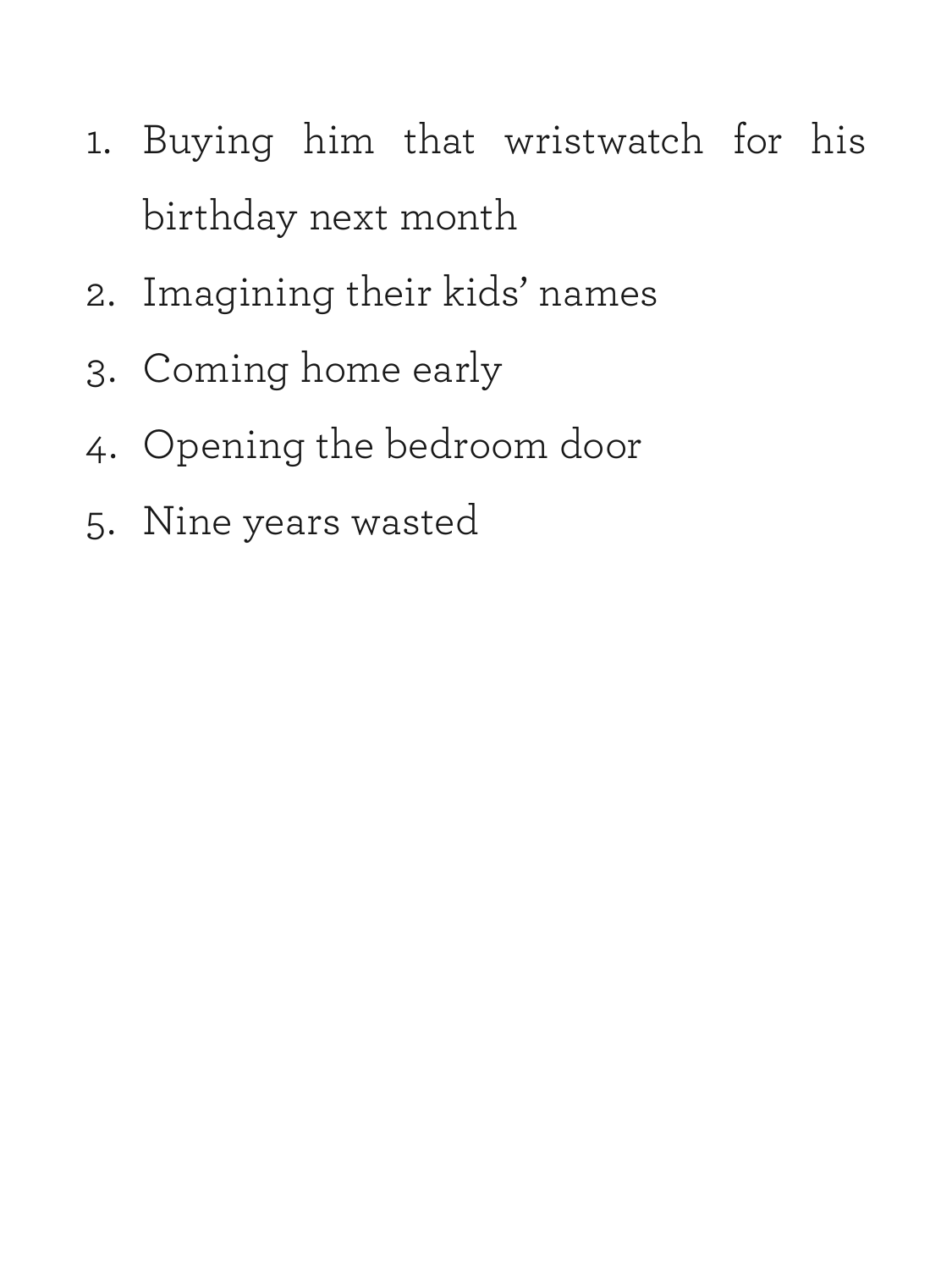# To Rewrite History

#### by Gwendolyn Joyce Mintz

© 2013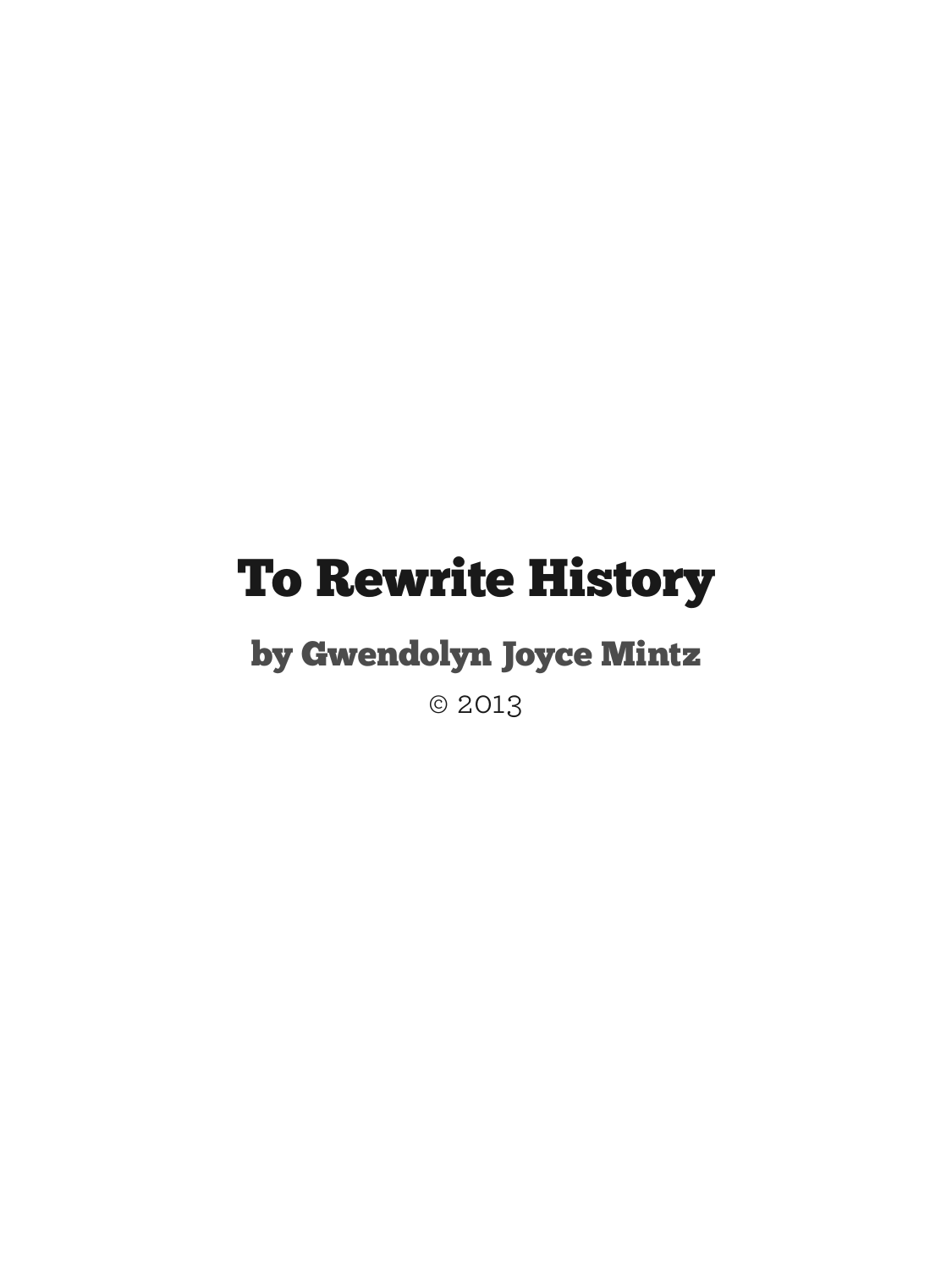*Names, as a child, I wanted to give the sons I'd one day have:*

- 1. Michael
- 2. Jonathan
- 3. Jeff
- 4. Sydney
- 5. Tyler
- 6. Frank, although I planned to always call him Frankie

*Name of the one daughter I wanted:*

1. Lauren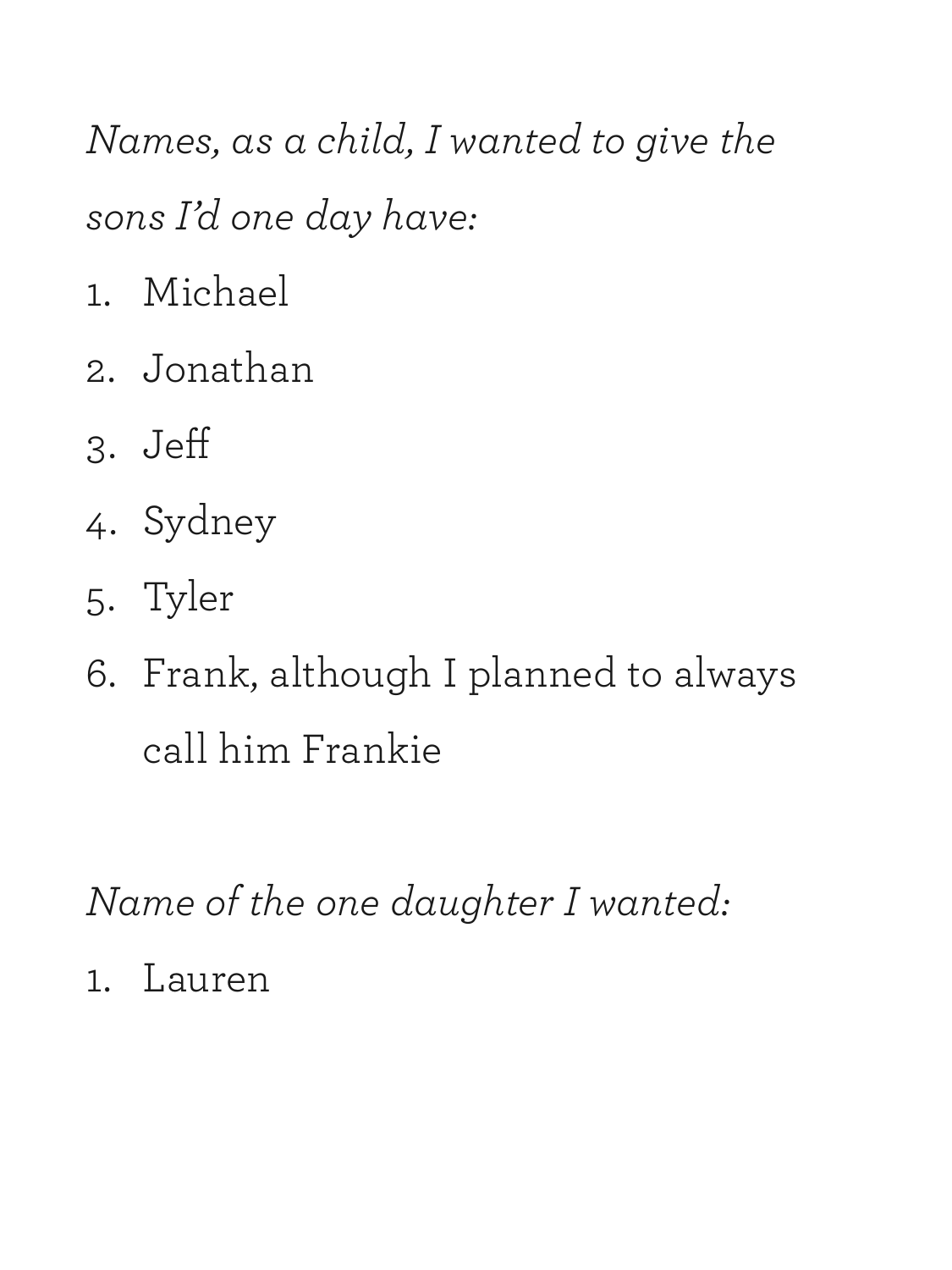*Family members who were abused as children:*

- 1. A distant cousin
- 2. A nephew
- 3. Aunt Lois
- 4. Grandma Judy
- 5. My mother
- 6. Me

*Name of OB/GYN who will perform the surgery:*

1. Dr. Kerry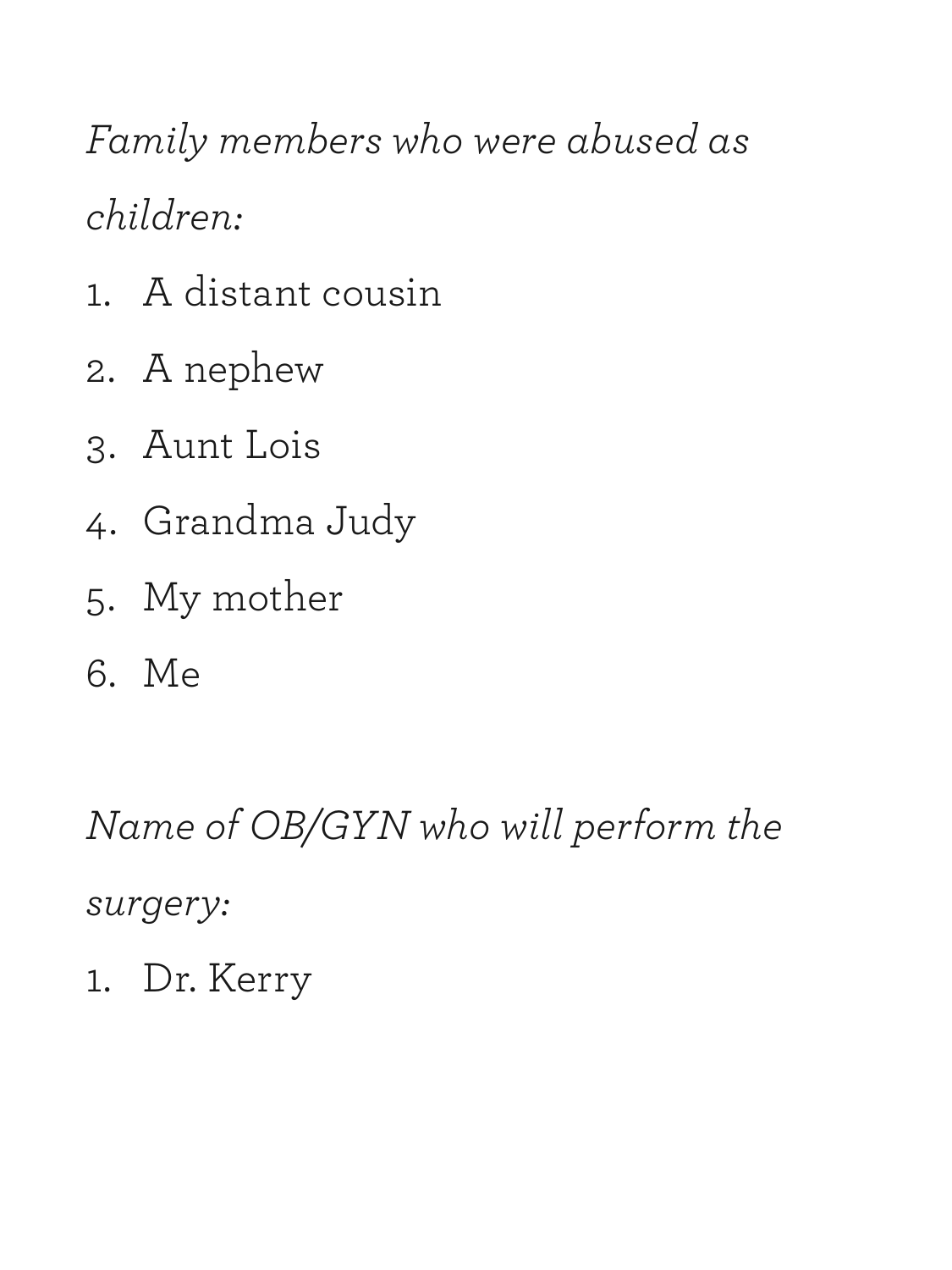*Names of the children I will protect by never bringing them into existence:*

- 1. Lauren
- 2. Tyler
- 3. Jeff
- 4. Sydney
- 5. Michael
- 6. Jonathan
- 7. Frank, although I had planned to always call him Frankie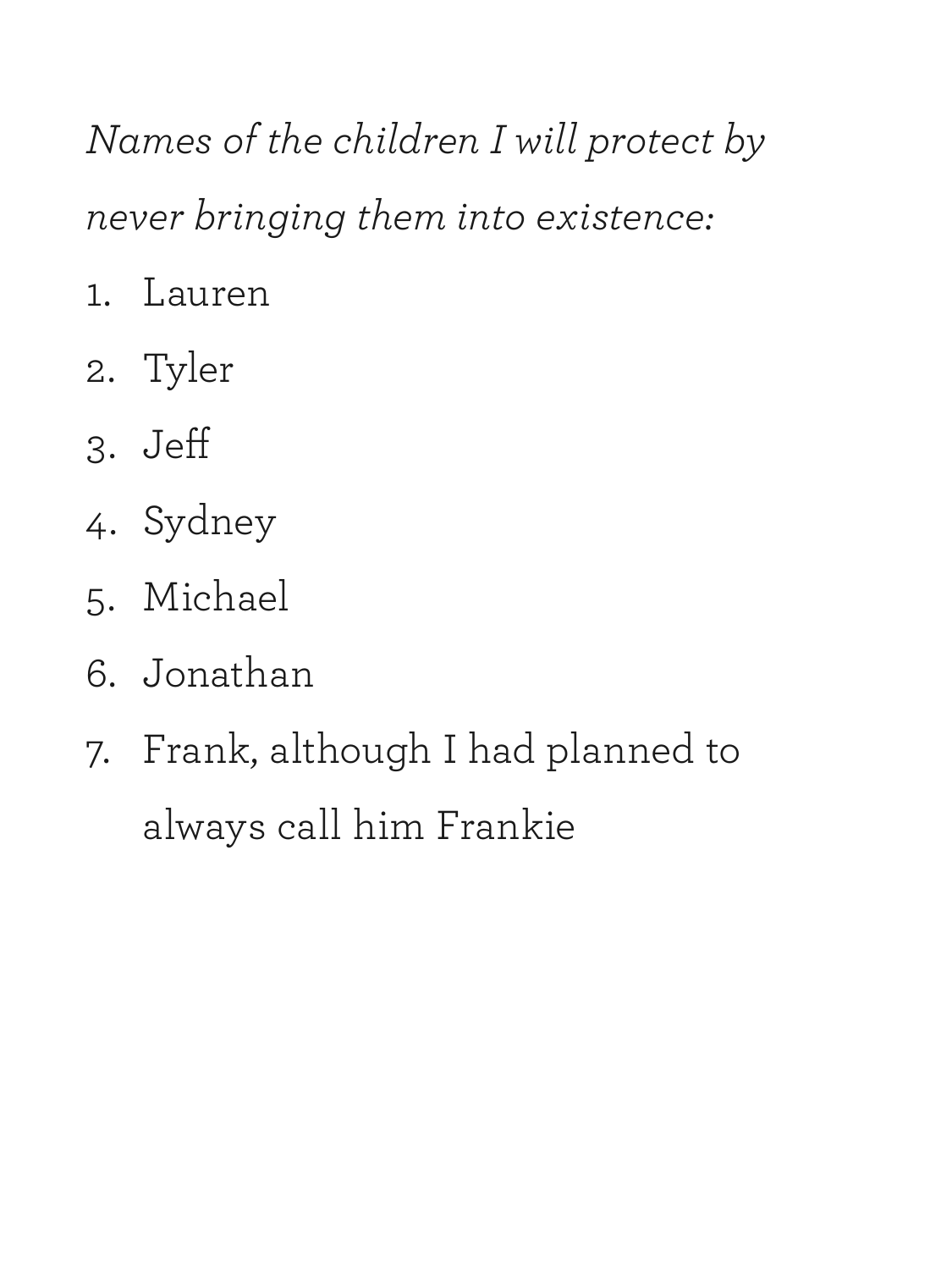# Report Card Comments From The Far North

#### (From Miss Royston, Grade Five/Six Class)

by Jennifer Manuel

© 2013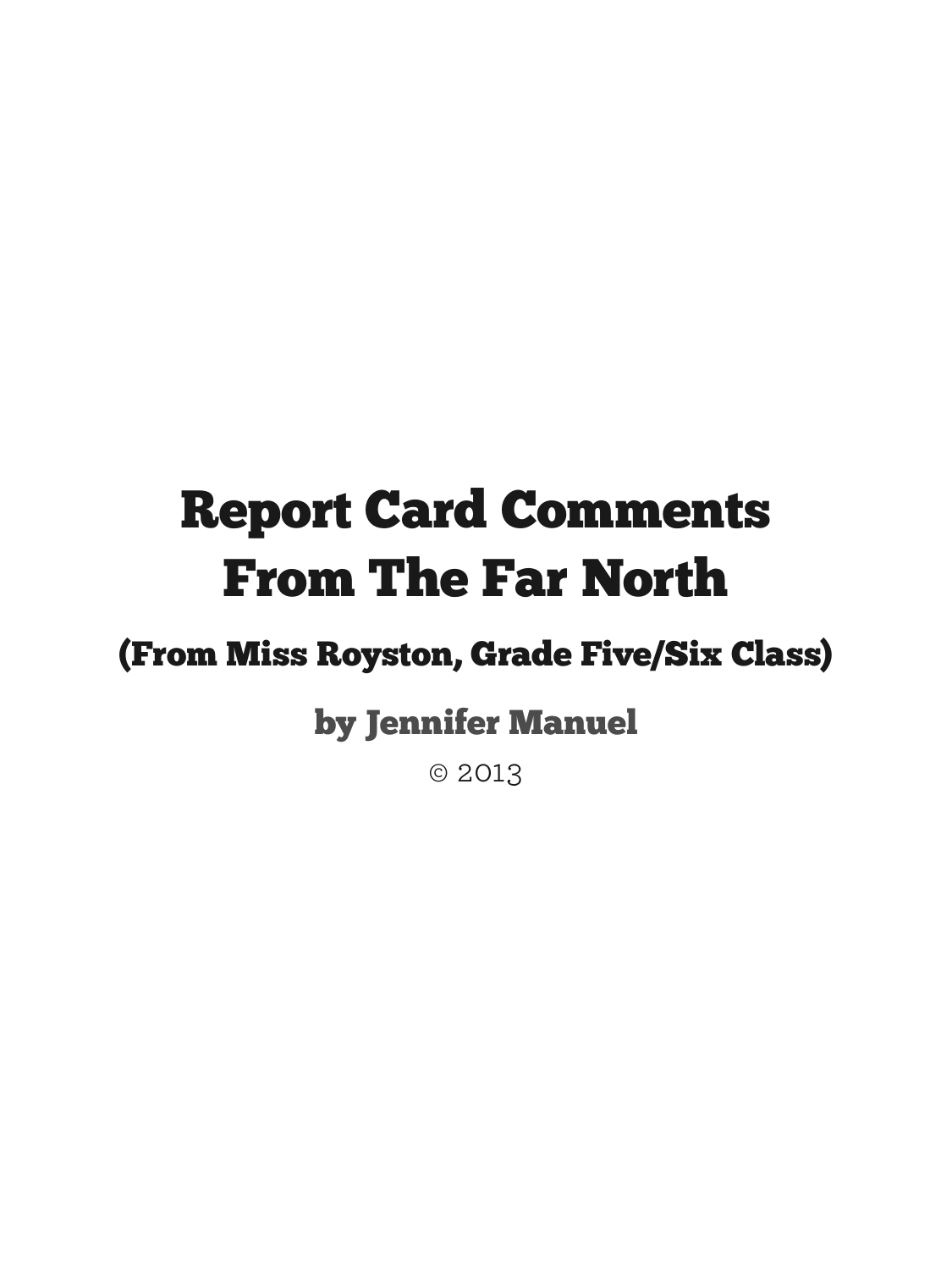# *Jay, Grade 5.*

*- Minimally Meeting Expectations.*

Jay shows little respect in the classroom. The other day he called me a redneck bitch when I asked him to finish his math. Apparently you told him that all white teachers are racist morons. Is there any chance you could at least pretend to show the school some respect? Otherwise I don't have a hope in hell. Also, he needs to practice his multiplication at home more often.

*Darryl, Grade 6.* 

*- Fully Meeting Expectations.*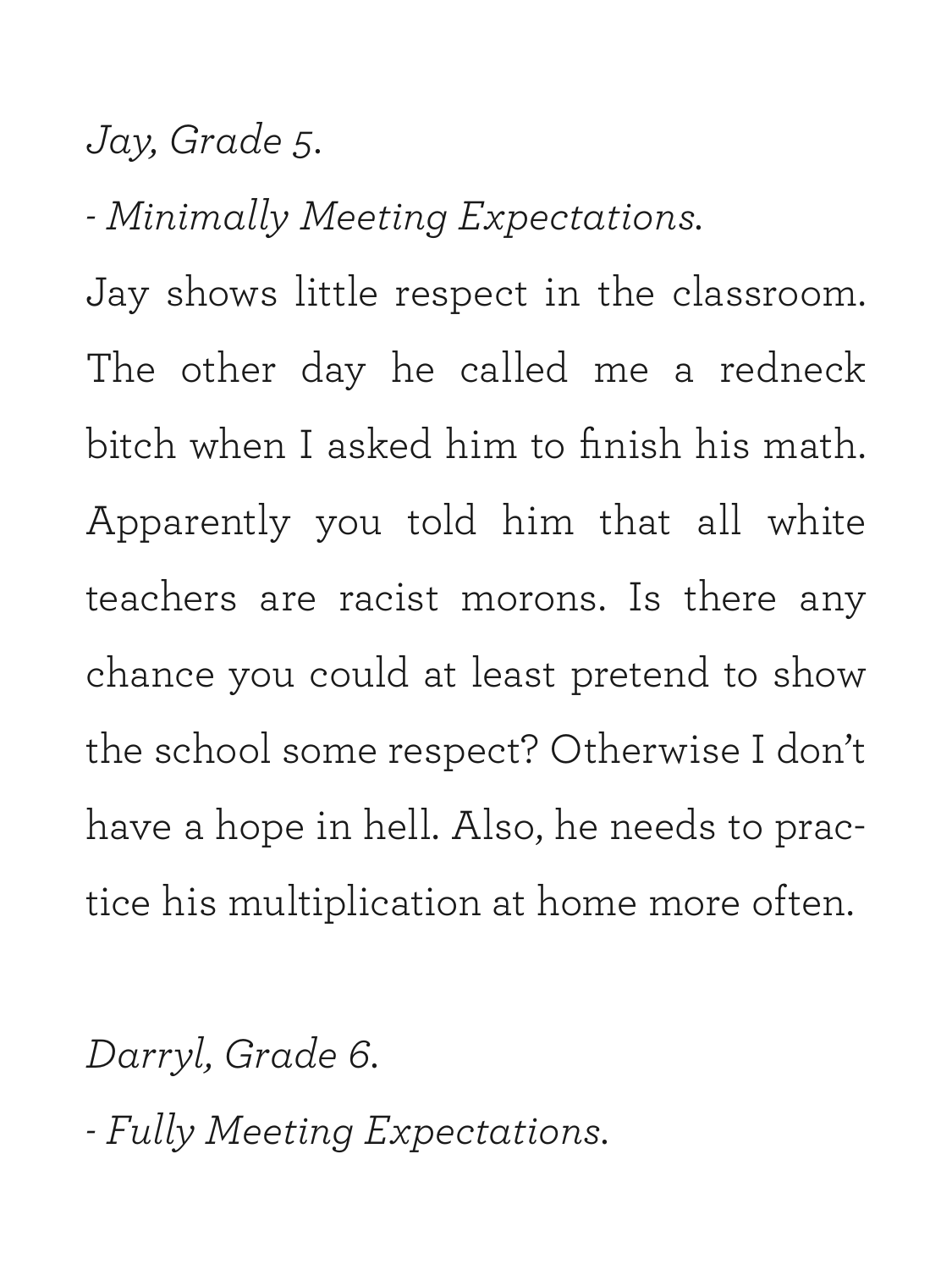Darryl seems to have a lot more confidence since bagging his first moose. I know it's customary to share your first kill with everybody in the community; nevertheless I thought it was very kind that he brought moose nose and stuffed bumguts for the whole class last week. I am wondering, however, if he can leave his bullets at home. I keep finding them on the classroom floor. It's a little unsettling.

*Sonja, Grade 6.* 

*- Not Yet Meeting Expectations.*

Sonja's progress has suffered because of her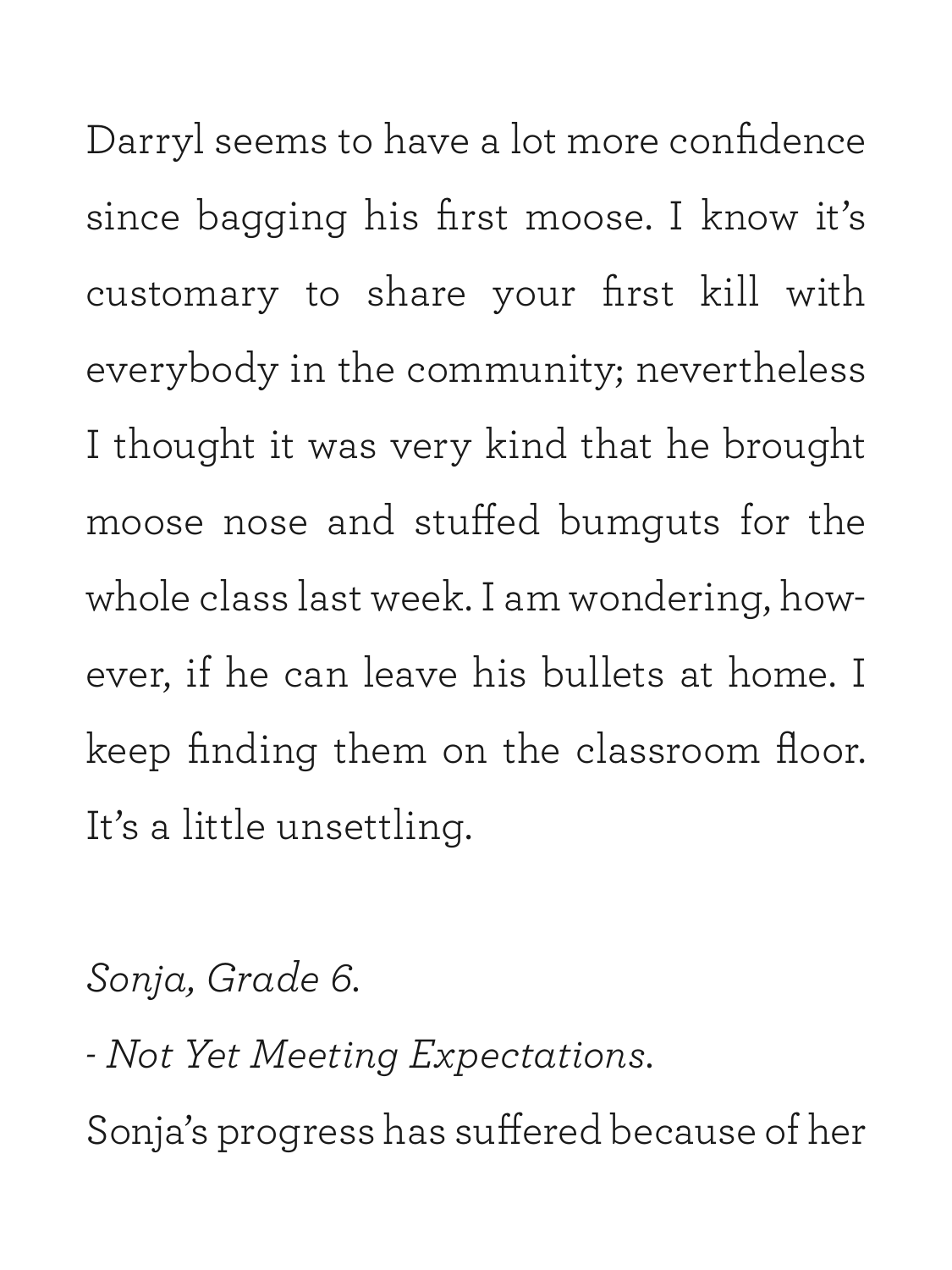frequent absences. True, all students were excused from several school days because it was minus fifty-five outside, but even on the days she is here, she is not really present. Perhaps her apathy will diminish once there is sunlight more than four hours a day. We should talk about the holes she's carved into her science textbook with her pen. It will need to be replaced.

*Julie, Grade 5.* 

*- Fully Meeting Expectations.*

I'm pretty sure your daughter knows you are the local crack dealer. She composed a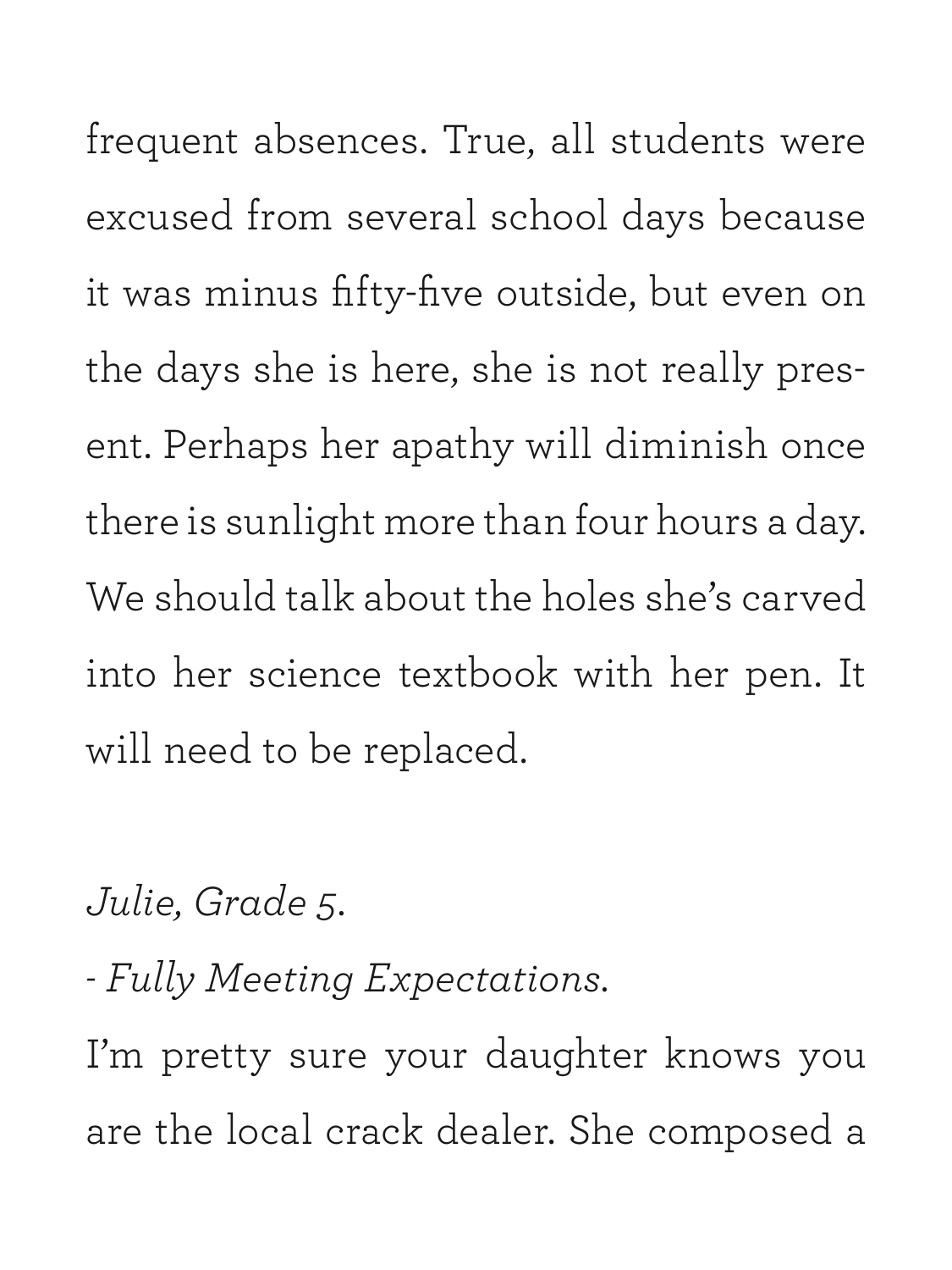lovely diorama full of rich details.

*Charlie, Grade 6.* 

*- Exceeding Expectations.*

Charlie is inquisitiveness and has a commendable eagerness to learn. He is always cheerful, even after riding that school bus with the broken heater for eighty kilometres every morning. Honestly, Charlie and the other children who come from the Iskut Reserve are tough as nails. Sometimes it takes me an hour to be able to hold a piece of chalk after walking two blocks to school.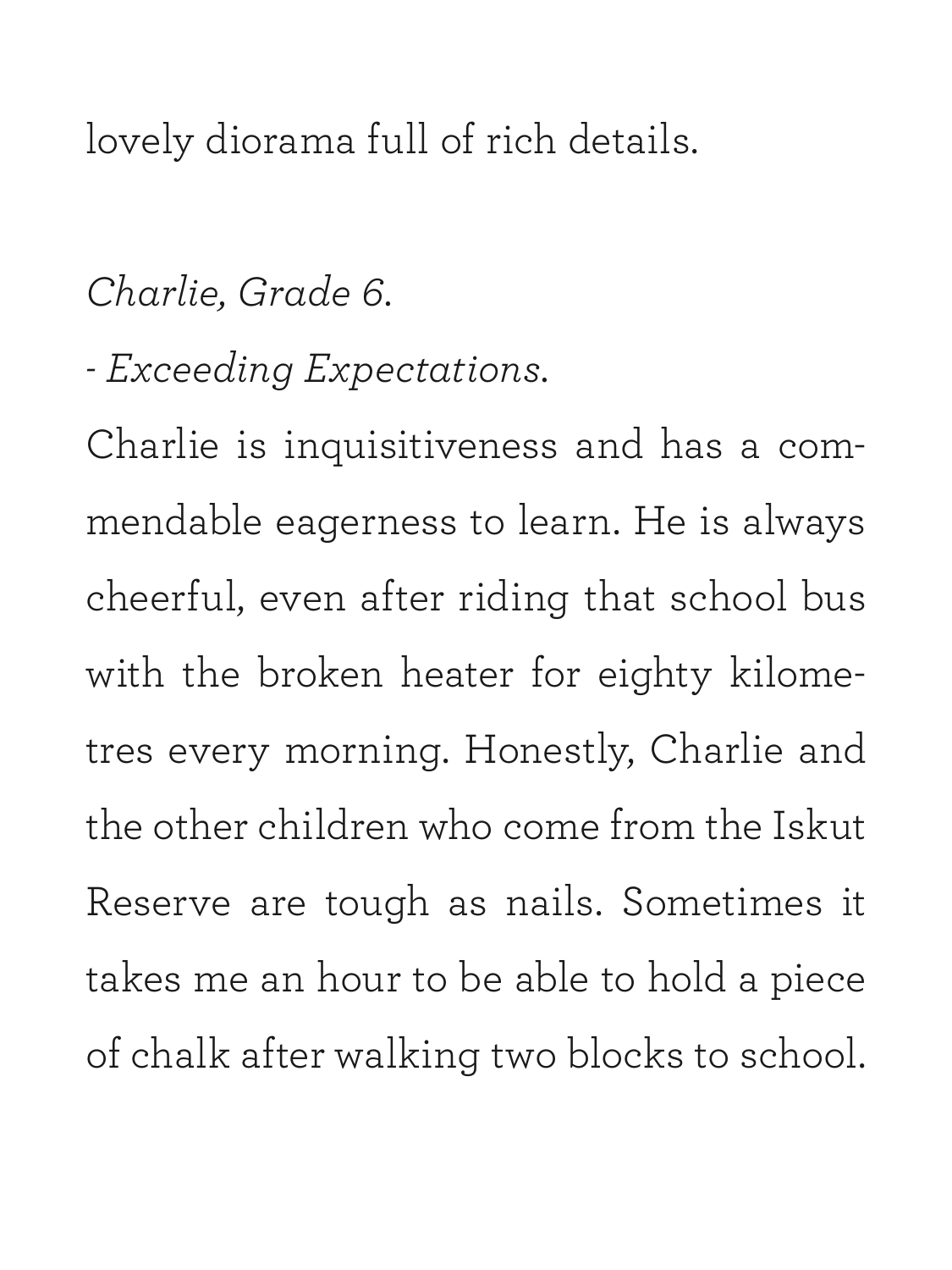### *Tamara, Grade 6.*

*- Not Yet Meeting Expectations.*

As you know, I have been concerned about Tamara's depression. As I recall, you told me to mind my own business. Thought you might be interested to hear about the moose calf that wandered onto our soccer field last month. When it couldn't find a way back out, it pummeled itself into the chain-link fence until it lay in blood and snow. Tamara said, See? Even the moose commit suicide here.

*June, Grade 6.* 

*- Minimally Meeting Expectations.*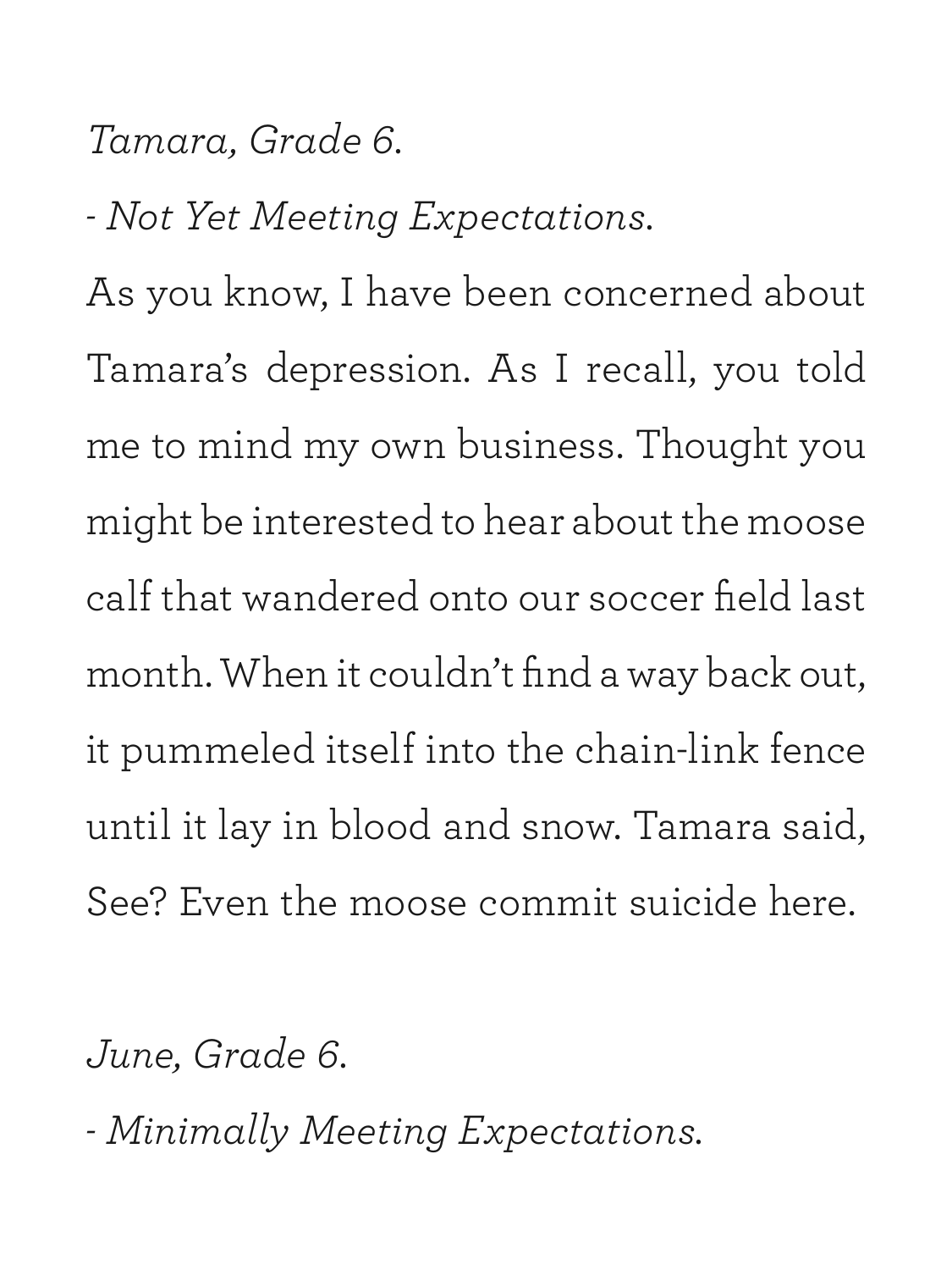June has difficulty concentrating. Clearly it's worse the mornings after you and your boyfriend party all night. If you have any interest in how June is doing, I welcome you to phone me at the school, but perhaps you could wait until you're sober. I couldn't make out a single word last time. Also, June would benefit from a more nutritional lunch: she didn't understand last week why there was only a pack of your cigarettes and a dirty spoon in her lunch bag.

*Robert, Grade 6.* 

*- Minimally Meeting Expectations.*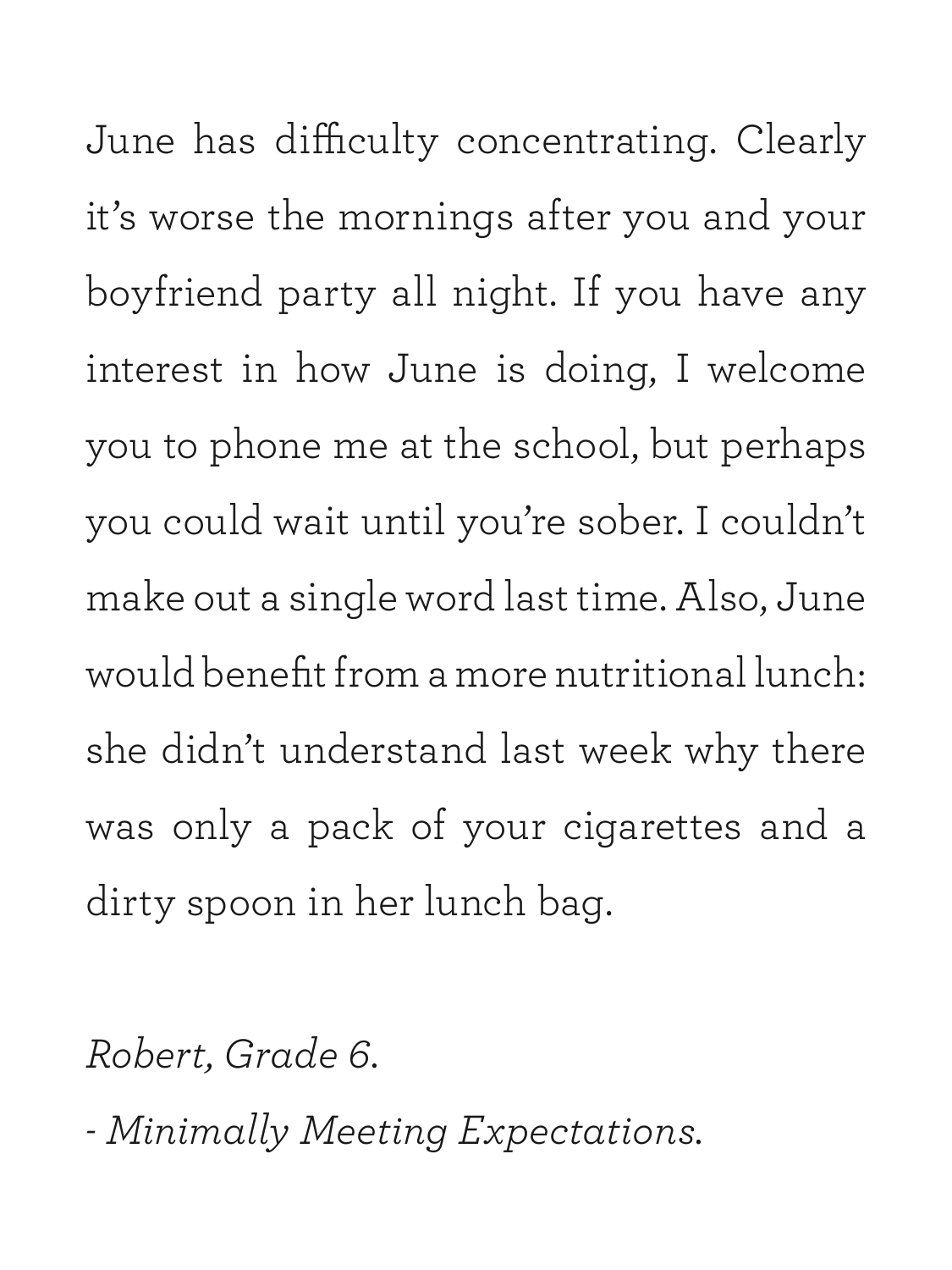At the beginning of the school year, Robert showed a keen interest in math. Not so much anymore. It's your business if you want to medicate Robert's behaviour but it makes your son look terribly stoned and since taking the pills, he spends his recess picking apart his granola bar instead of playing with his friends. I'd rather deal with his outbursts than see him like this.

*George, Grade 5.* 

*- Fully Meeting Expectations.*

Does George own a coat thicker than that jean jacket? It's been minus forty.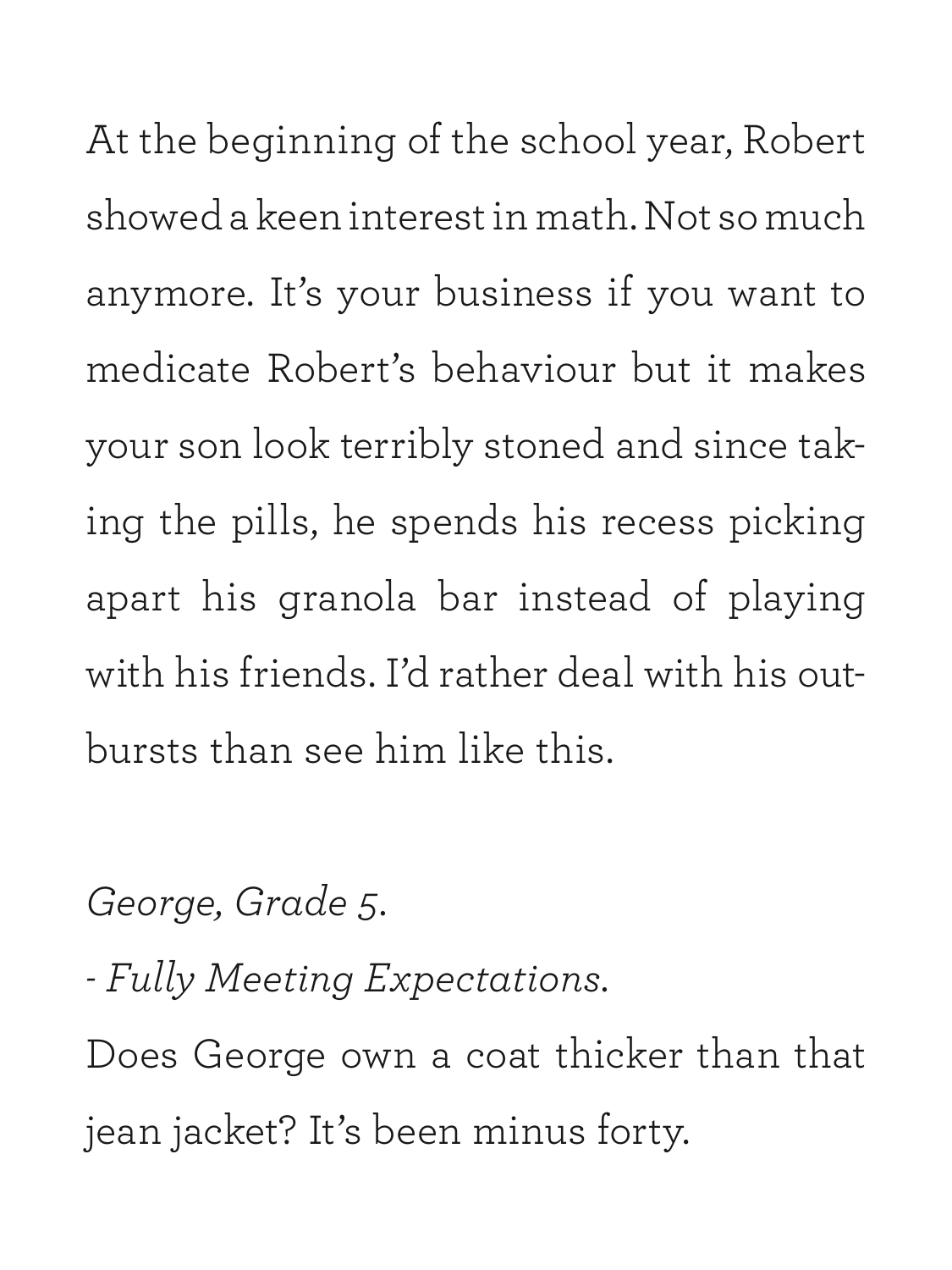## *Jessie, Grade 5.*

## *- Exceeding Expectations.*

Jessie did very well on our Nutrition Unit, which is ironic since I'm pretty certain she is malnourished. I think it's wonderful that you drive a lunch over to her at the school everyday, but I think she might benefit from more than a large bag of ketchup chips and a litre of Pepsi.

*Ryan, Grade 5.* 

*- Fully Meeting Expectations.*

At the Community Career Fair, Ryan demonstrated strong assertiveness when he told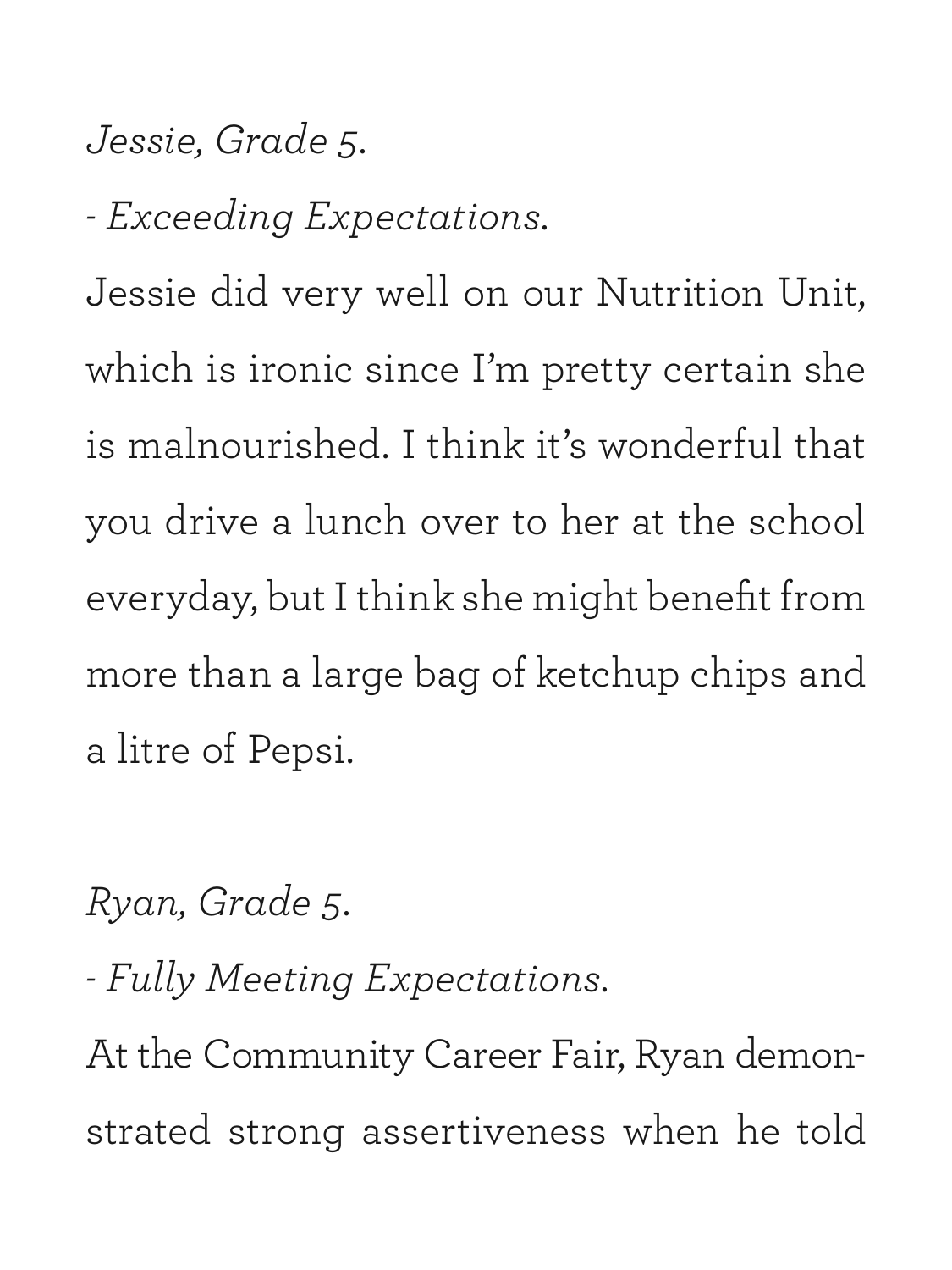the representative from Shell Canada to "stay the fuck out of the Sacred Headwaters or we'll hunt you down." Next term we'll learn about community activism in Social Studies, so perhaps he find interest in this topic and learn about more peaceful approaches.

*Tommy, Grade 6.* 

*- Fully Meeting Expectations.*

Tommy gave a thorough presentation on snowmobiles this term. Unfortunately he ended up in a fistfight with another student over which sleds are faster, Polaris or Arctic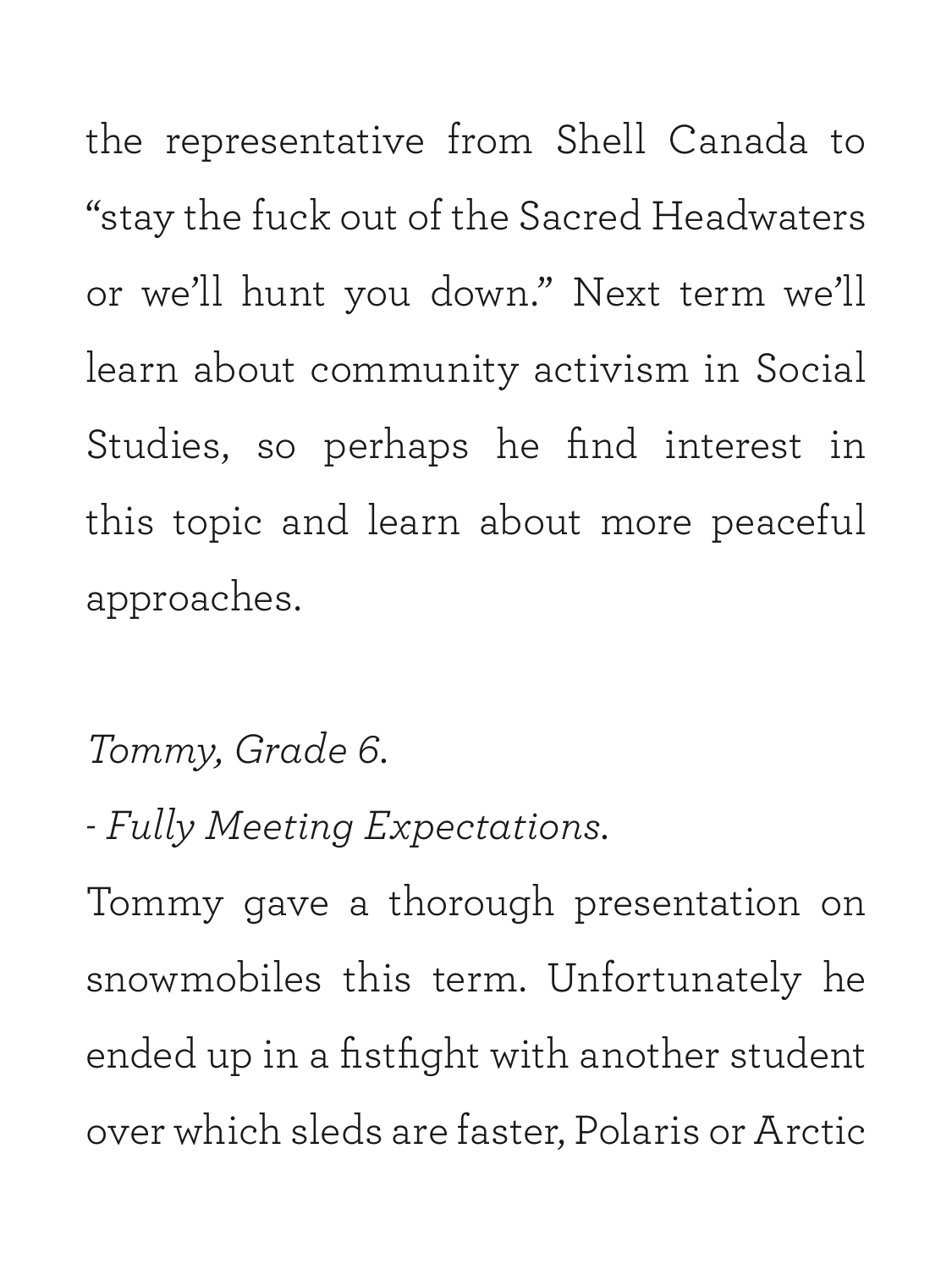Cat. When I threatened to phone you about it, he said that, as his Polaris-riding father, you'd be proud. As an aside, could you please stop sending me propositions inside Tommy's lunch bag? I know there aren't a lot of women up here, but you're making me very uncomfortable.

*Michelle, Grade 5.* 

*- Minimally Meeting Expectations.*

I had a hard time addressing your daughter's special needs this term. The Education Assistant hasn't been able to get out of her shifts at the truck-stop restaurant.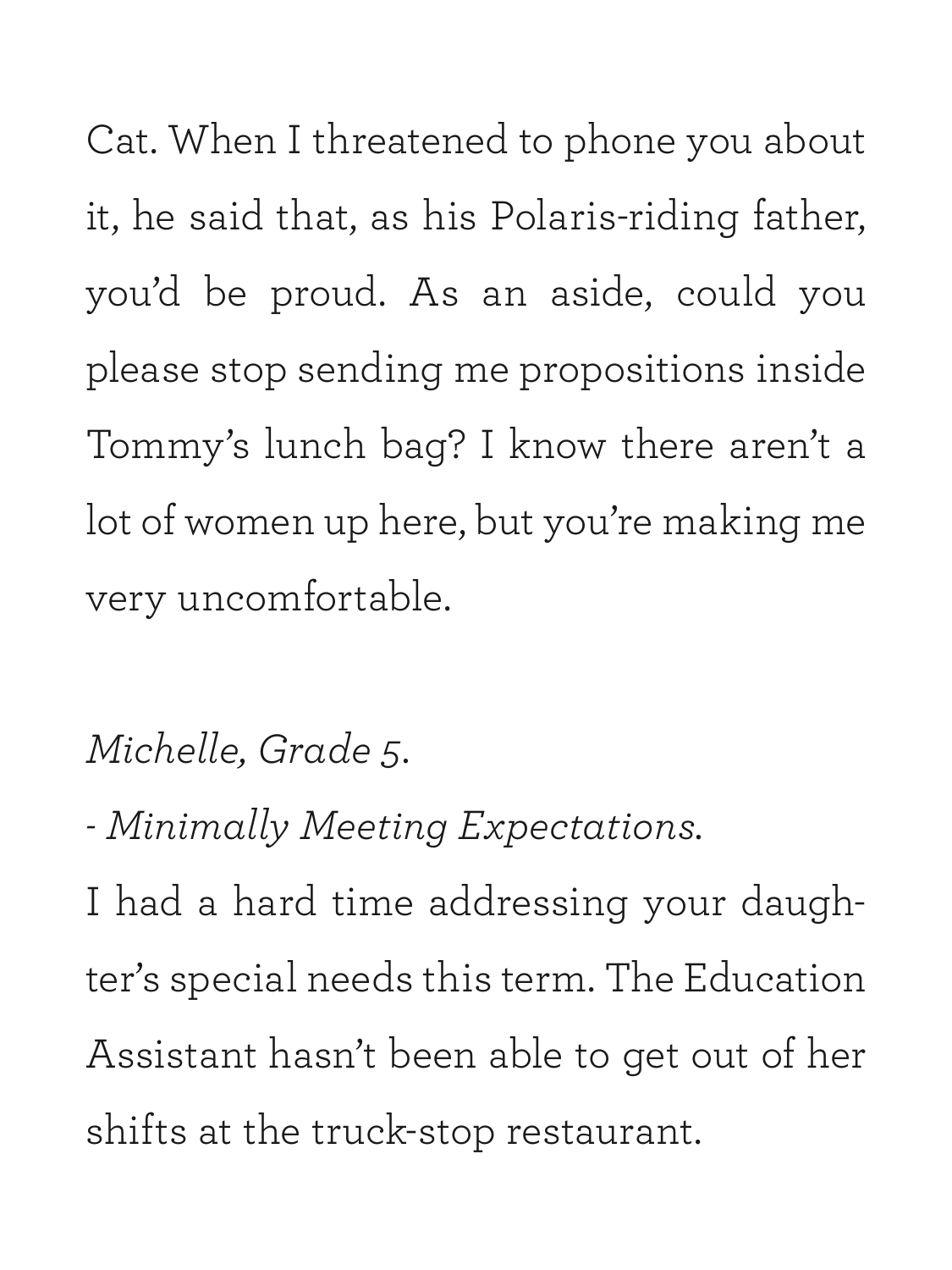# *Joseph, Grade 6.*

### *- Fully Meeting Expectations.*

Joseph is fairly well behaved but is often unwilling to try new things. Too nervous, I suspect. When you came into our classroom after school and told Joseph that he'd "better clean up his fucking shithole mess of a desk" or you'll "fucking break his fucking neck," I'm wondering if maybe you might not do that in front of the other children. The language is a bit spicy for the classroom.

*Gregory, Grade 6.* 

*- Minimally Meeting Expectations.*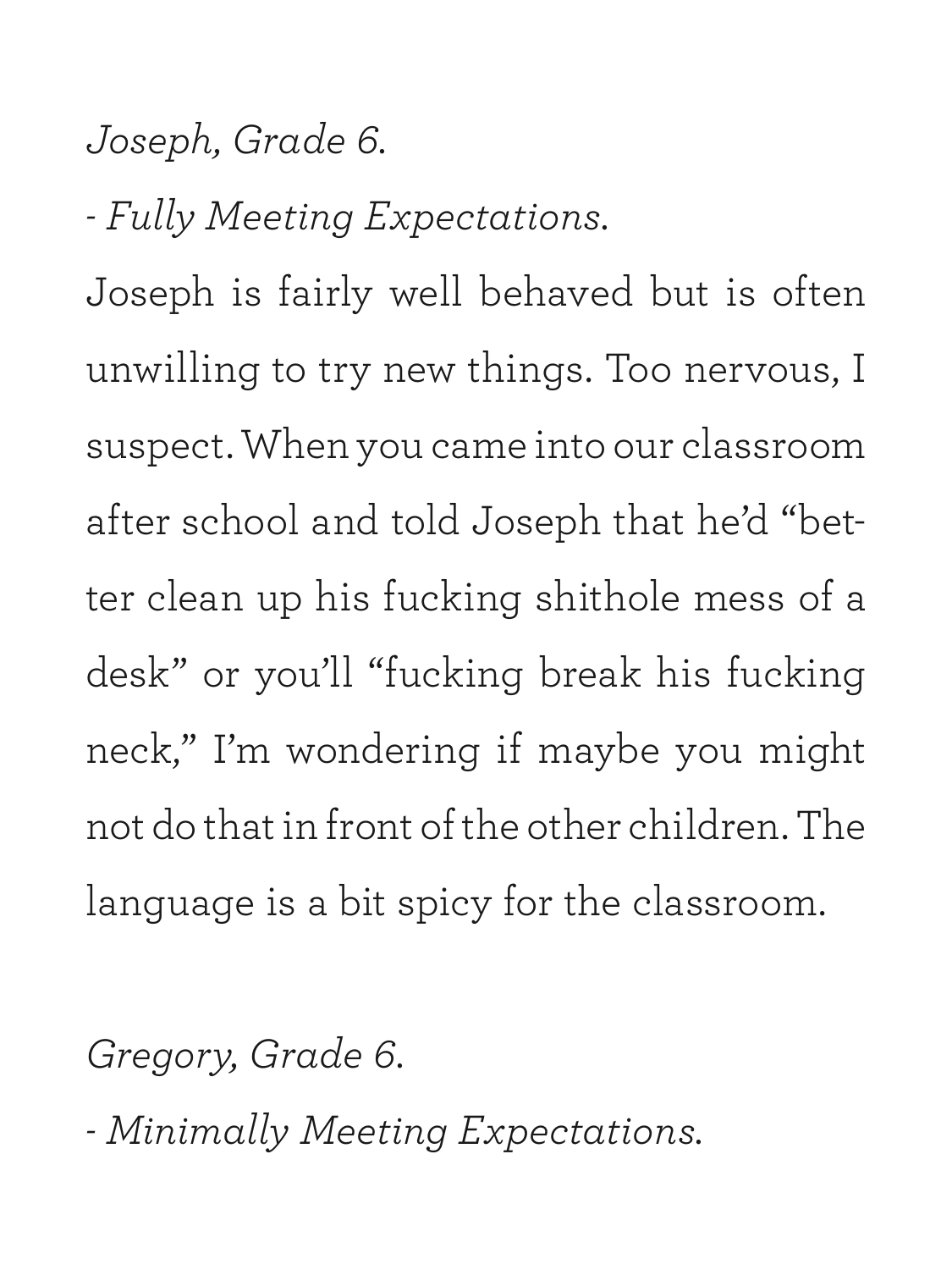Parent-teacher interviews are coming up next week. Could you and your husband show up before spending the afternoon at the bar? Thank you.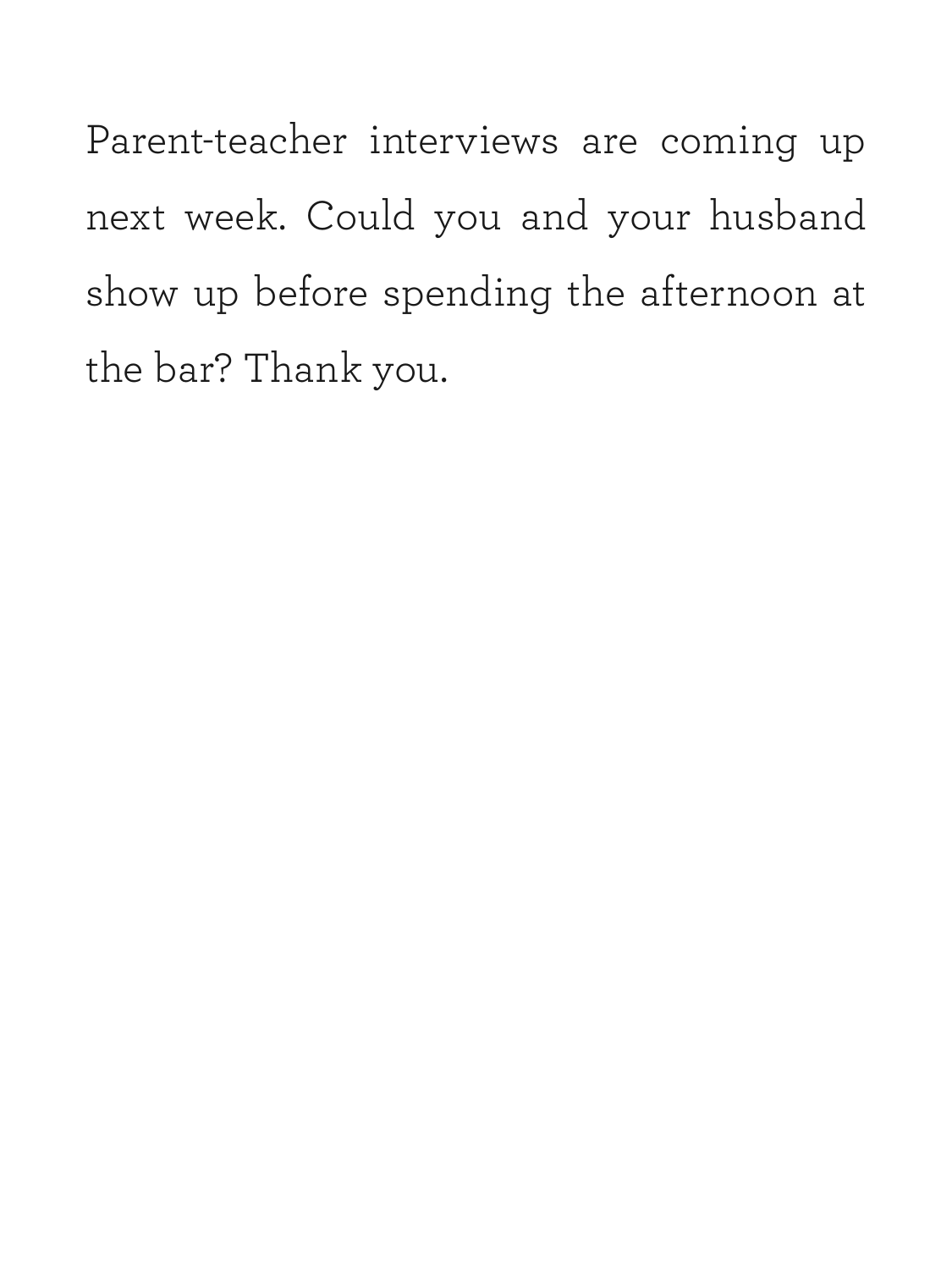# Two Swans

#### by Clare Kirwan

© 2013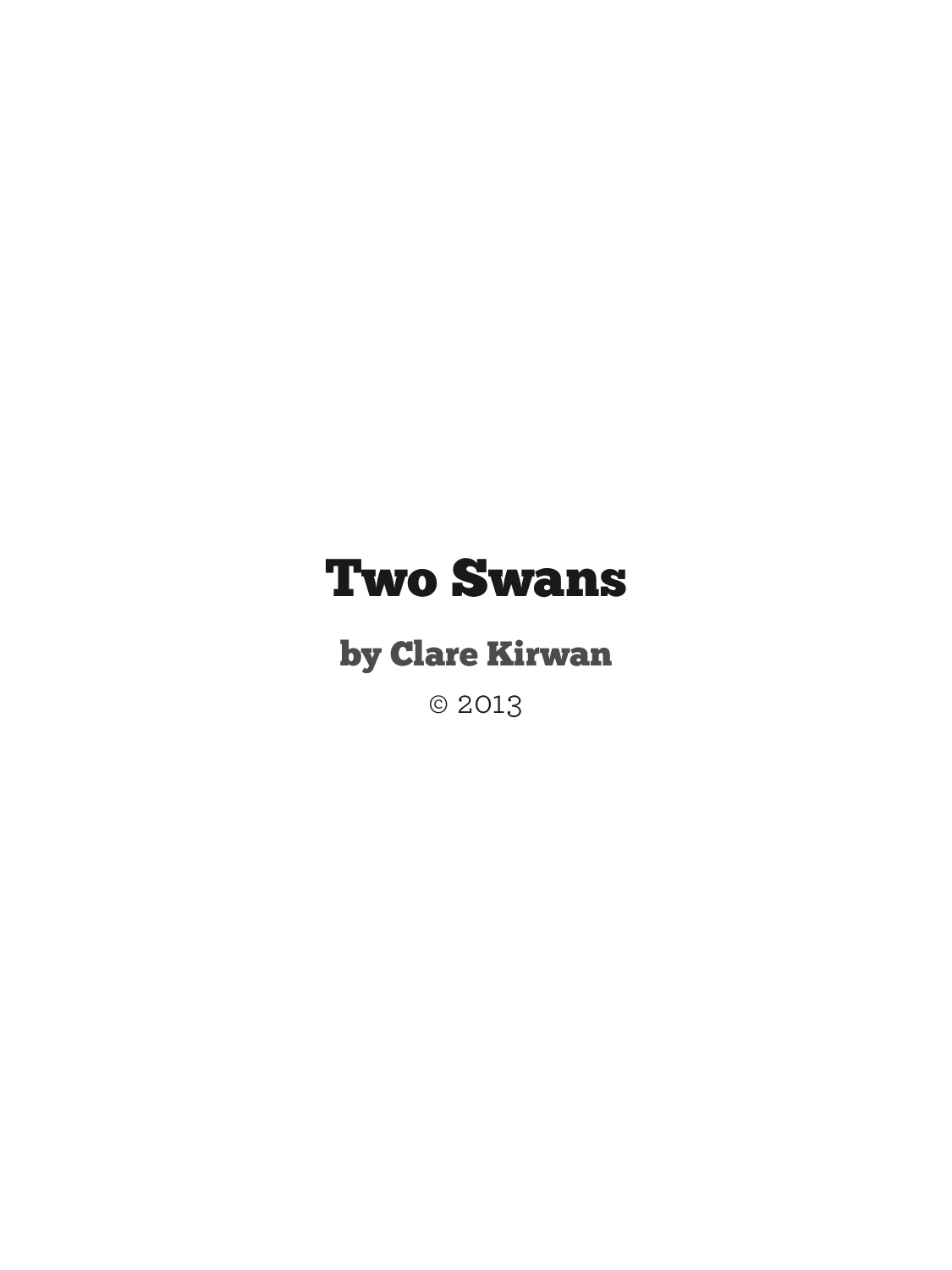#### *Day 1*

It starts with two swans crafted from white bath towels, perfectly proportioned, swimming gracefully on a fluted beach towel lake. We are delighted and leave a few pesos for the maid.

#### *Day 2*

An enormous papier-mâché butterfly has been lovingly assembled from toilet paper, coat hangers and the television aerial. Its delicate membranes quiver in the airconditioning as though preparing for flight. We leave a few pesos, and a request for new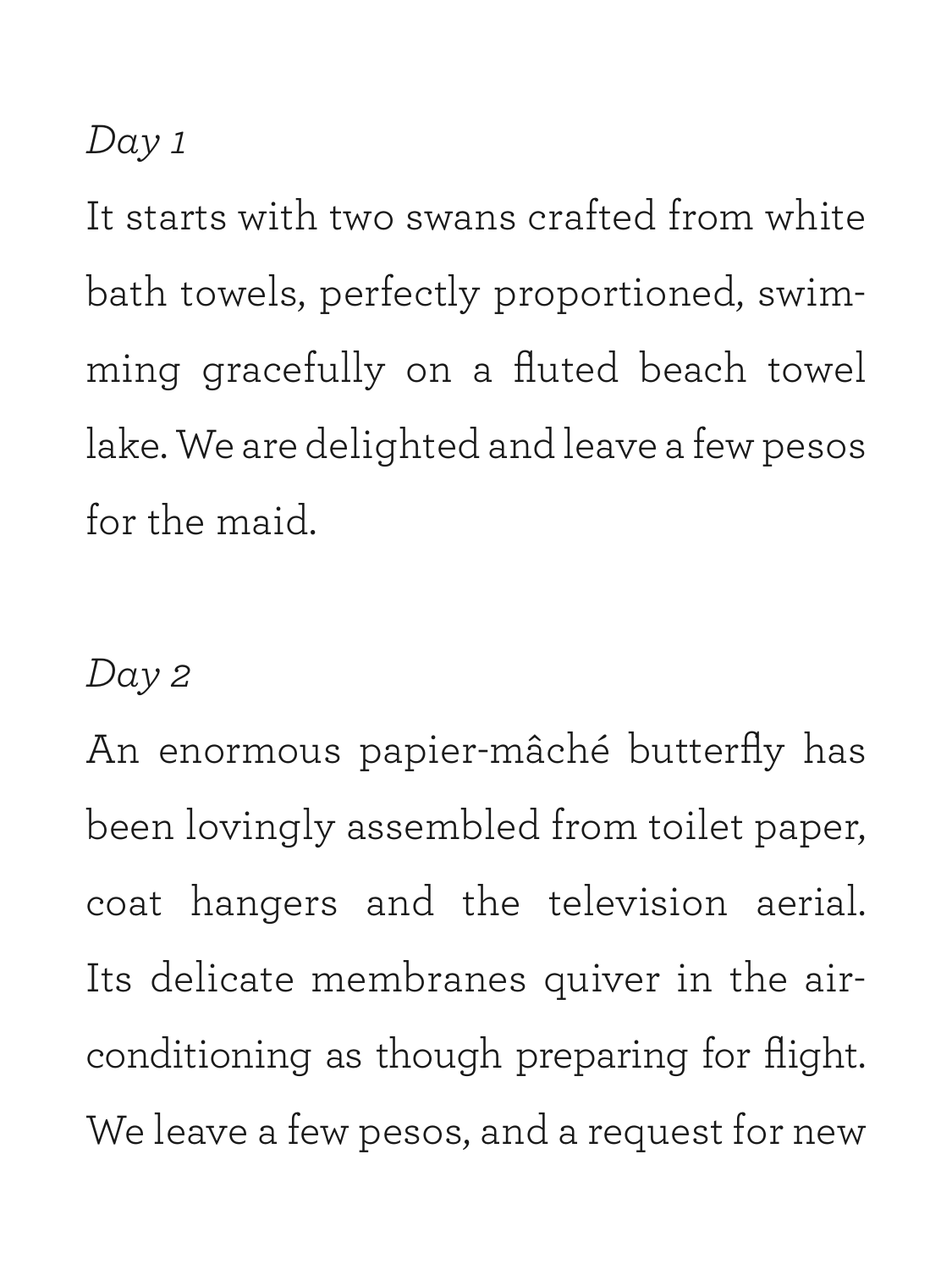loo roll. We cannot watch television, so we read.

### *Day 3*

A poem by Jose Marti, folk hero, is spelled out beautifully on the white tiles in blue shampoo, yellow shower gel and an unknown red substance for the parts that mention martyrdom. We leave a few pesos but have to clean it off before we can use the bathroom.

*Day 4*

The room is ankle deep in frangipani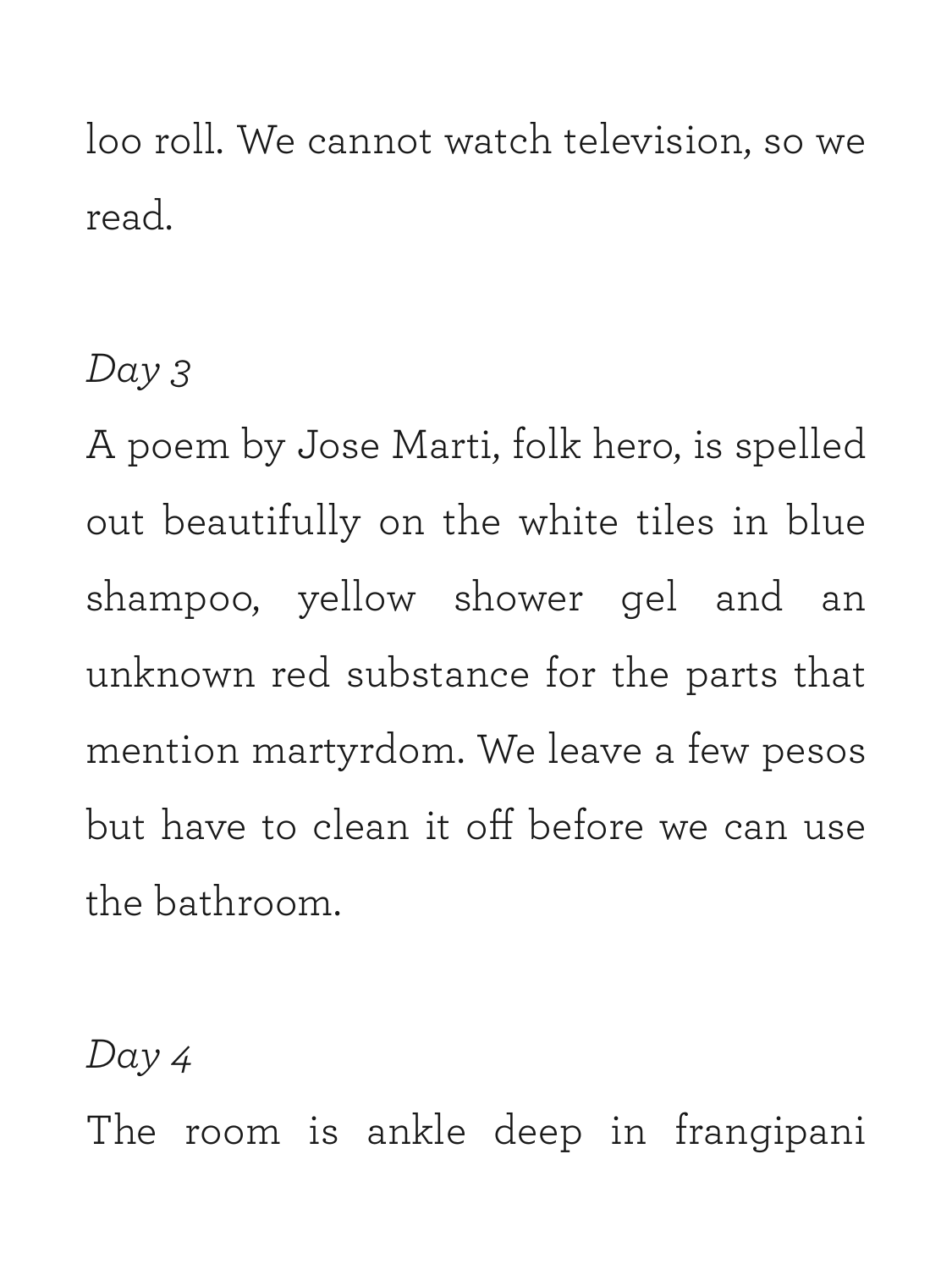flowers, the smell so intoxicating that we feel compelled to make love all night. We leave pesos and a note of gratitude.

*Day 5*

The ants that arrived with the frangipani have been lured by trails of sugar to form exquisite patterns on the balcony. They have stopped biting now.

*Day 6*

An anatomically correct tyrannosaurus constructed with sheets, blankets and pillows. Although not life size, it fills the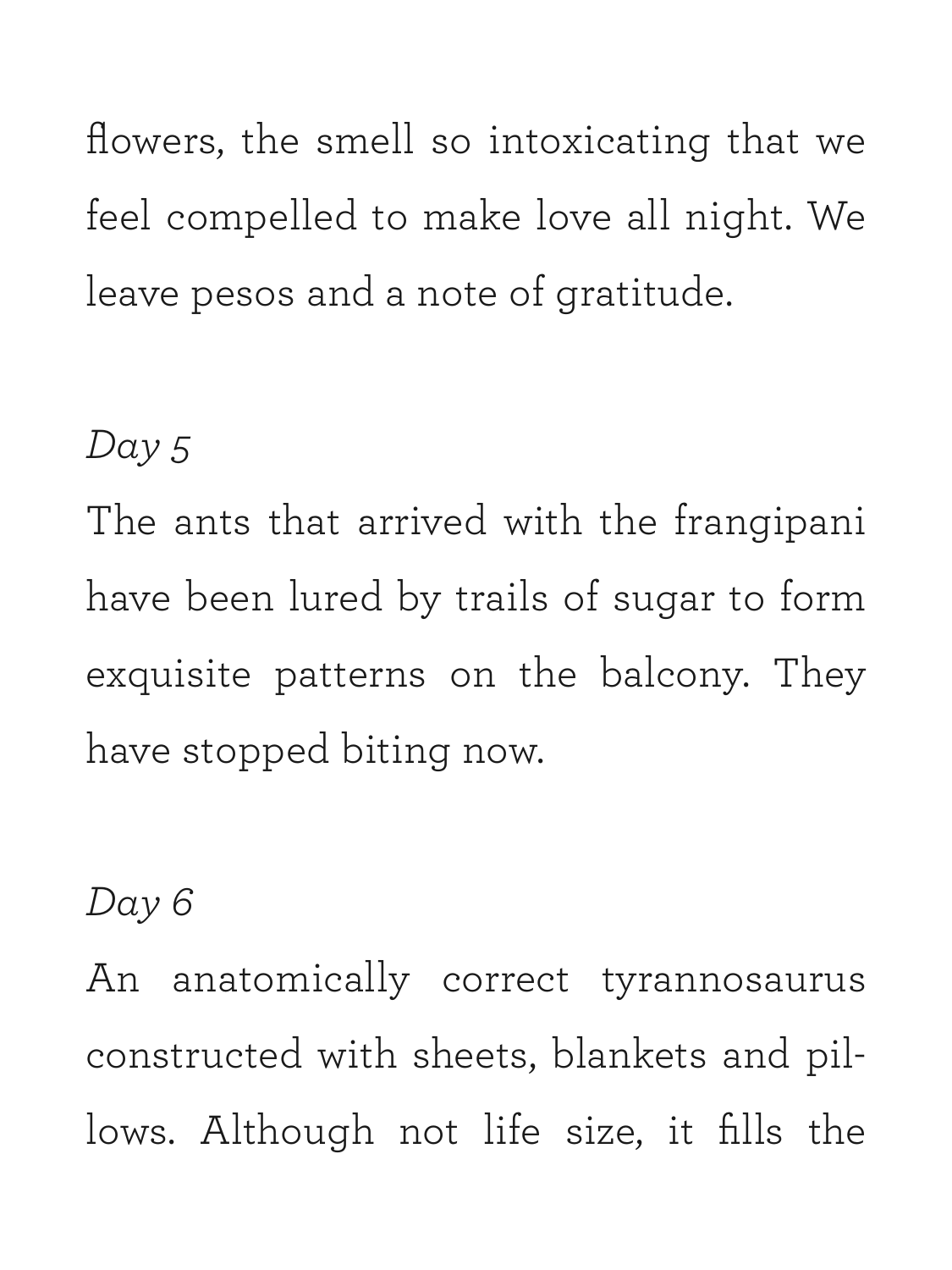room. My husband marvels at the engineering, with its skeleton of plumbing fixtures. We leave a few pesos and an apologetic note asking for the toilet to be looked at it does not seem to be working.

*Day 7*

Sunday. Nothing. We are ashamed to feel relieved, but only in some ways. The toilet has not been fixed.

*Day 8*

A scale model of the local town has been constructed from our own dried excrement.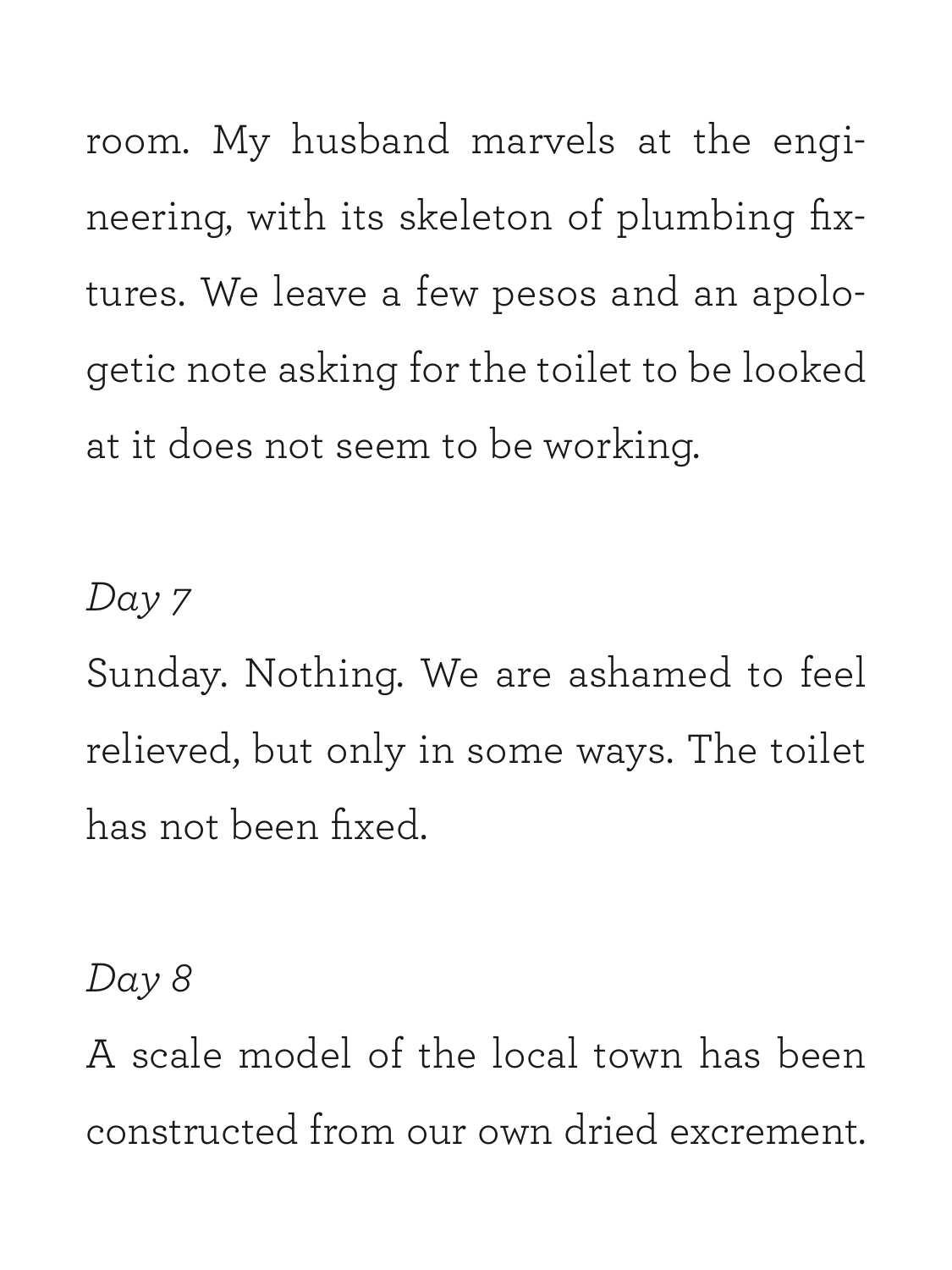It smells exactly like the town, and clearly a lot of work has gone into it so we leave a few pesos and use the replacement shampoo to clear it up a bit. We go to bed very late.

#### *Day 9*

A papier-mâché bust of El Commandante has been sculpted from the new supply of toilet paper and a glue-like substance, possibly spittle. There is a letter from the manager asking us to use less toilet paper as supplies are limited. I have to wipe my arse on the only parts of El Commandante that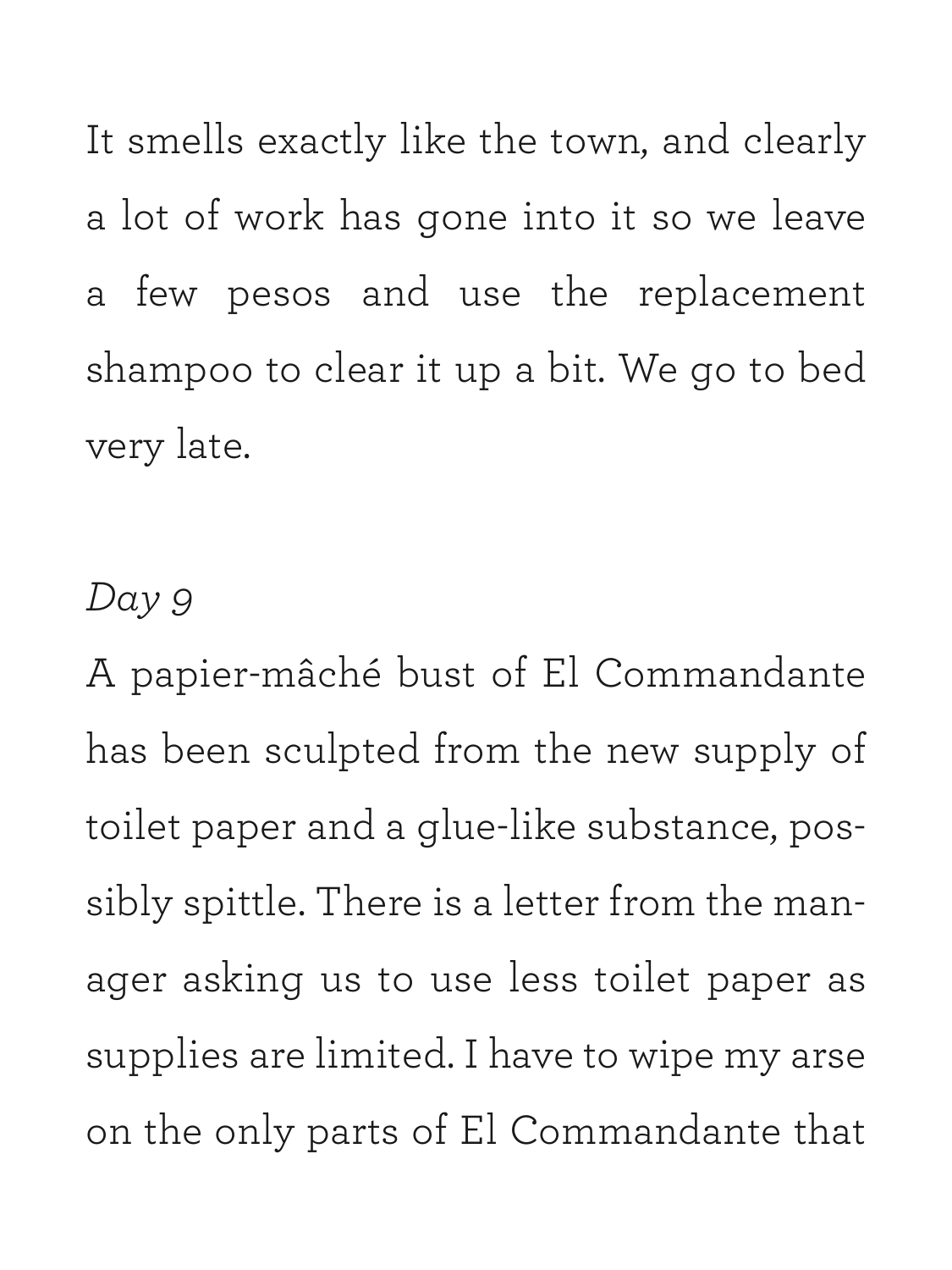are easily removed—his beard and cap. We leave a few pesos and a polite note requesting that our supplies are spared.

*Day 10*

There are no sculptures, but in the middle of the night a six-piece band—guitar, maracas, bongos, double bass—serenades us on our own balcony. We give them a few pesos to go away.

*Day 11*

They have trained a flock of dragonflies to perform basic manoeuvres. The room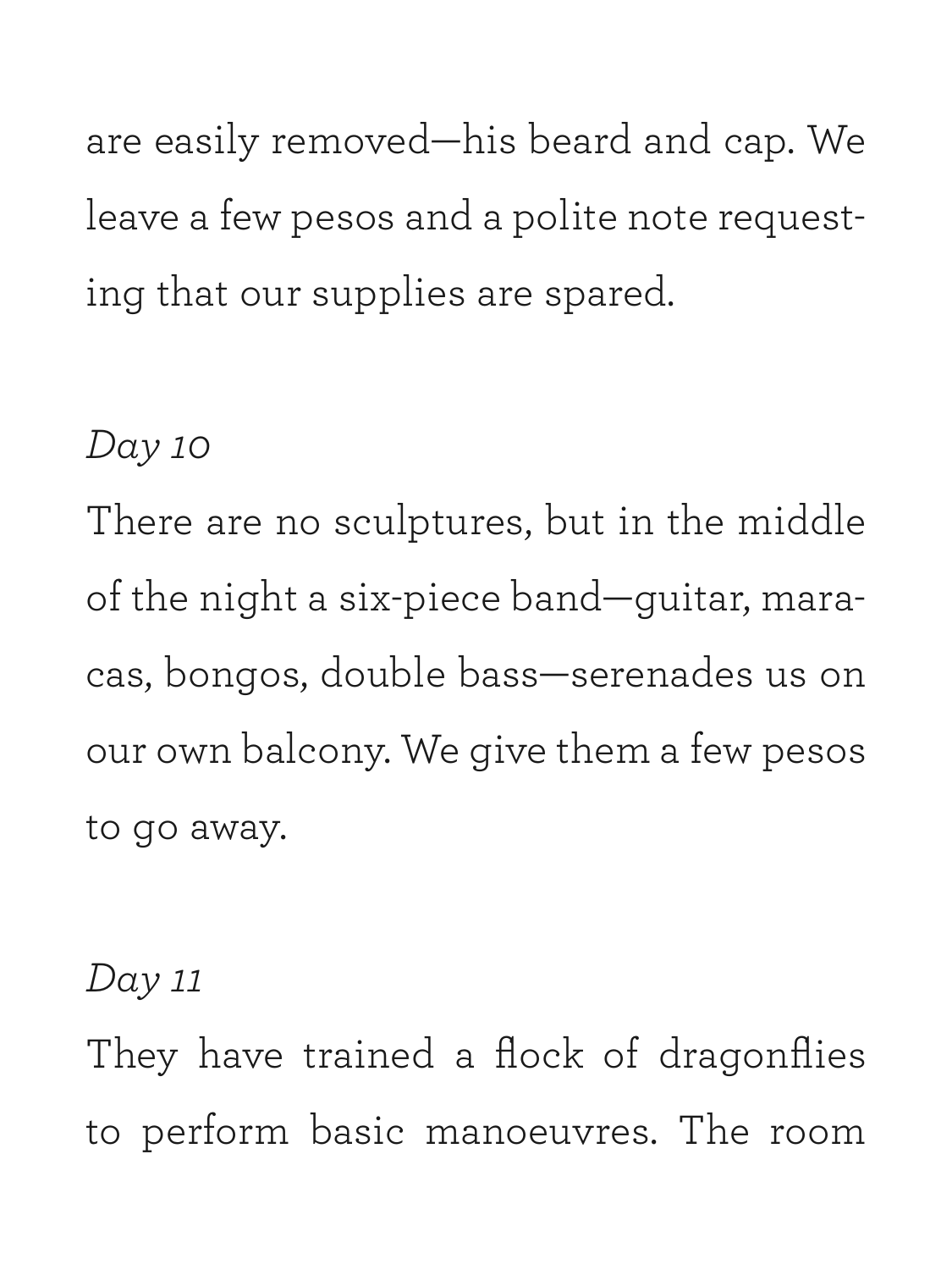is filled with the beatings of tiny neon wings and flashes of iridescent blue in synchronised patterns.

*Day 12*

On the last day we open our door with some trepidation. The maid and her fifteen-yearold daughter lie naked on our bed covered in hibiscus flowers and scented with frangipani. They have nothing left to give.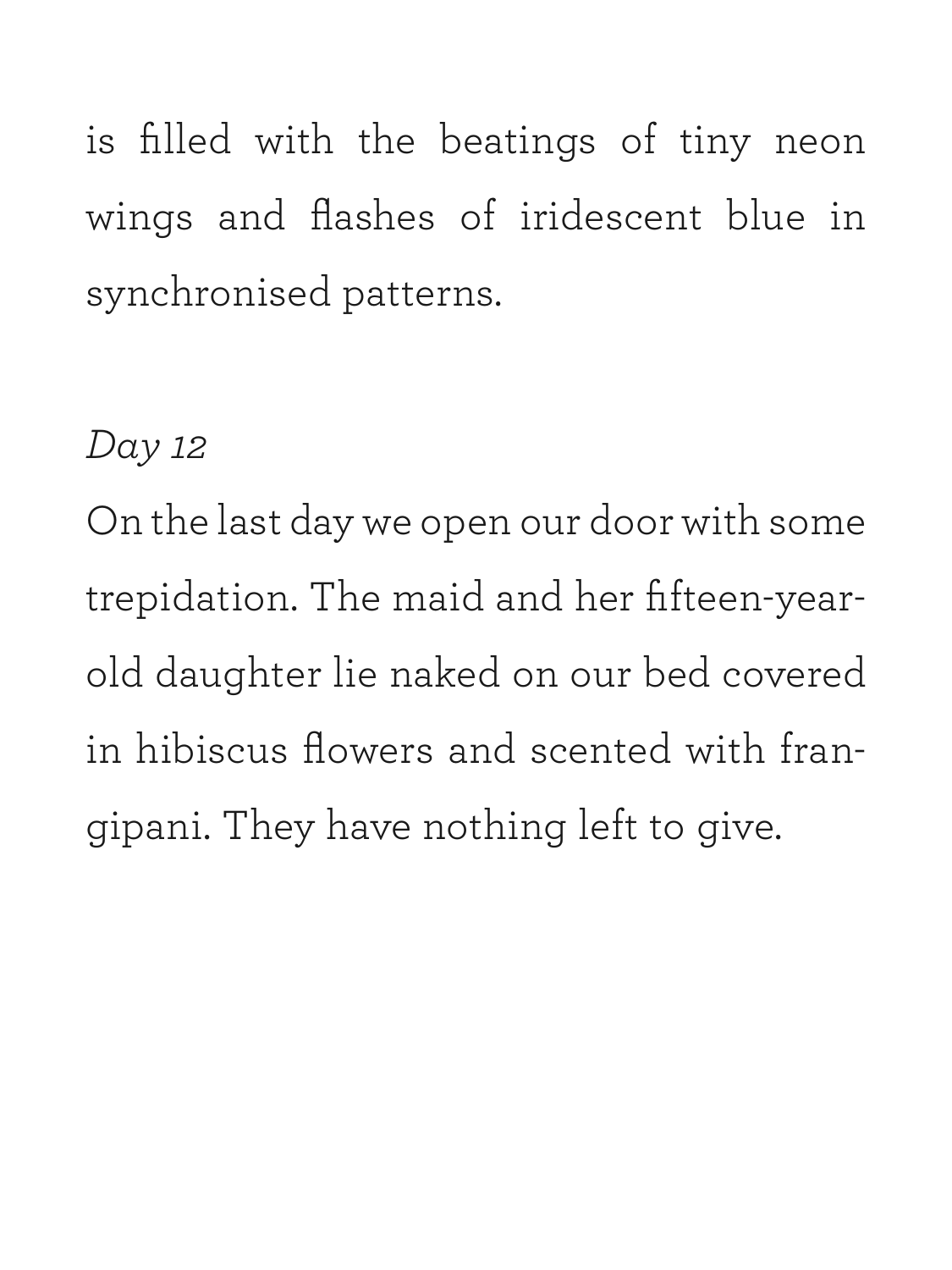# The Promises I Made And The Ones I Kept

by Lacy Lalonde

© 2013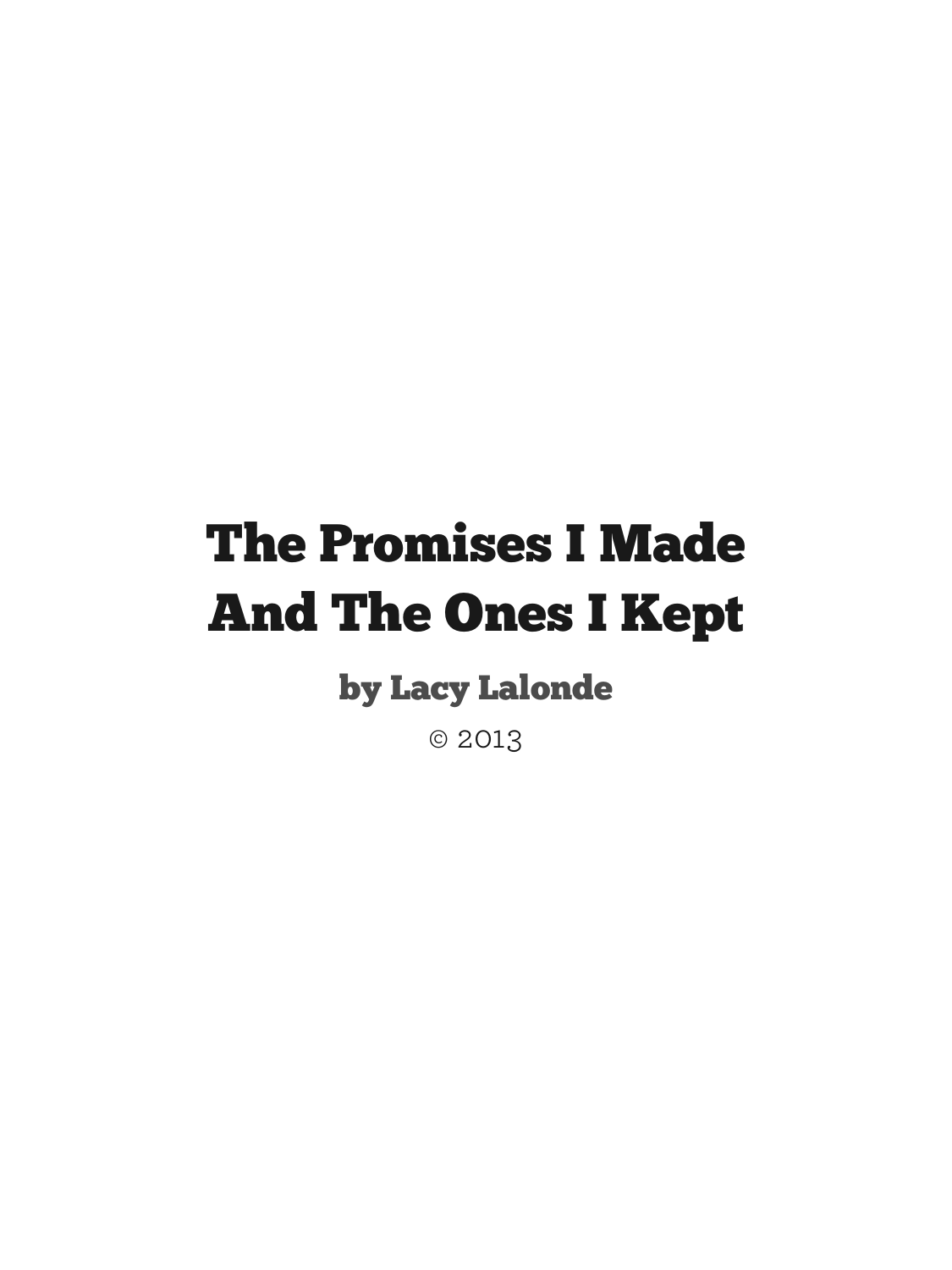- 1. To call you after you gave me your number.
- 2. To show up on time every time after you told me how much you hated it when people were late.
- 3. To take you camping because I thought it was such a shame that you had never been.
- 4. To show up at your birthday party even though I knew I wouldn't because tech nically that would have made it only our second date.
- 5. To make up for not going to your birth day party.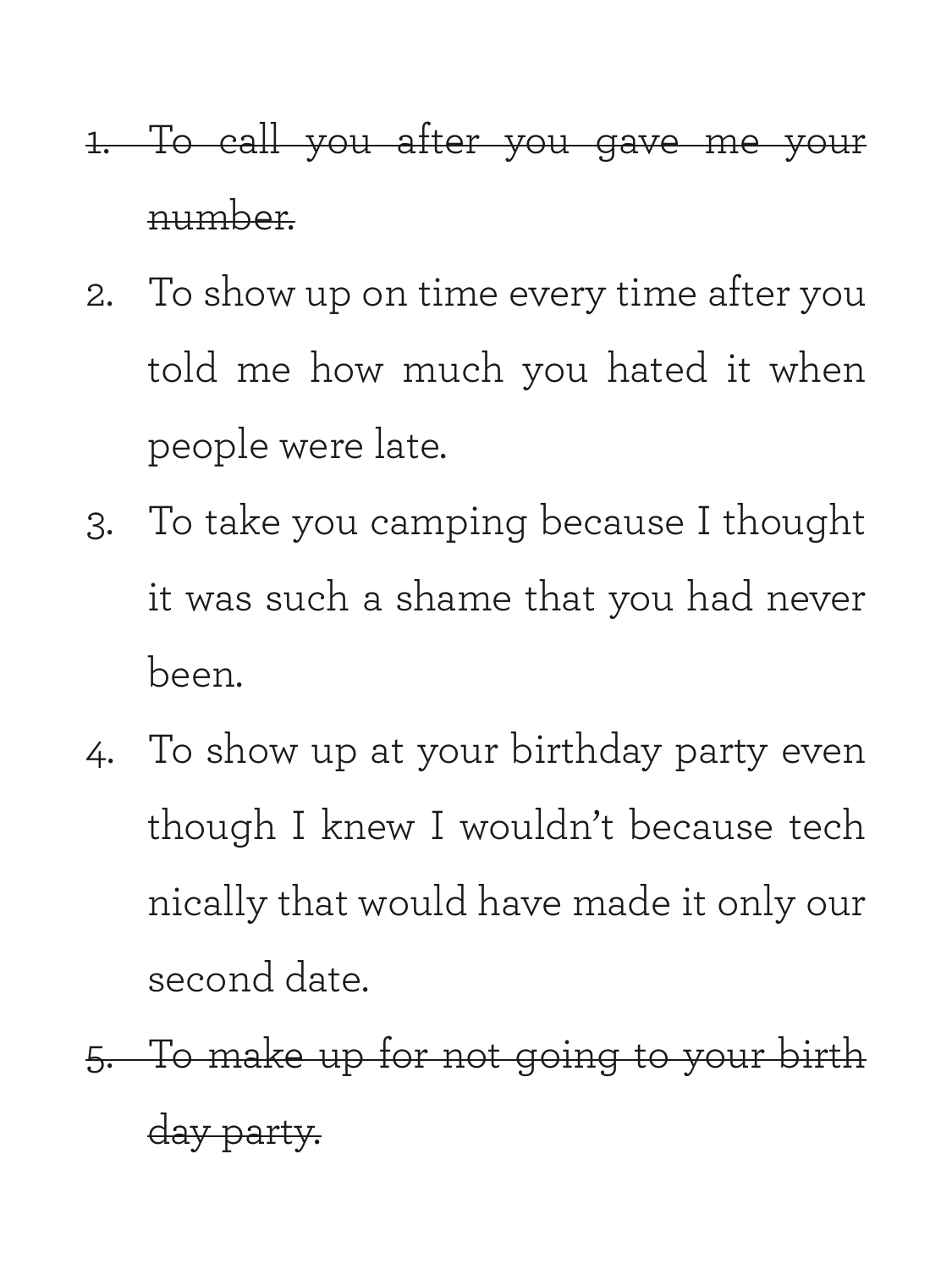- 6. To no longer leave on a bad note after a slew of fights where one or the other or the both of us would storm off out of frustration, anger, hurt feelings, or to prove some sort of strange point.
- 7. To jump off a 25 foot bridge into a body of water of unknown depth, in the dark, as penance for not showing up to your birthday party that time the year before.
- 8. To take you to that new fancy restaurant that opened up down the block from my place after we walked passed it one night and you mentioned how you would like to check it out some time.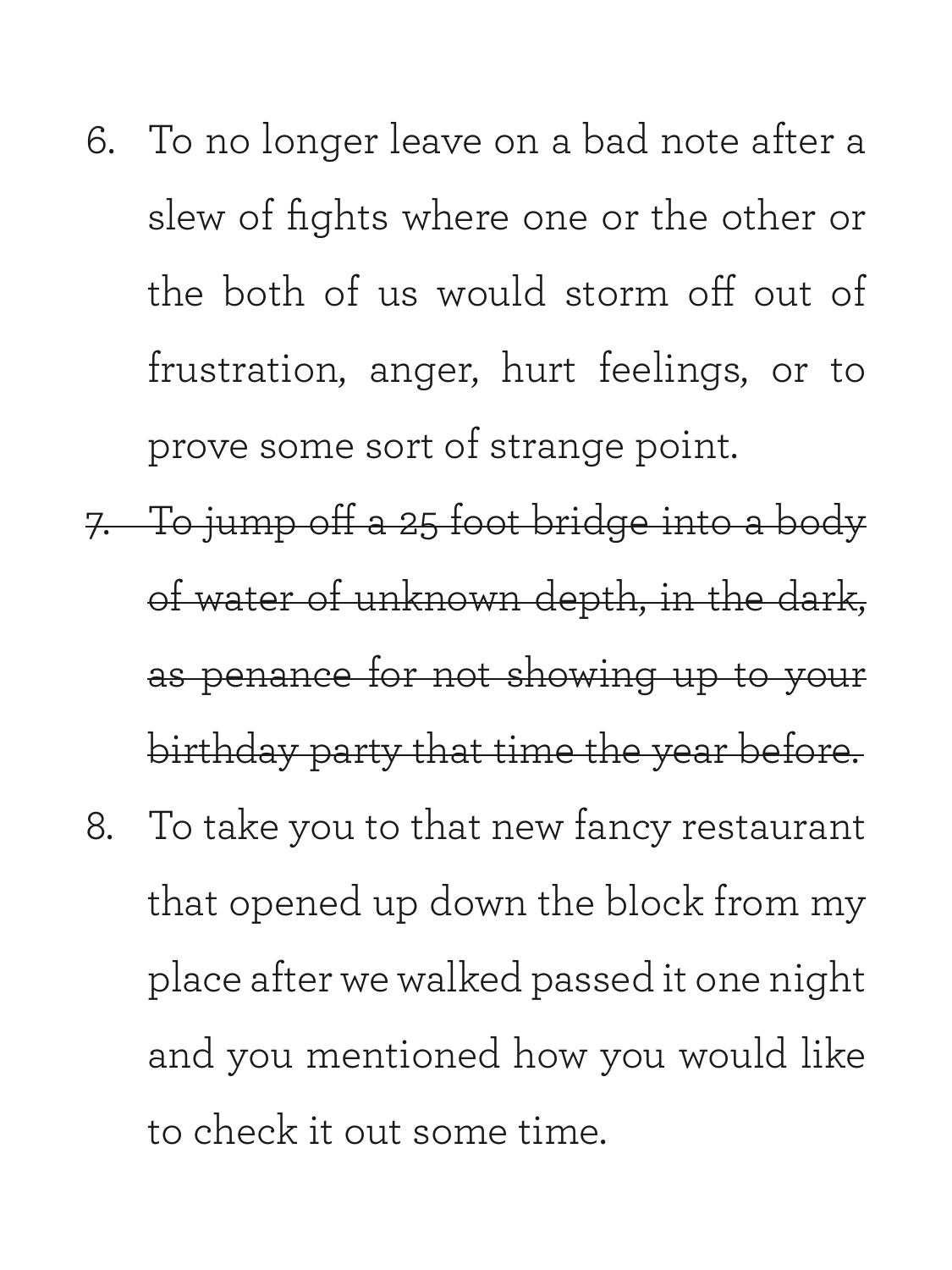9. To stop threatening to leave you every time we have a big argument after that one month where I had broken up with you 3 times only to have ran back to you filled with sorrow and regret and practi cally begging you for forgiveness. 10. To always remain faithful to you after questioning my loyalty because you heard one of my friends in a drunken state tell the story about the short period in my life where I dated two women at the same time and neither of them knew about it.

11. To never hurt you after that first time I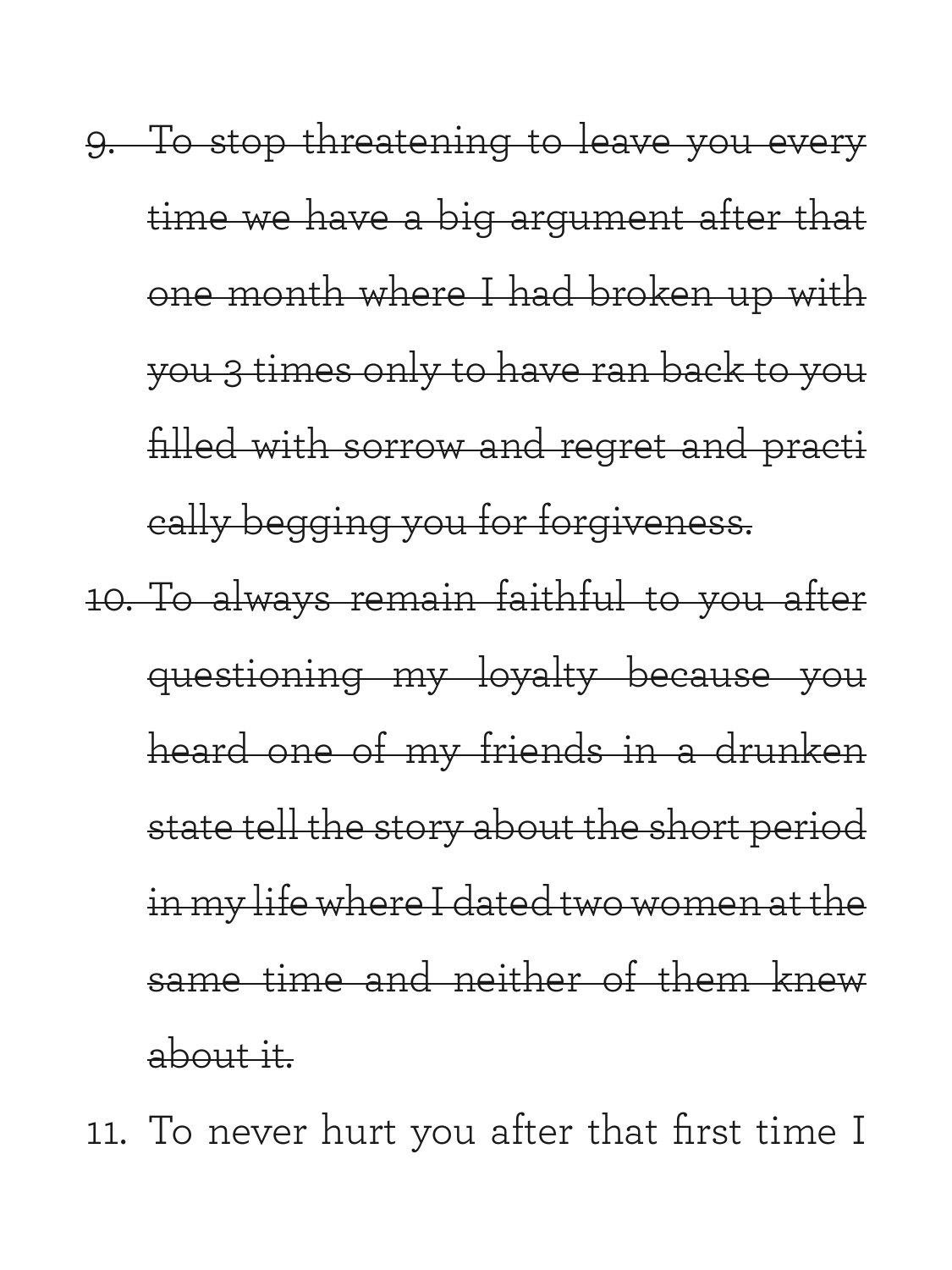hurt you.

- 12. To do or not do a promise that you said I made to you one night when I was drunk, but for some reason you refused to tell me what it was and still expected me to have done it.
- 13. To never lie to you again after you caught me lying about going to my mother's when really I had gone to that bachelor party you had already said you didn't want me to go to.
- 14. To marry you after you proposed.
- 15. To never give up on you after you screamed you couldn't take the fighting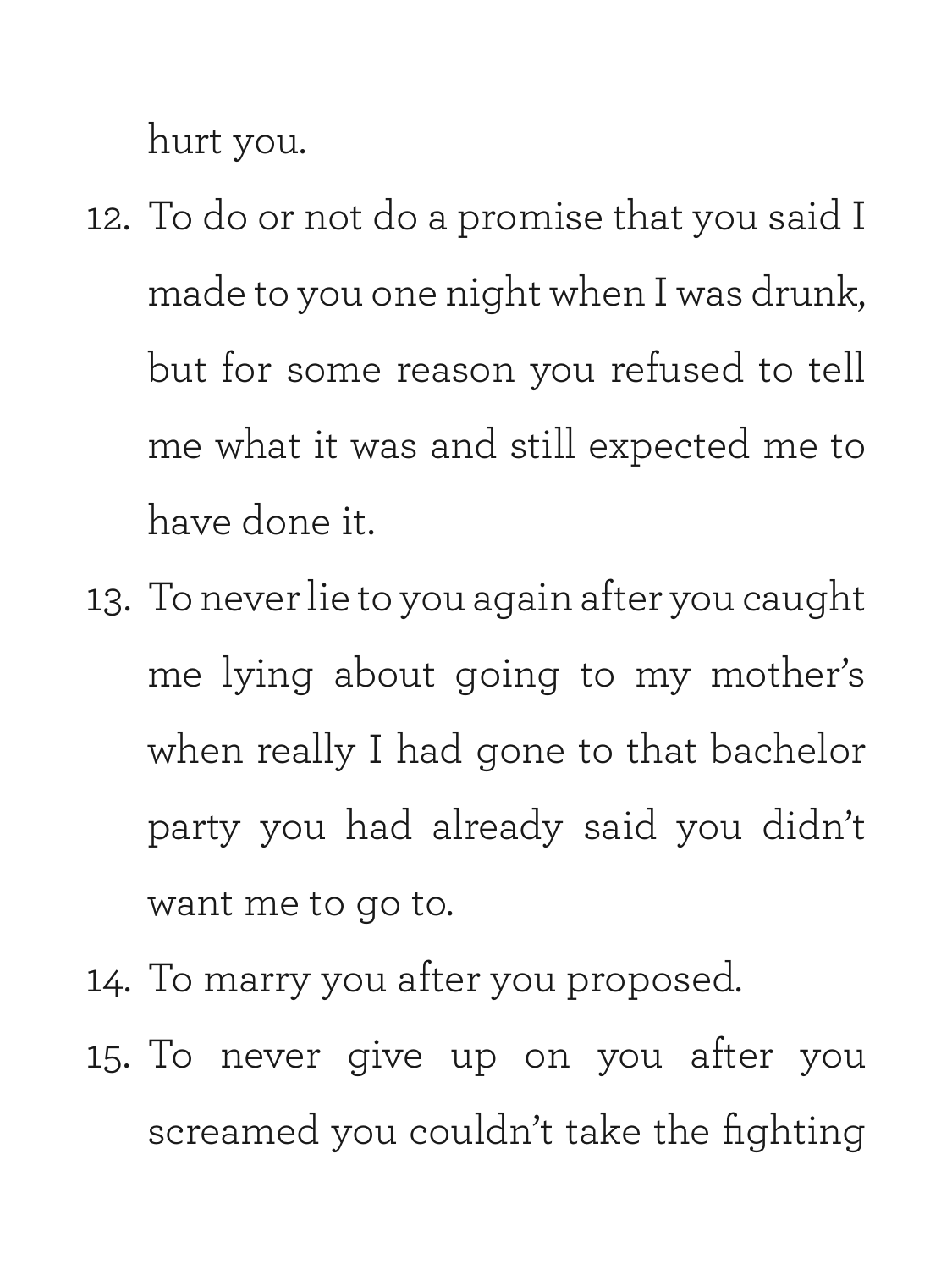anymore and wanted to give up on me. 16. To love you forever.

- 17. To give you your space after you told me that we needed a break and the only way it would really work is if I didn't come around for a while.
- 18. To make you regret ever leaving me after you left me.
- 19. To stop threatening to kill myself after the second time I called you crying in the middle of the night. 20. To kill myself.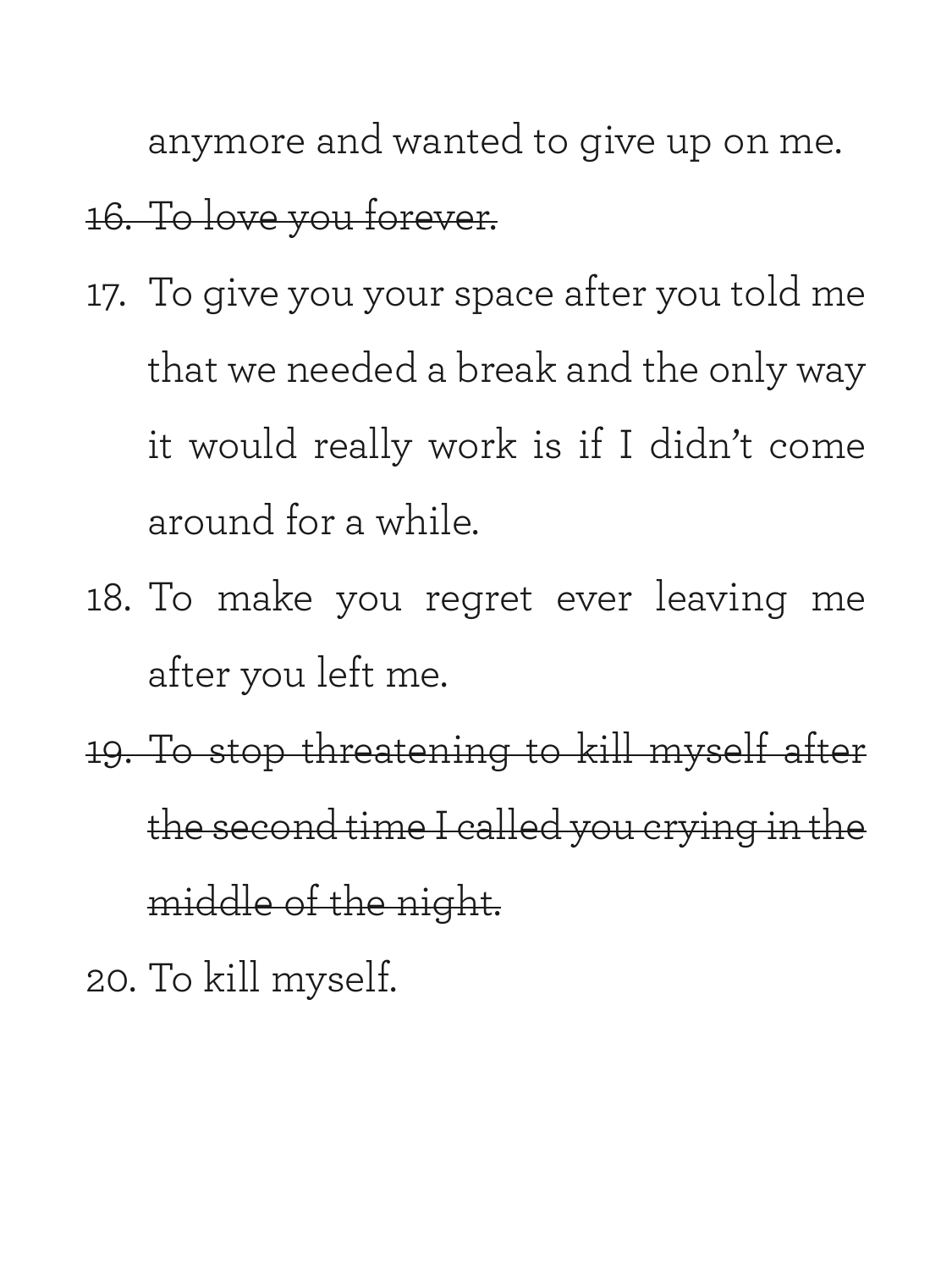# Diagnostic Checklist

### A Review of Common Body Fluids in the Case of Casey Cripps

by Trevor Corkum

© 2013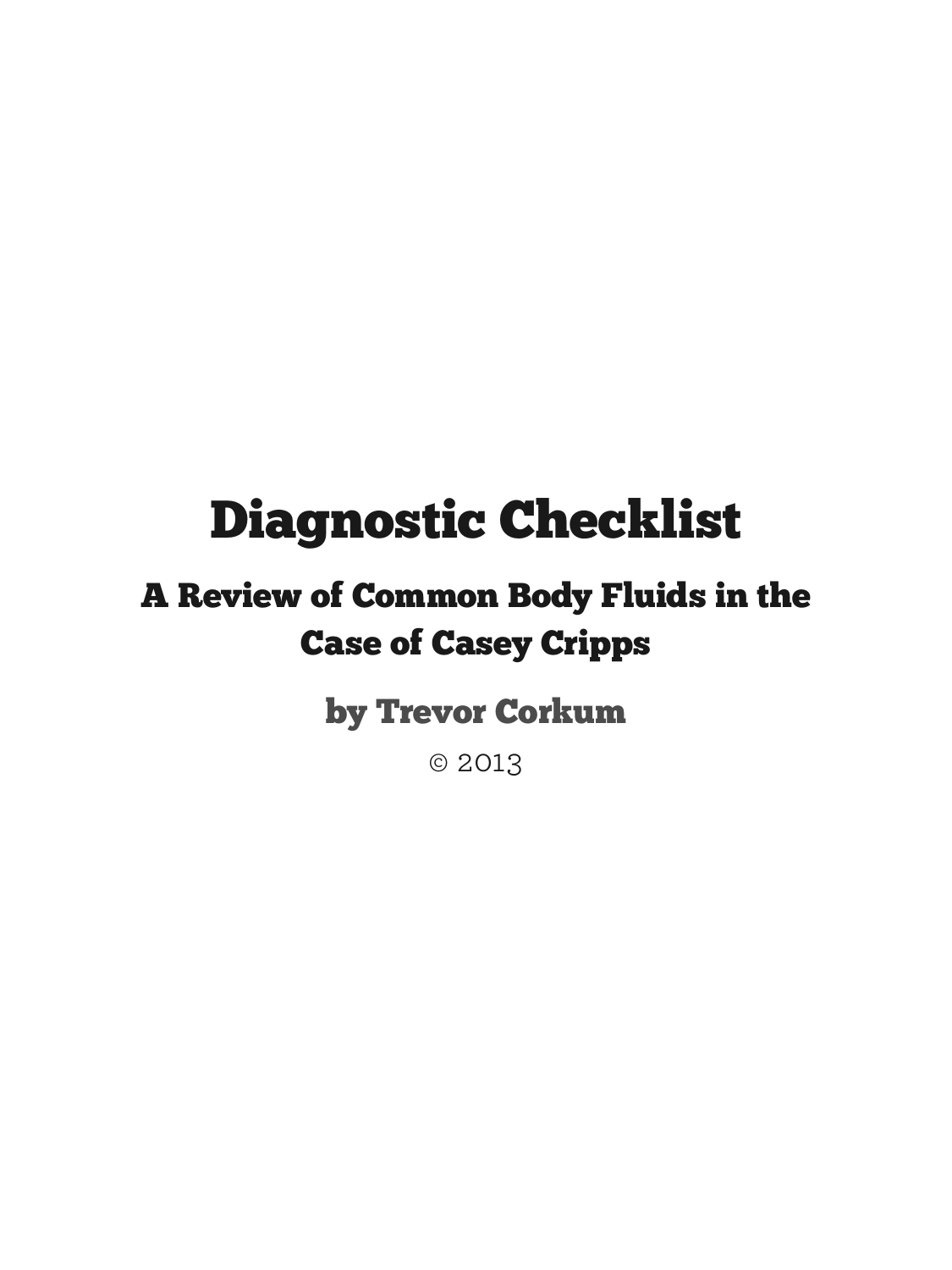## *Amniotic Fluid*:

The subject is tested *in utero* at sixteen weeks, as per standard procedure. Test results come back within normal range.

#### *Breast Milk*:

The subject responds well to maternal stimulation and shows average- to aboveaverage bone growth during the first year.

#### *Urine*:

The subject is tested after mother complains of trace amounts of blood in the urine, unusual in a five-year-old. Further testing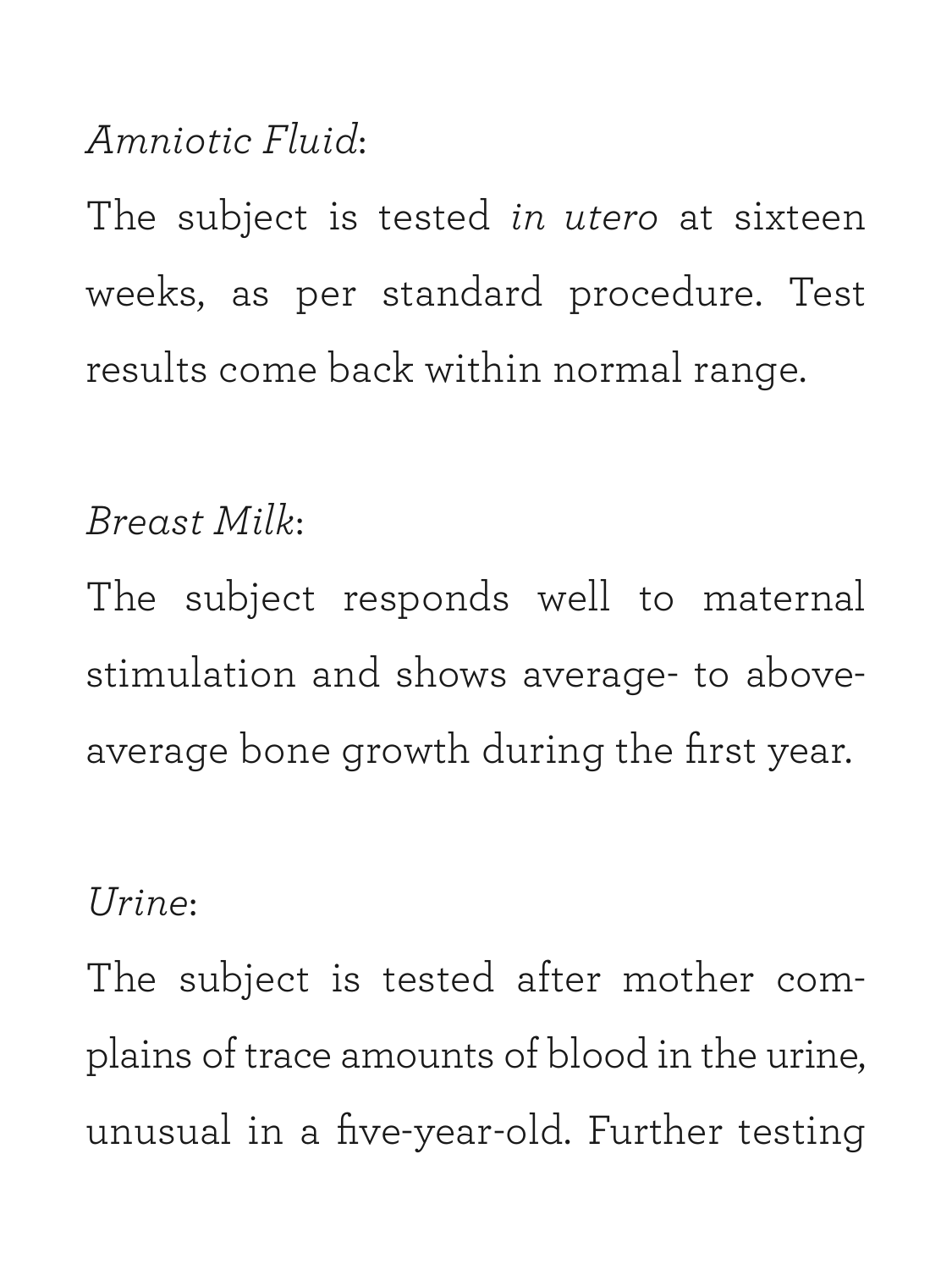reveals the presence of a nephroblastoma. Subject's left kidney removed.

## *Mucous*:

Subject observed as "sensitive" and "disruptive" by teacher. Subject observed repeatedly wiping miniscule bullets of snot onto the desks of minority, poor and special needs students. Subject's mother tells subject's teacher she is "demeaning" and "a cold Toronto bitch" for picking on a ten-year-old cancer survivor.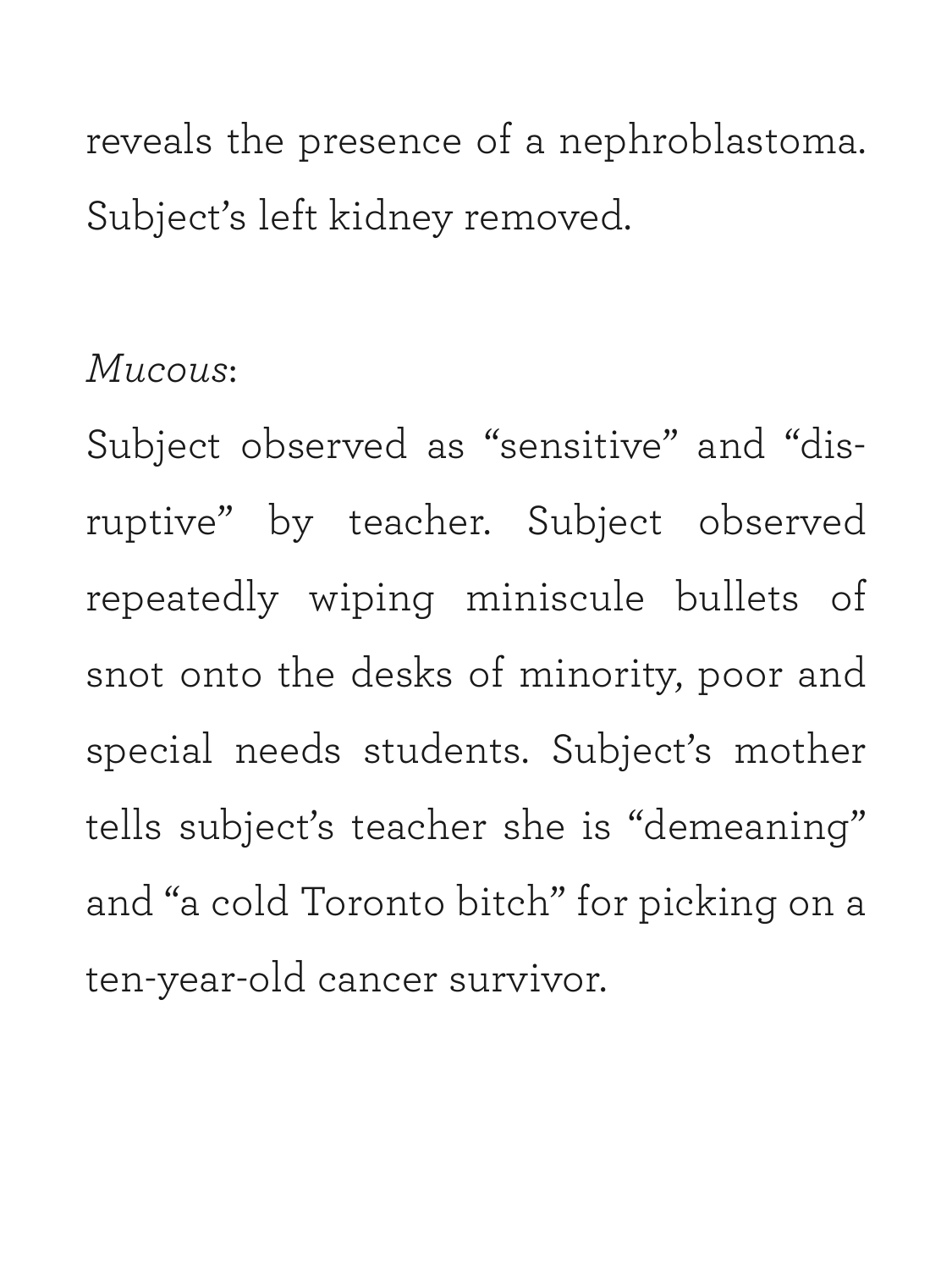## *Sebum*:

As noted in previous literature, successive treatments of chemotherapy may negatively alter endocrinal processes. In the case of the subject, puberty is delayed, though typical skin problems are noted. Hydrocortisone treatment administered for *acne vulgaris*.

#### *Sweat*:

Subject experiences excessive sweat during nighttime episodic hallucinations. Subject reports vivid dreams of travelling slowly on remote-controlled hang glider over long, thick, musty canal, waking up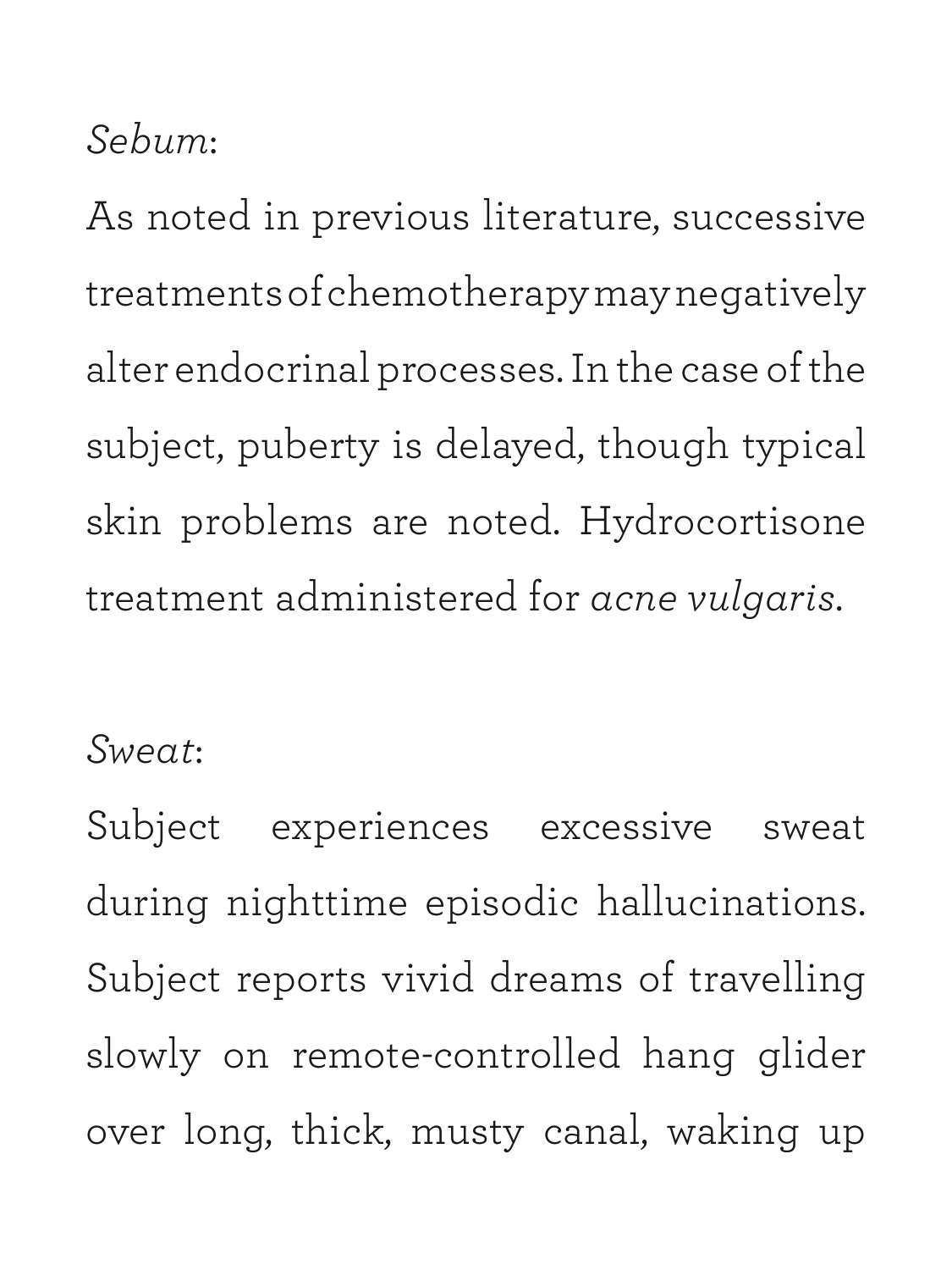unable to breathe, but with a powerful, sustained erection.

## *Saliva*:

Subject reports first incidence of mouthto-mouth contact with other post-pubescent male during drunken post-hockey sleepover. Subject of subject's advances, guy by the name of Sudsy, admits the next morning he "blacked out" and experiences recurring episodic memory loss. Subject later admits in secret online diary to "feelings" for his friend.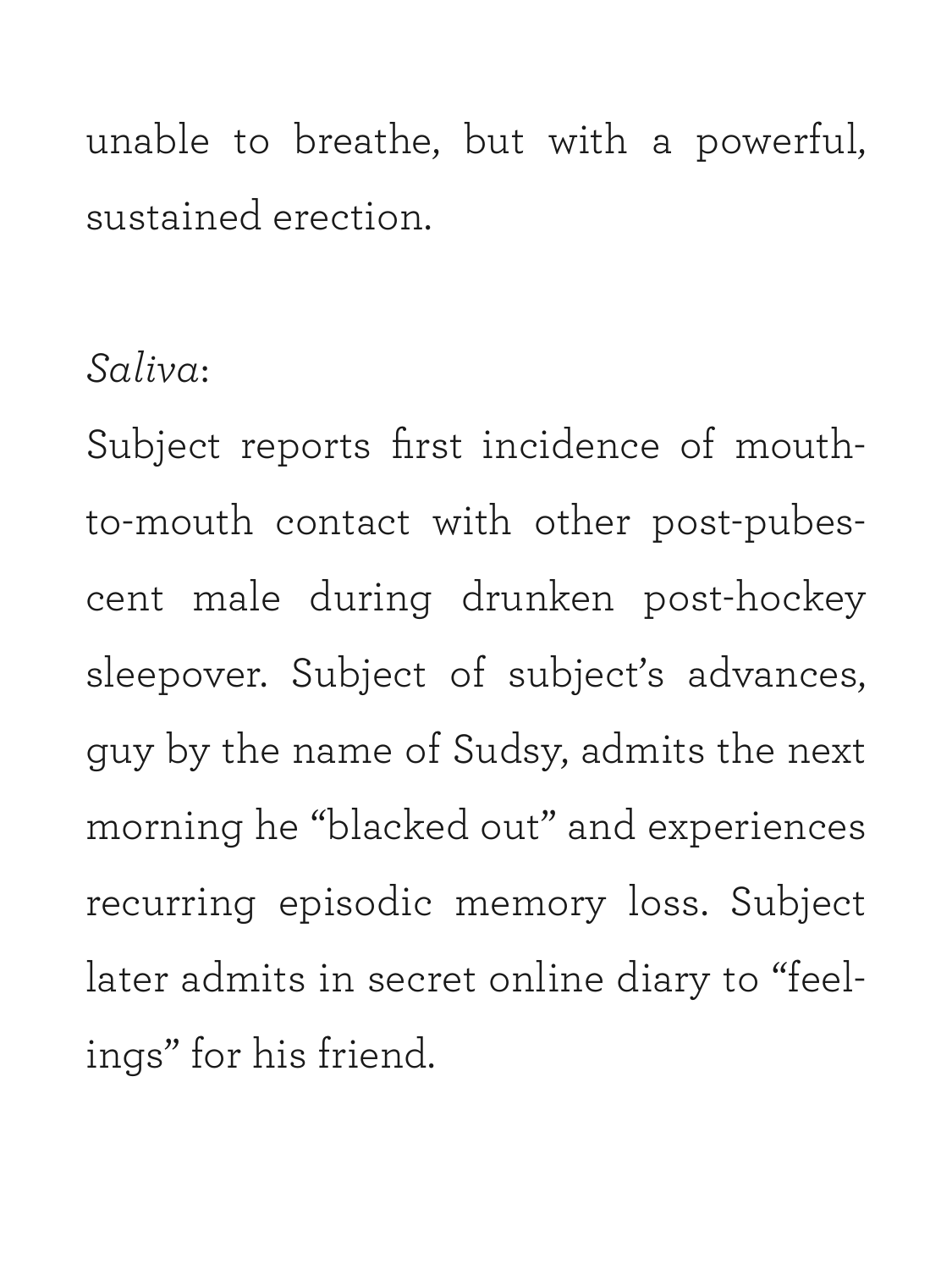*Vaginal Secretions*:

Subject boasts to Sudsy of observing petite Ukrainian gymnast named Anastasia ejaculating onto computer screen from distance of several feet. Reports unconfirmed.

#### *Semen*:

While watching late-night amateur MILF porn on subject's brother's laptop, subject and subject's buddy engage in mutual masturbation on subject's velour basement couch. Subject reports incredulity at the combined seminal output of Sudsy and self, recalling great difficulty in later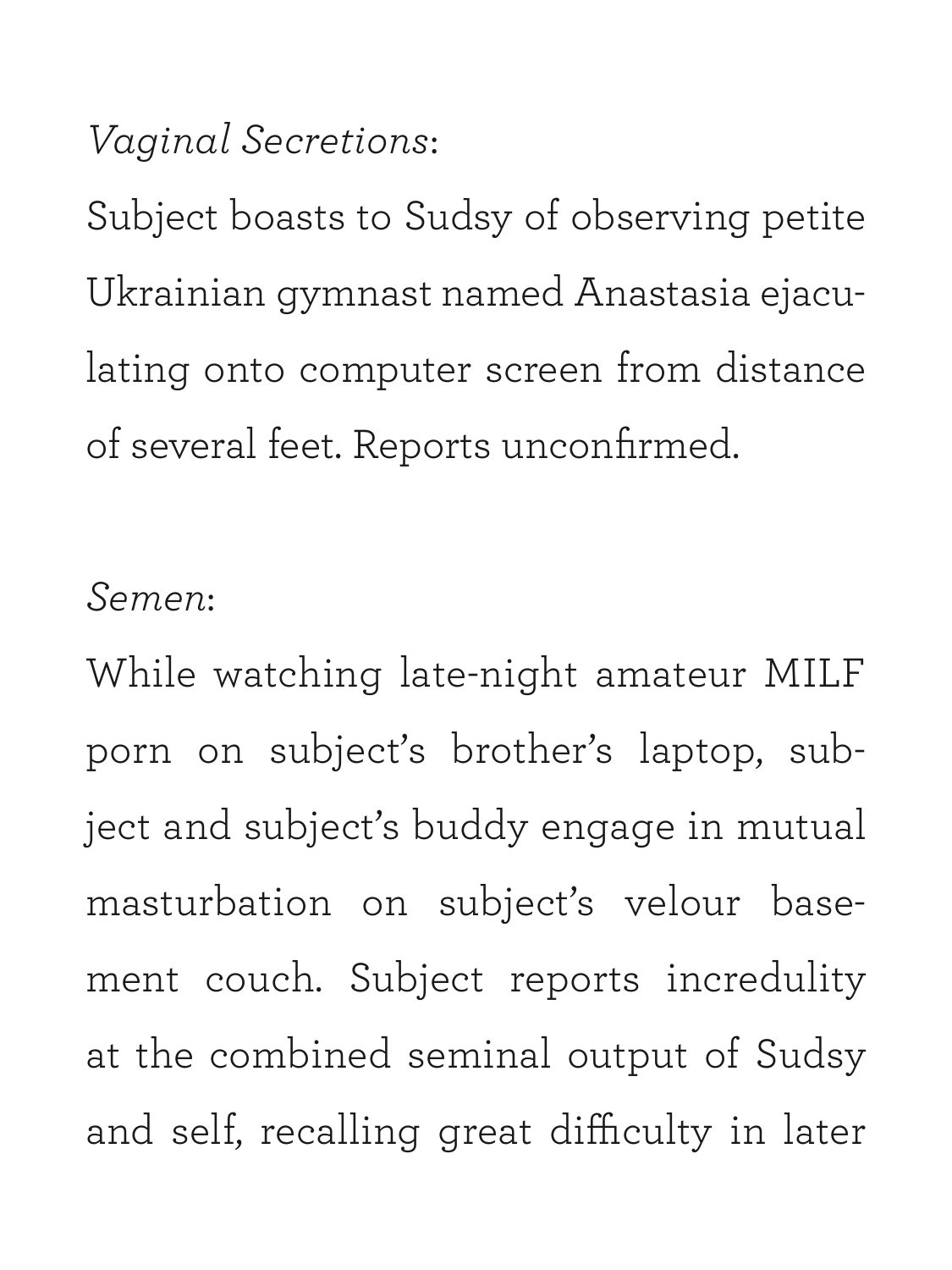removing unfortunate Jesus-shaped stain from maroon rose-patterned wallpaper.

# *Blood*:

Subject observes Sudsy succumb to vicious on-ice brawl. Like majority of drunken fans, subject taunts and jeers opposing team; yet feels soft quiver of pride when Sudsy's blood flows freely into heart-shaped pool on centre of the ice.

*Spinal Fluid*:

Subject found unconscious beneath Sudsy's overturned Ford Escape in dimly lit ravine.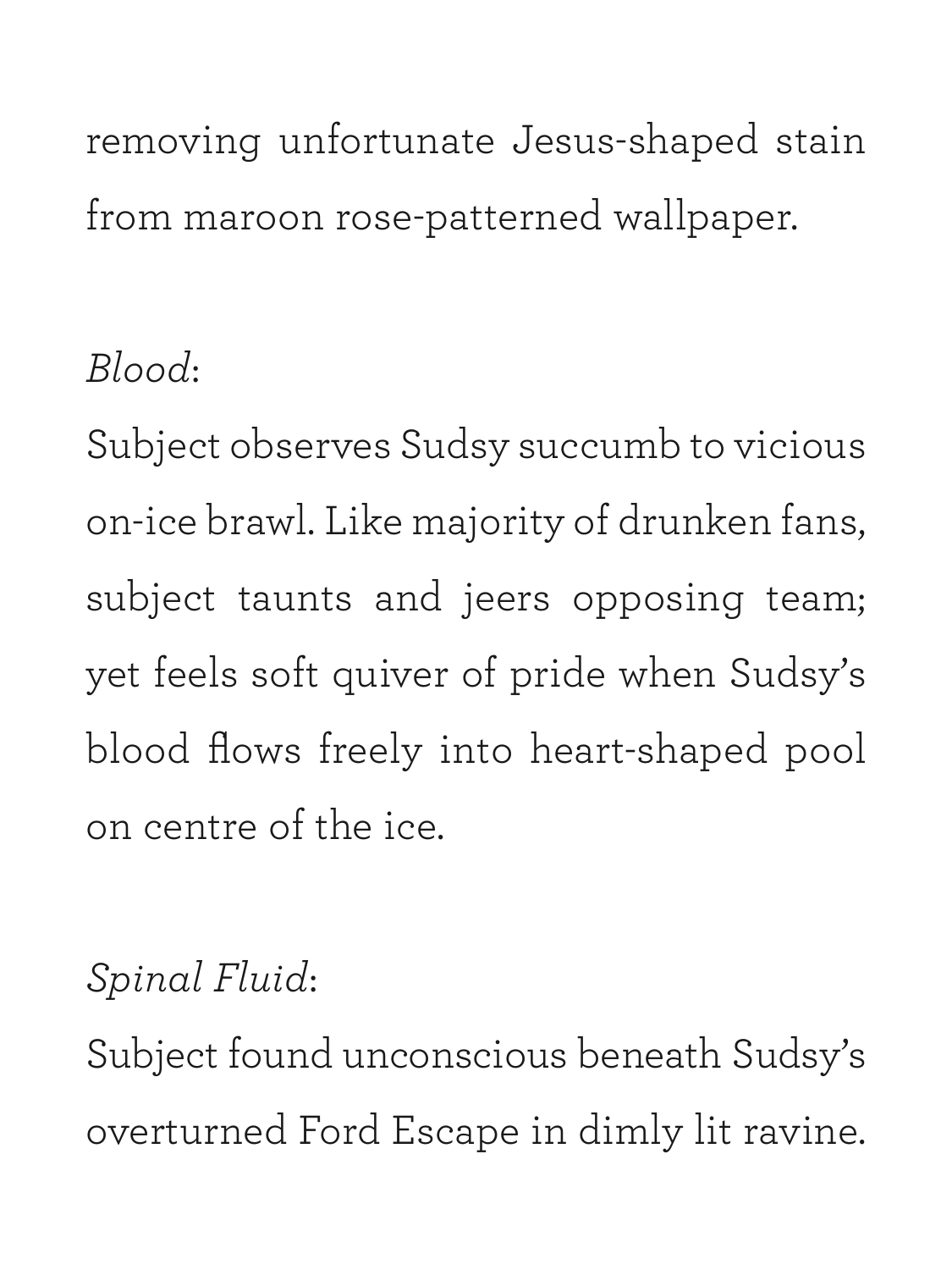Sudsy unharmed. Subject retrieved by first responders and transported to Mount Sinai Hospital, where tests confirm fracture in lumbar region of vertebrae. Spinal inflammation and paraplegia diagnosed.

#### *Feces*:

On eve of class graduation, subject consumes unfortunate combination of guacamole, a dozen deep-fried Mars bars, onehalf a Mexican spicy deep-dish pizza, and a 12-pack of Bud plus various fruit-flavoured coolers. Subject ignored repeatedly and pointedly by Sudsy at mock casino roulette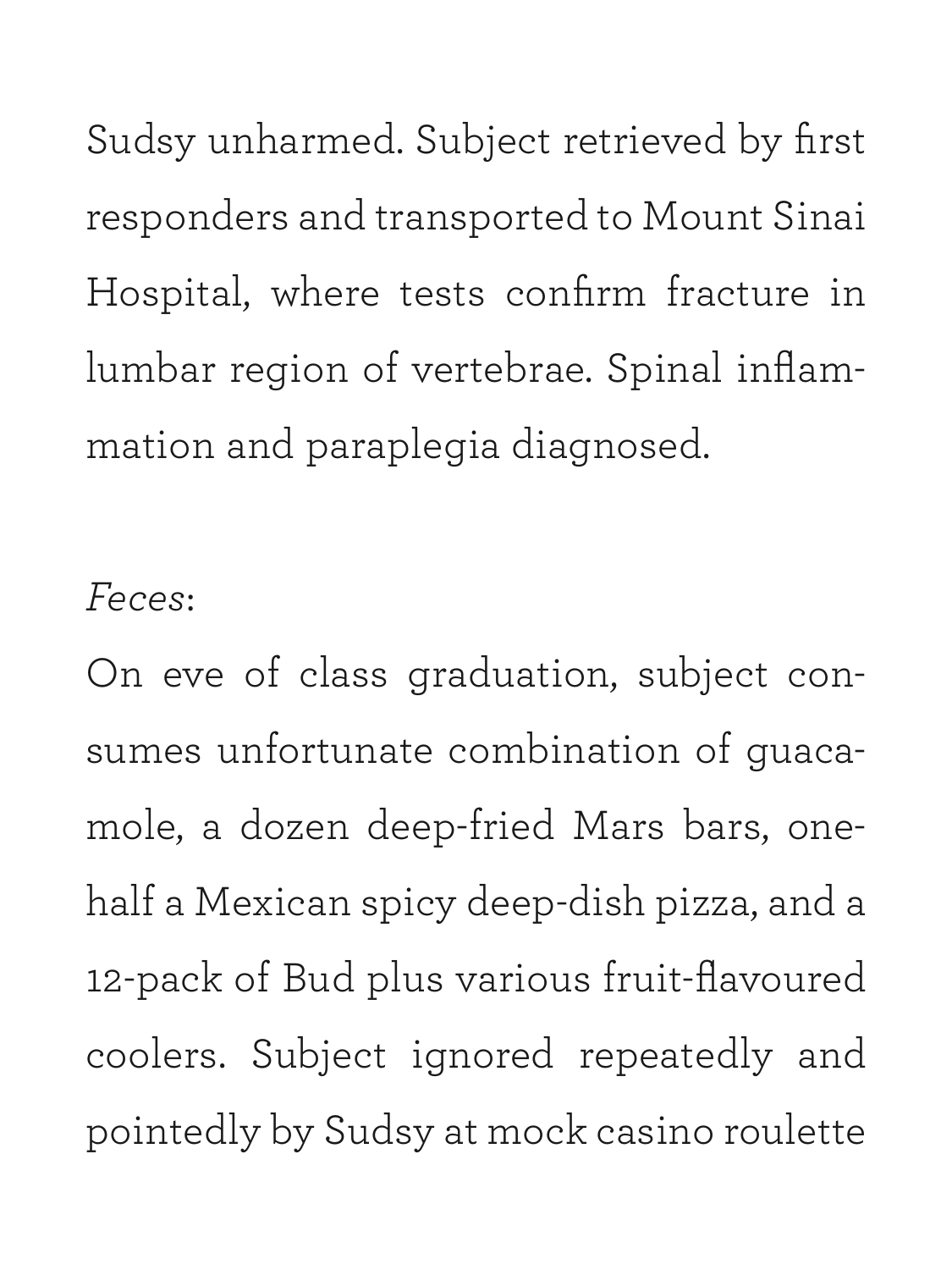table and fake Vegas slot machines. Subject's personal care attendant, shy Filipino lad by the name of Lonni Chi, required to change and clean up subject on several unrelated occasions, including two dance floor "slippage incidents".

*Bile*:

After sixteen years of remission, malignant cells return. Subject diagnosed with Stage IV metastatic liver cancer.

*Vitreous Humour*:

Subject spends twenty-two solid hours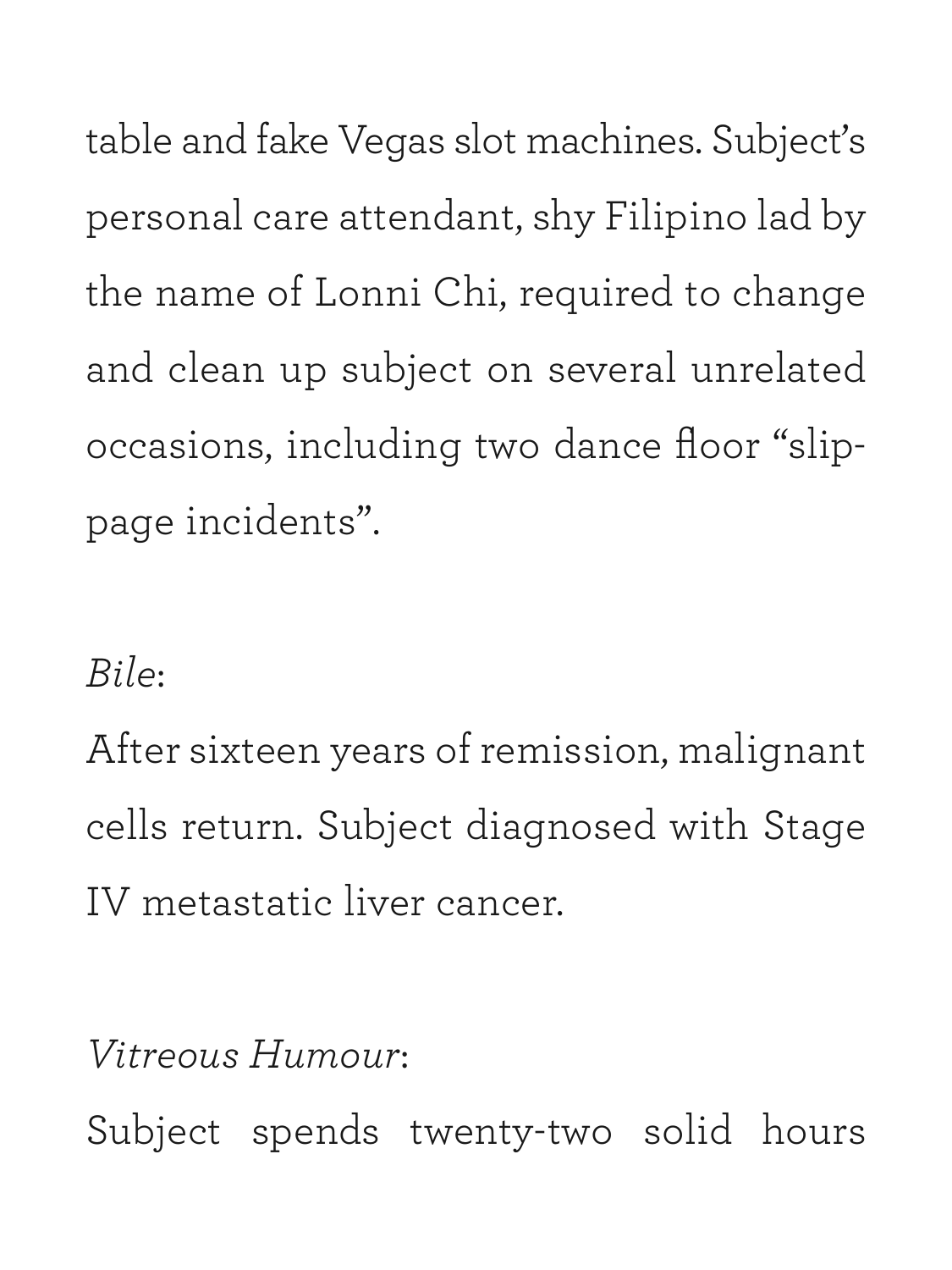watching illegal downloads of *The Wire*. Considers writing end-of-life blog. Stares at own reflection in mirror for prolonged period of time, until no longer recognizes face.

#### *Pus*:

Recovering at home following third bout of chemotherapy, subject is discovered with gangrenous sore in the extremities of left foot, consistent with poor circulation. Gangrene spreads, entering subject's bloodstream and attacking compromised immune system.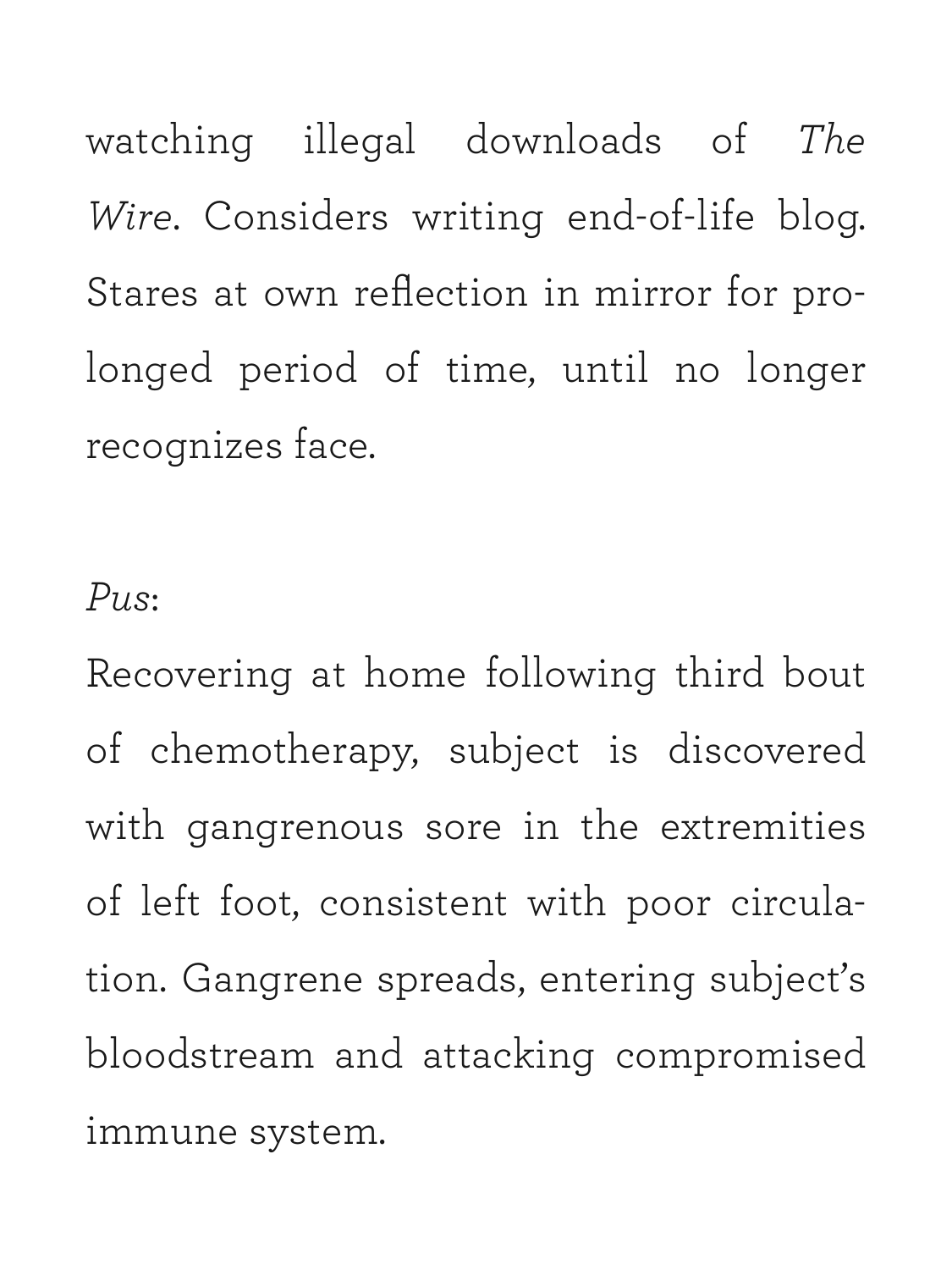### *Tears*:

Subject lies serenely in faux oak coffin, dressed in favourite hockey jersey. Hands are folded together formally yet naturally, as if to indicate peaceful sleep. Subject's buddy Sudsy kneels beside the body, head bowed, blinking and swallowing compulsively. *You were a good man Cripps* is what he tries to say, admiring the bloated face of the deceased. *You were a real good fucking guy Cripps*.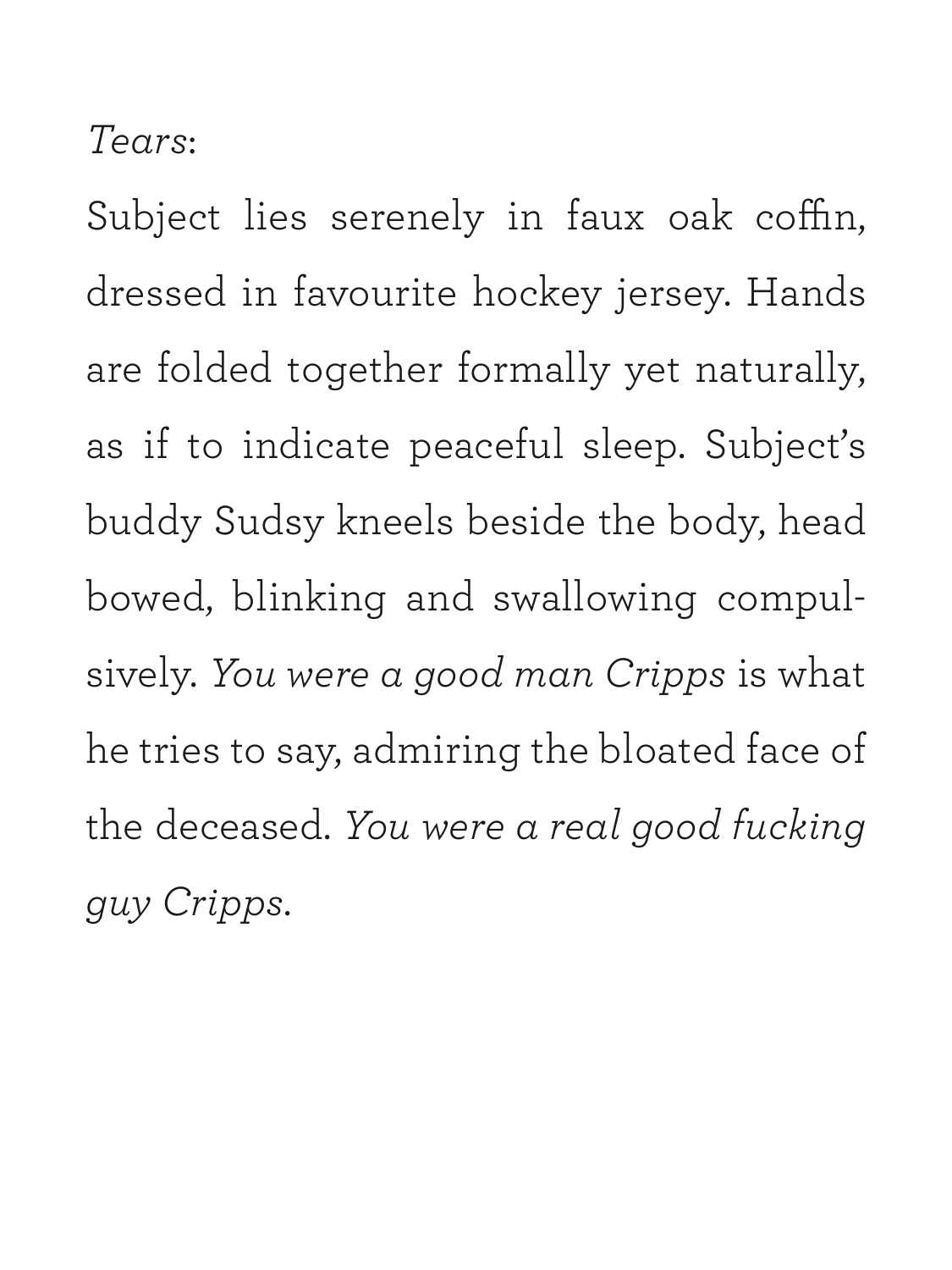